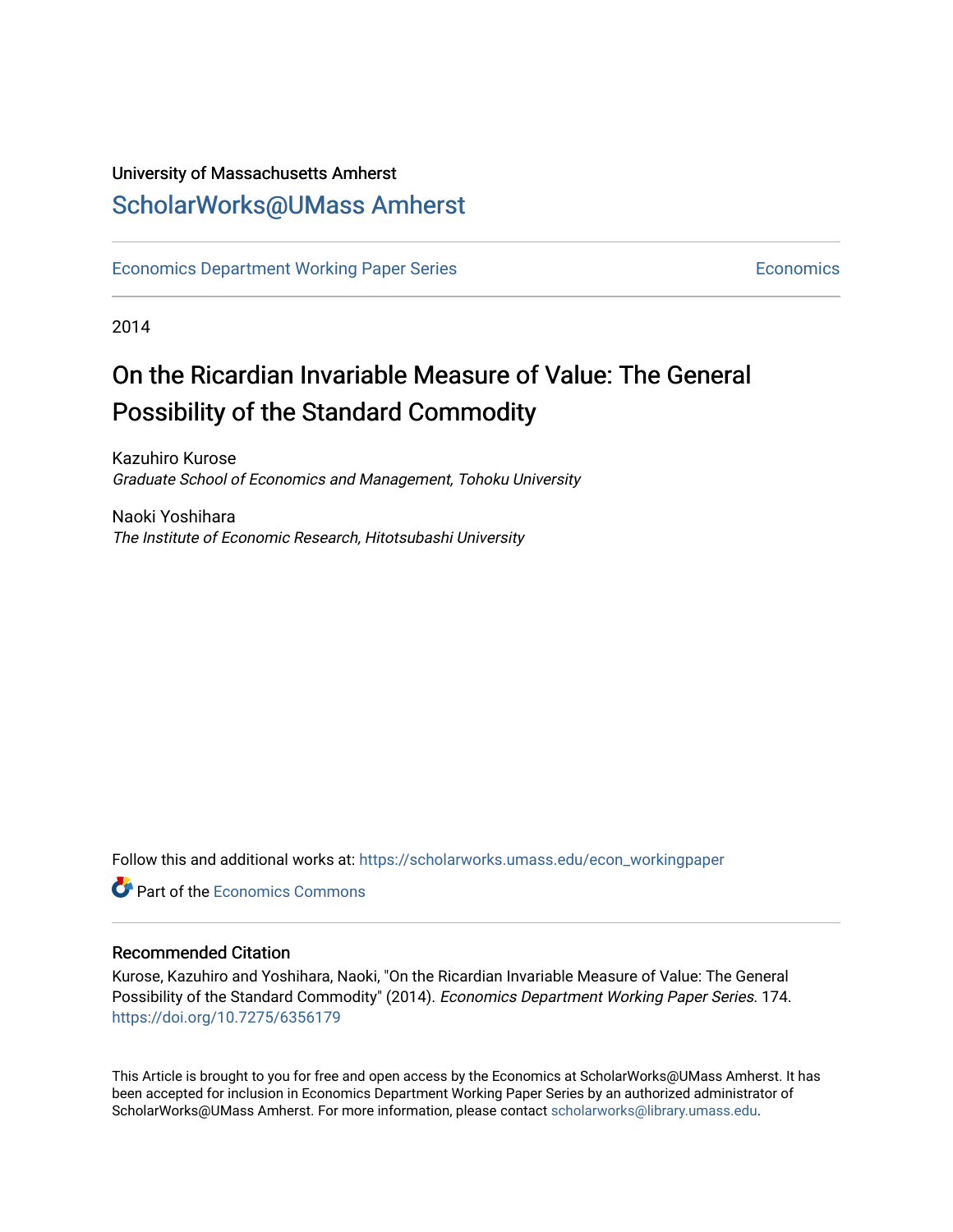# **DEPARTMENT OF ECONOMICS**

**Working Paper**

# **On the Ricardian Invariable Measure of Value: The General Possibility of the Standard Commodity**

by

Kurose, Kazuhiro Yoshihara, Naoki

Working Paper 2014-08



# **UNIVERSITY OF MASSACHUSETTS AMHERST**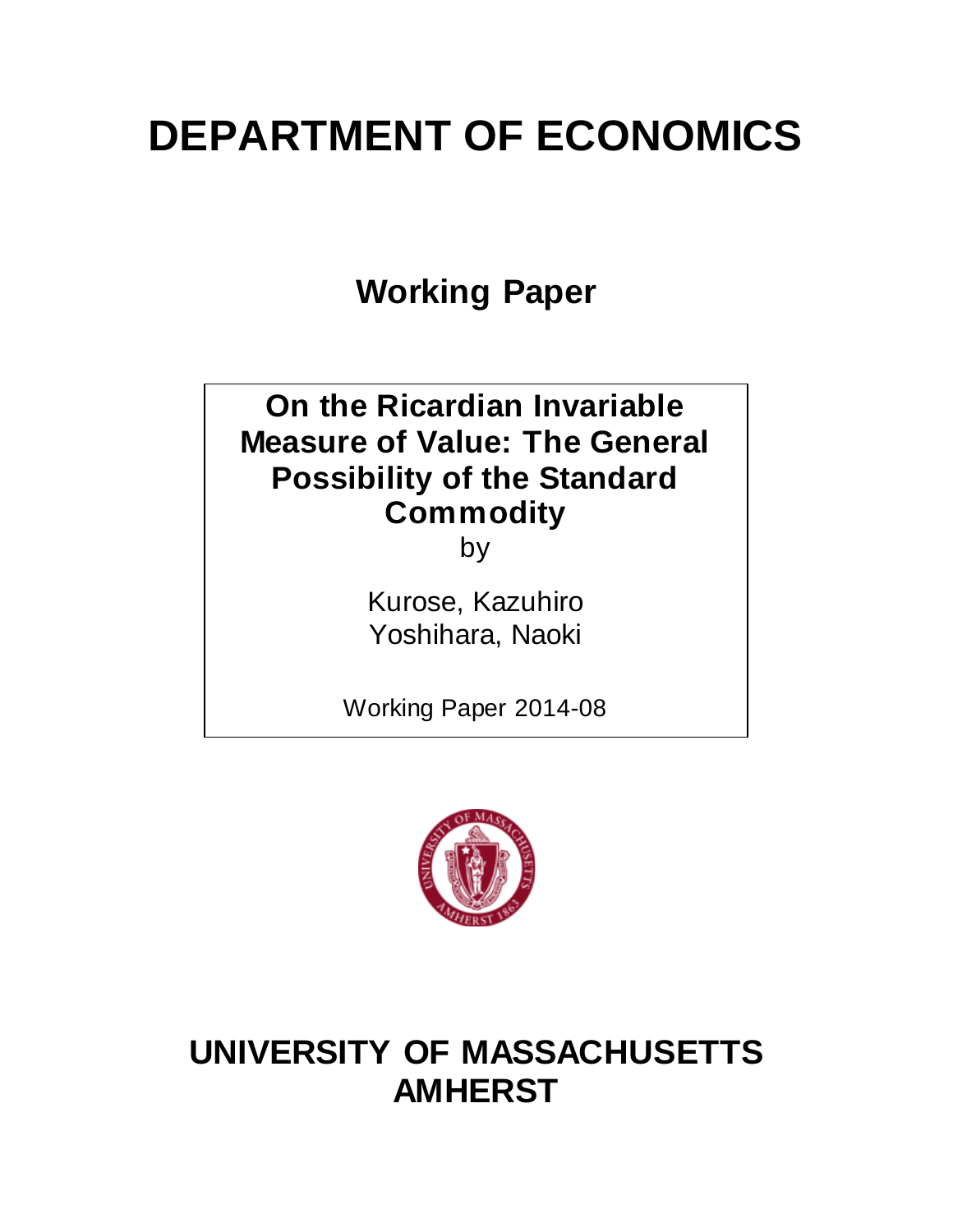#### On the Ricardian Invariable Measure of Value: The General Possibility of the

Standard Commodity<sup>∗</sup>

Kazuhiro Kurose† and Naoki Yoshihara‡

2014, April 21

#### Abstract

The purpose of this paper is to examine the critical arguments made by Burmeister, Samuelson, and others, with respect to Sraffa (1960). In his arguments about the standard commodity, Sraffa assumed that a change in income distribution has no effect on the output level and choice of techniques, while those critics argue that interdependence among changes in income distribution, output level, and choice of techniques should be taken into consideration in the arguments on the invariable measure of value and the linearity of income distribution. Given this debate, the paper considers general economies with non-increasing returns to scale, where such interdependence is a universal feature, in which a generalisation of the standard commodity is defined. Moreover, it is shown that the generalised standard commodity can serve as an invariable measure of value even in those general economies. Finally, the paper also characterises the necessary and sufficient condition under which the linear functional relation of income distribution is obtained in those economies.

Keywords: Ricardo's invariable measure of value, Sraffa's standard commodity, Linear relation of income distribution

JEL Classifications: B51, D30, D51

<sup>∗</sup>This paper was written when the first author was visiting the Catholic University of Milan (2012- 2013) and the second author was visiting the University of Massachusetts, Amherst (2013-2014): the supports and hospitalities of these universities are gratefully acknowledged. The authors thank Enrico Bellino, Luigi Pasinetti, Neri Salvadori, Bertram Schefold, Paolo Varri, Roberto Veneziani, and Takashi Yagi, and all the participants of the 17th ESHET conference and Japanese Society for Post Keynesian Economics for their helpful comments and suggestions. The research is financially supported by the Nomura Foundation. The usual disclaimer applies.

<sup>†</sup>Graduate School of Economics and Management, Tohoku University, Kawauchi 27—1, Aoba-ku, Sendai 980-8576, Japan. E-mail: kurose@econ.tohoku.ac.jp

<sup>‡</sup>The Institute of Economic Research, Hitotsubashi University, Naka 2—1, Kunitachi, Tokyo 186- 0004, Japan. E-mail: yoshihara@ier.hit-u.ac.jp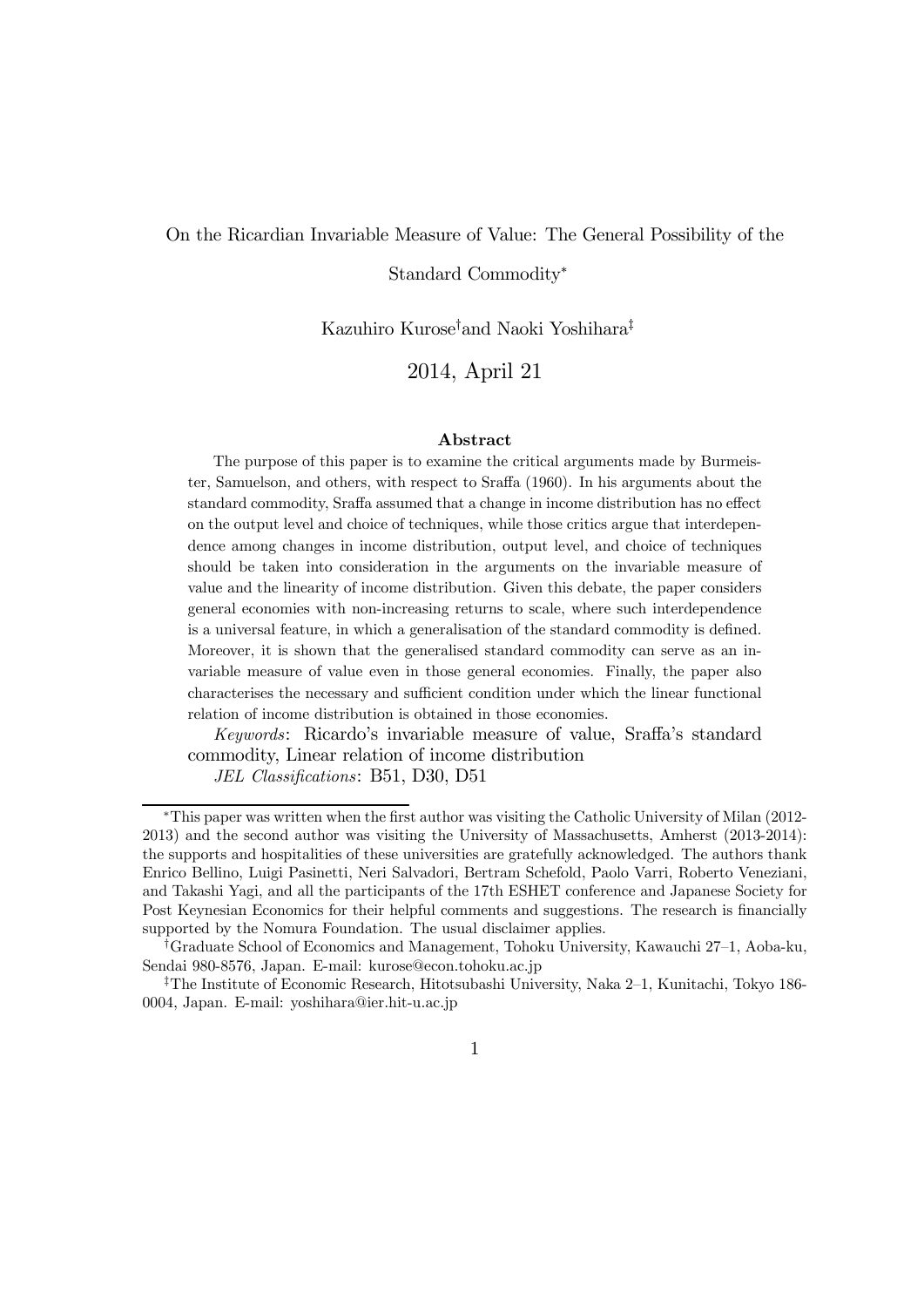## 1 Introduction

As is well known, in his later years, Ricardo intensively searched for an invariable measure of value.<sup>1</sup> His struggle to find it is shown in his *Principles*, his papers entitled 'Absolute Value and Exchangeable Value', which were written in the last few weeks of his life (Ricardo, 1951D, pp. 361—412), and others.

An invariable measure of value can be defined as a measure that is invariable with respect to changes in both income distribution and technique (Ricardo, 1951A, chap. 1). The advantage of the invariable measure of value, if it exists, is that we can distinguish between the variations which belong to the commodity itself and those which are occasioned by a variation in the medium by which values or prices are expressed, when relative prices change (Ricardo, 1951A, p. 48). For Ricardo, the pursuit of the invariable measure of value is directly related to the completion of the embodied labour theory of value,<sup>2</sup> although the importance of the invariable measure of value was not adequately understood by his contemporaries such as Malthus.3

Although it is true that the embodied labour theory of value cannot generally hold when the rate of profit is positive, it does not mean that the invariable measure of value is no longer significant. The purpose of Ricardo's construction of the invariable measure of value is to build a solid foundation not only to measure such important variables as national income or national wealth precisely, but also to compare those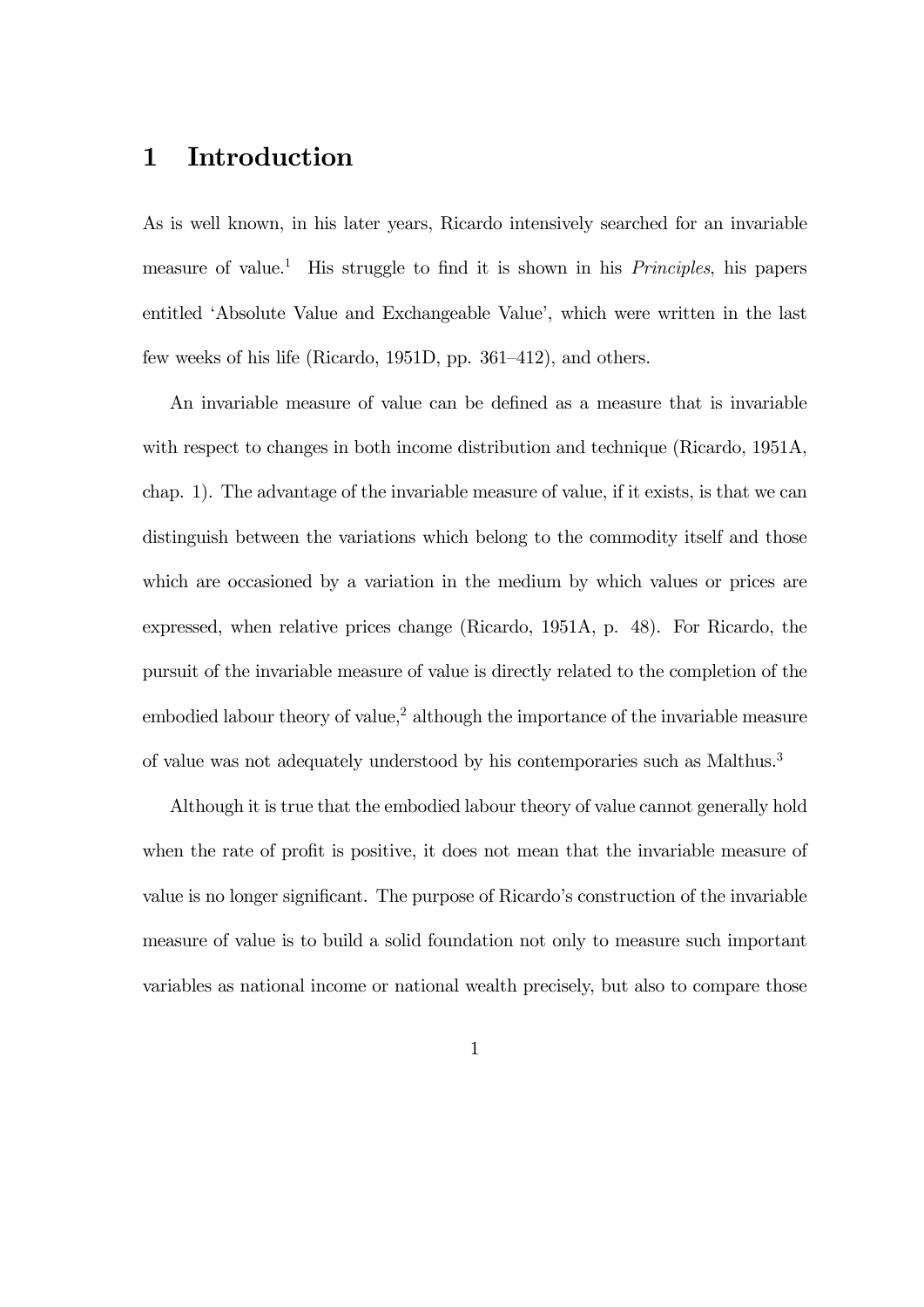variables intertemporally. No one can deny the importance of the invariable measure of value even today.

In the  $20<sup>th</sup>$  century, Sraffa (1960) revived the concern about the invariable measure of value, which had fallen into oblivion since the so-called Marginal Revolution. Unlike Ricardo, he divided the problem of identifying an invariable measure of value into two parts: the first is to search for a measure of value that is invariable with respect to changes in technique, left aside the change in income distribution, and the other is to search for a measure of value that is invariable with respect to the change in income distribution, left aside the change in technique. Sraffa concentrated on the latter by constructing a special, composite commodity termed the standard commodity. <sup>4</sup> He also demonstrated an interesting relationship with respect to income distribution if the standard commodity is adopted as the numéraire: the linear relationship of income distribution. Although many economists have paid great attention to the results obtained by Sraffa, it seems that they have not reached a consensus on evaluating Sraffa (1960). Some economists appreciate him, whereas others do not unconditionally admit the significance of the standard commodity and the linearity of income distribution. In particular, those who are critical of Sraffa regard the assumption of a fixed technique without constant returns to scale as being too restrictive, and thus, downgrade the relevance of Sraffa. Burmeister (1968, 1975,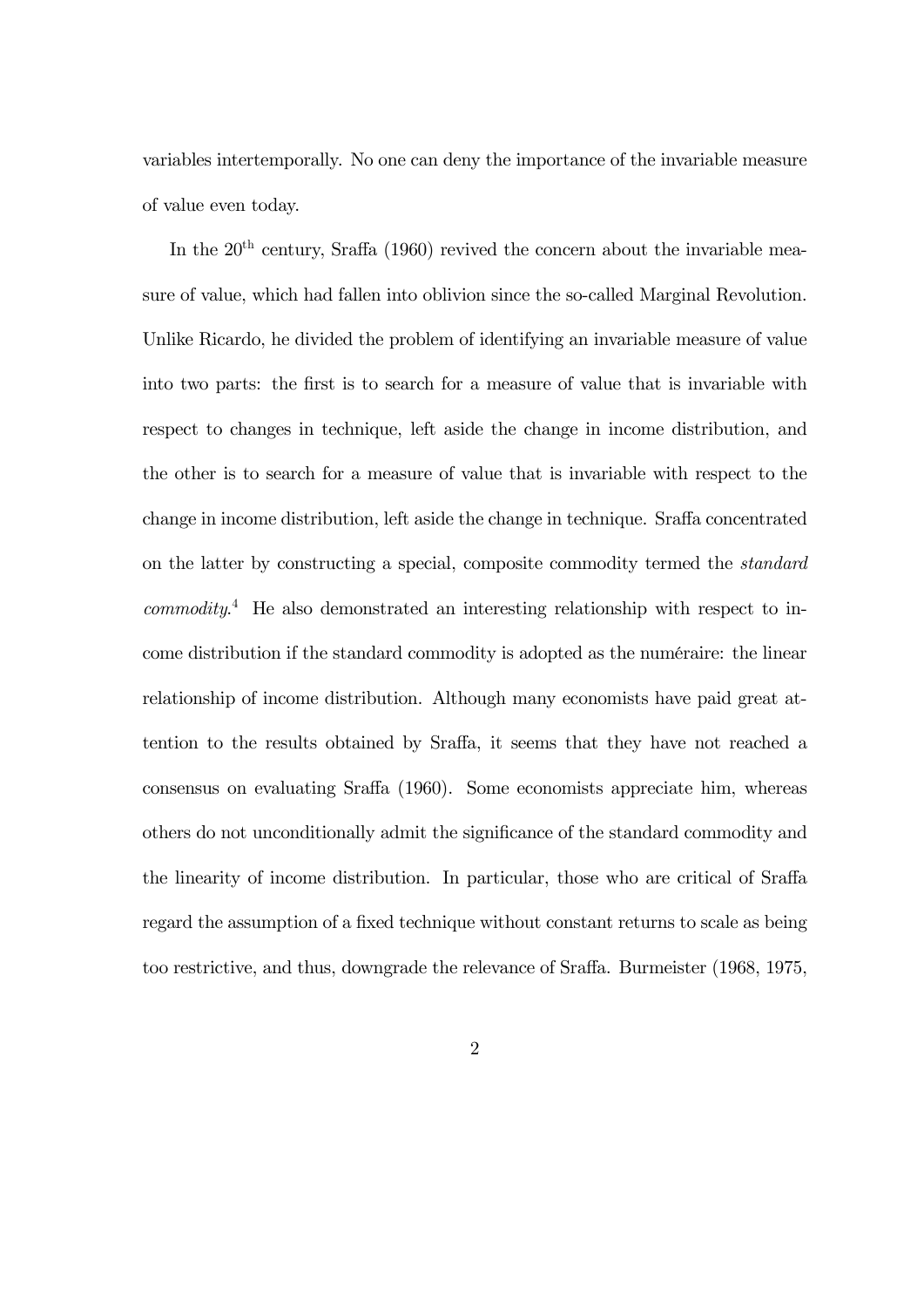1977, 1980, 1984), Samuelson (2000, 2008), Samuelson and Etula (2006), and others claimed that Sraffa's analyses are irrelevant without the assumption of constant returns to scale.

We think that the views of Burmeister, Samuelson, and others are worth examining, because they point out relevant problems from the viewpoint of Ricardo (1951A) and modern economic theory, which Sraffa had not addressed. In his arguments about the standard commodity, Sraffa (1960) assumed that a change in income distribution has no effect on the output level and choice of techniques. Such an assumption is just an analytical device to construct a model. However, it is plausible that the change in income distribution is related to changes in output level or choice of techniques in actual economies. In fact, almost all modern economic theories as well as Ricardo (1951A) admit interdependence among changes in income distribution, output level, and choice of techniques, even though the logical consequences of such interdependence are different among theories. Even those who are favourable to Sraffa would not be able to deny this interdependence. Curiously enough, there is little literature on whether or not an invariable measure of value and linearity of income distribution can be obtained in models where the above-mentioned interdependence is allowed.5 Therefore, we attempt to examine their critical arguments with respect to Sraffa (1960). That is, assuming quite general economies with non-increasing re-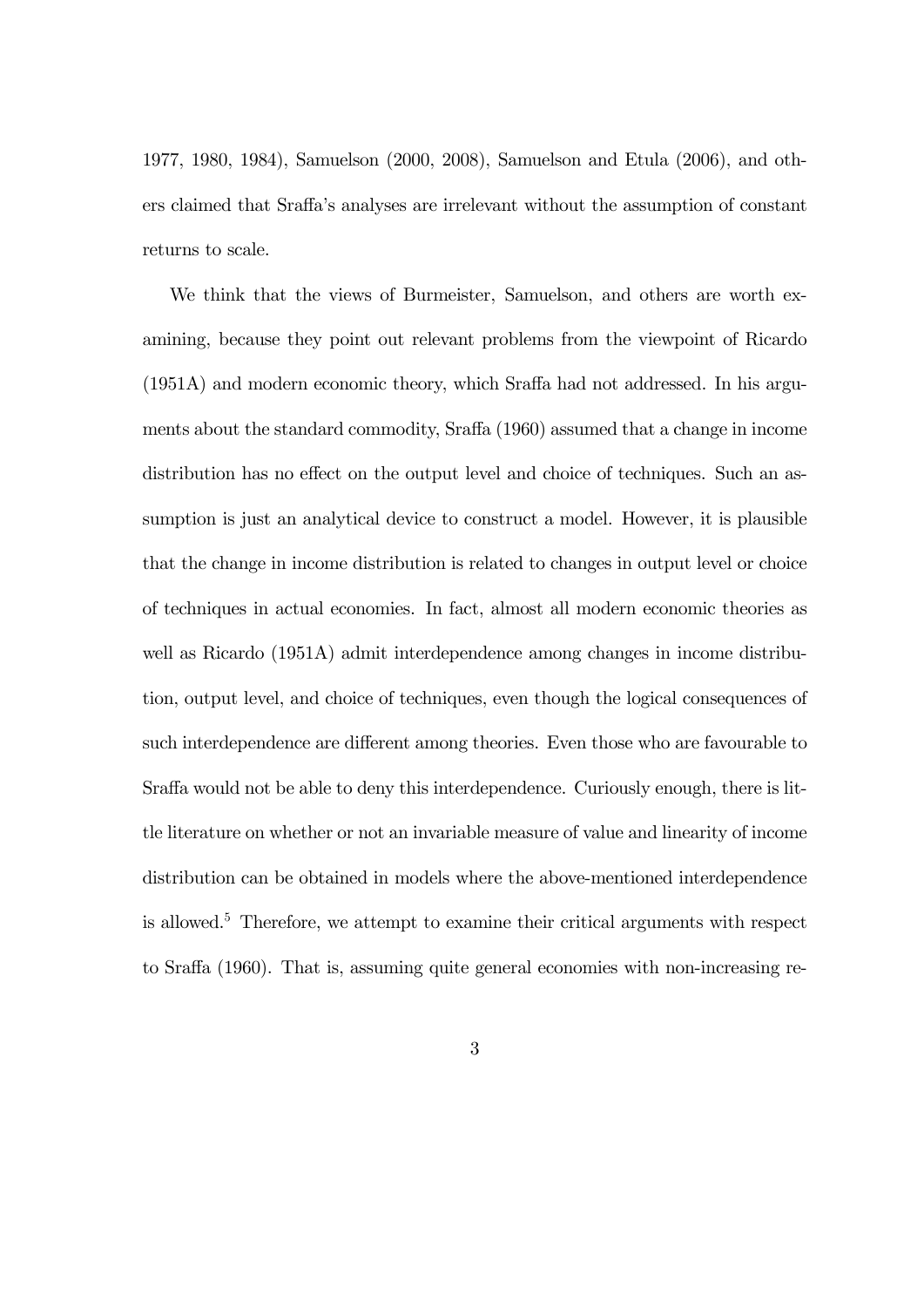turns to scale, where the above-mentioned interdependence is a universal feature, we define a generalisation of the standard commodity and show that it still serves as the invariable measure of value. In addition, we specify the conditions under which the linear relationship of income distribution preserves in such general economies.

This paper is organised as follows: In Section 2, we present a brief review of the concept of Ricardo's invariable measure of value and Sraffa's standard commodity. Subsequently, we briefly review the history of the debates on the standard commodity and the linear relation of income distribution that Sraffa derived. In Section 3, we discuss the generalisation of the standard commodity to a more general production economy than Sraffa's (1960), and discuss the main results in terms of the invariable measure of value and the linear relationship of income distribution. In Section 4, we present our concluding remarks.

# 2 The Invariable Measure of Value and Debates concerning Sraffa (1960)

In this section, we briefly review the concept of Ricardo's invariable measure of value and Sraffa's standard commodity. We also review the debates concerning the significance of the standard commodity and linearity of income distribution.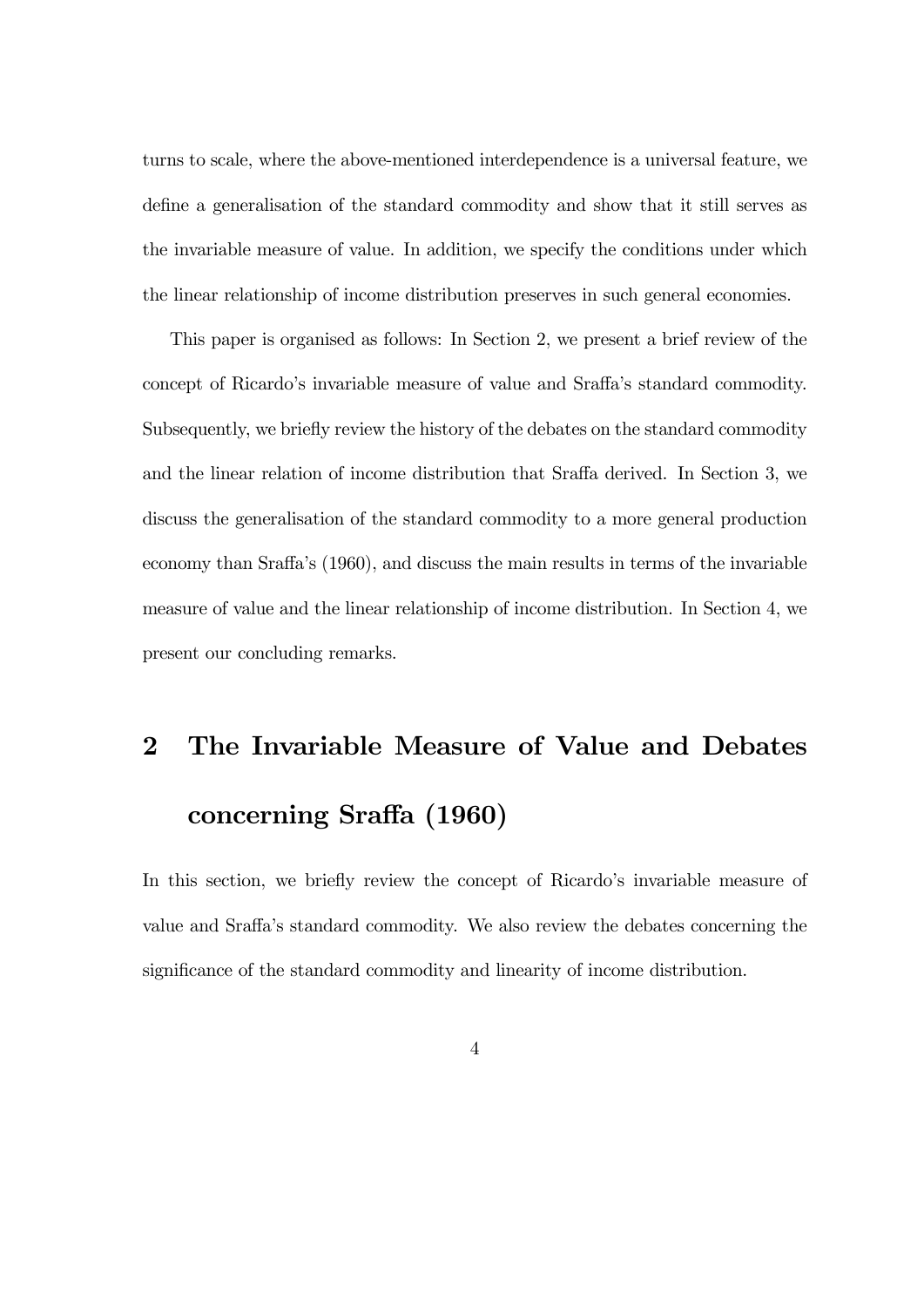### 2.1 Ricardo's invariable measure of value

Ricardo asserted that the conditions necessary to make a measure of value perfect are that it should itself have a value, and that value should itself be invariable (Ricardo, 1951D, p. 361). Concerning the first condition, he clearly argued that the labour content embodied in such a commodity represents the exchange value of the commodity. The second condition, the invariance of the value of such a commodity, perplexed him throughout his life.

Why is it difficult to obtain an invariable measure of value? First, the technique to produce it must remain unchanged. In other words, a commodity eligible to become the invariable measure of value is one 'which now and at all times required precisely the same quantity of labour to produce it.' However, Ricardo realised, 'Of such a commodity we have no knowledge, and consequently are unable to fix on any standard of value' (Ricardo, 1951A, p. 17, n. 3). In fact, Ricardo regarded money (that is, gold and silver) as the invariable measure of value, but it is just 'as near as approximation to a standard measure of value as can be theoretically conceived' (Ricardo, 1951A, p. 45). The justification is based on his recognition that the techniques of production of gold and silver are subject to fewer variations (Ricardo, 1951A, p. 87).

With respect to the second condition, even though the technique to produce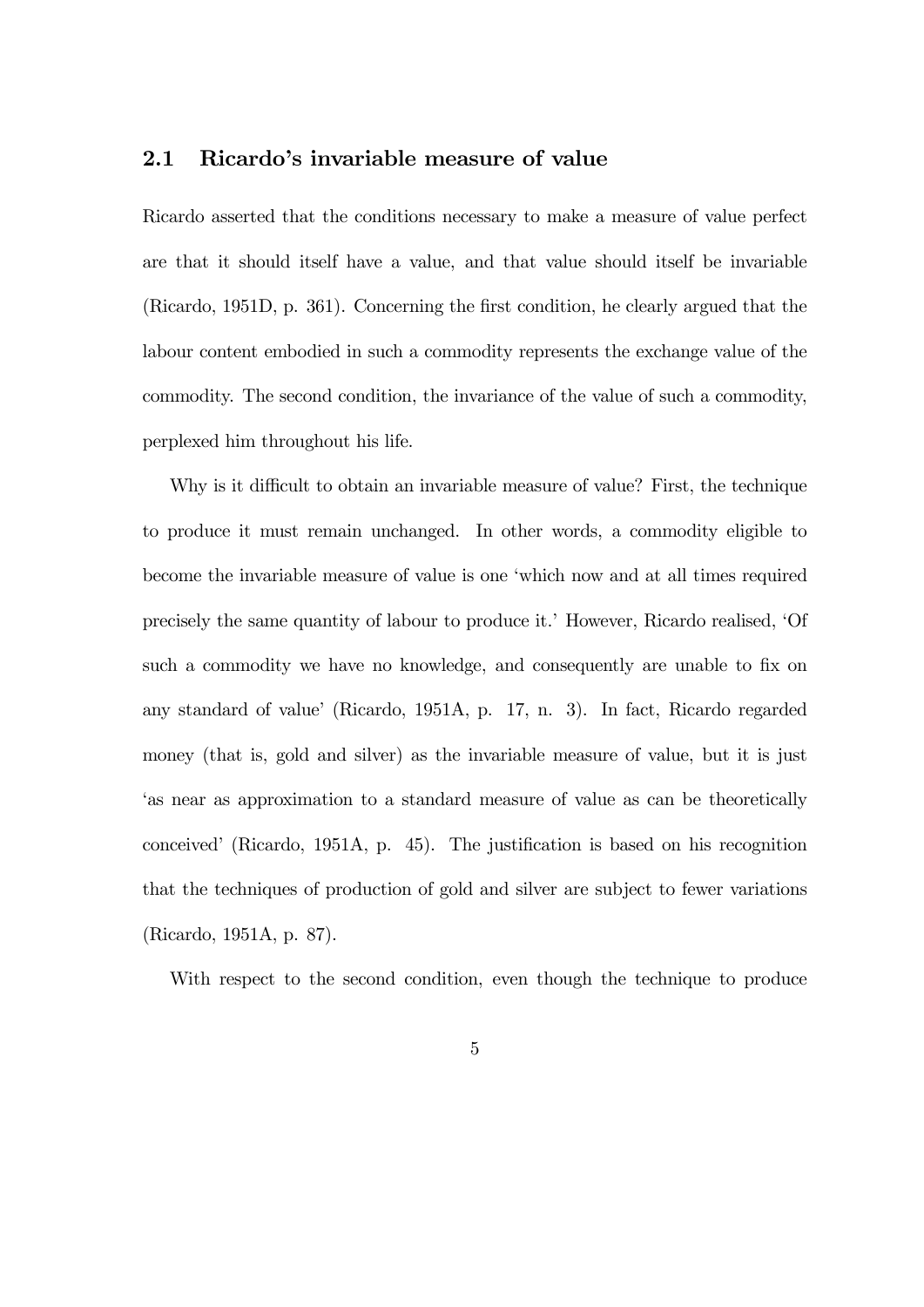gold and silver is unchanged, these cannot be the invariable measure of value. This is because all industries have different proportions of capital and labour, different proportions of circulating and fixed capital, different degrees of durability of fixed capital, and different time-periods necessary to bring the commodity to market. In this situation, the change in the level of wage rates causes changes in relative prices. Therefore, as already mentioned, we cannot precisely know the price changes, because the prices of gold and silver themselves (the standard of value) are subject to the relative variations. The perfect invariable measure of value never existed in reality. According to Ricardo (1951A, p. 45), however, the effect of a change in income distribution on relative prices is smaller than the effect of a change in technique. Therefore, Ricardo thought of the deviation of value from the embodied quantity of labour as sufficiently slight (Ricardo, 1951B, p. 66), and he was reluctantly content to say that money can be regarded as the invariable measure of value at the first approximation.

### 2.2 Sraffa's standard commodity and income distribution

Sraffa (1960) revived the concern about the invariable measure of value. As already mentioned, Ricardo had defined the conditions that the invariable measure of value should satisfy: the invariance of the measure of value with respect to changes in both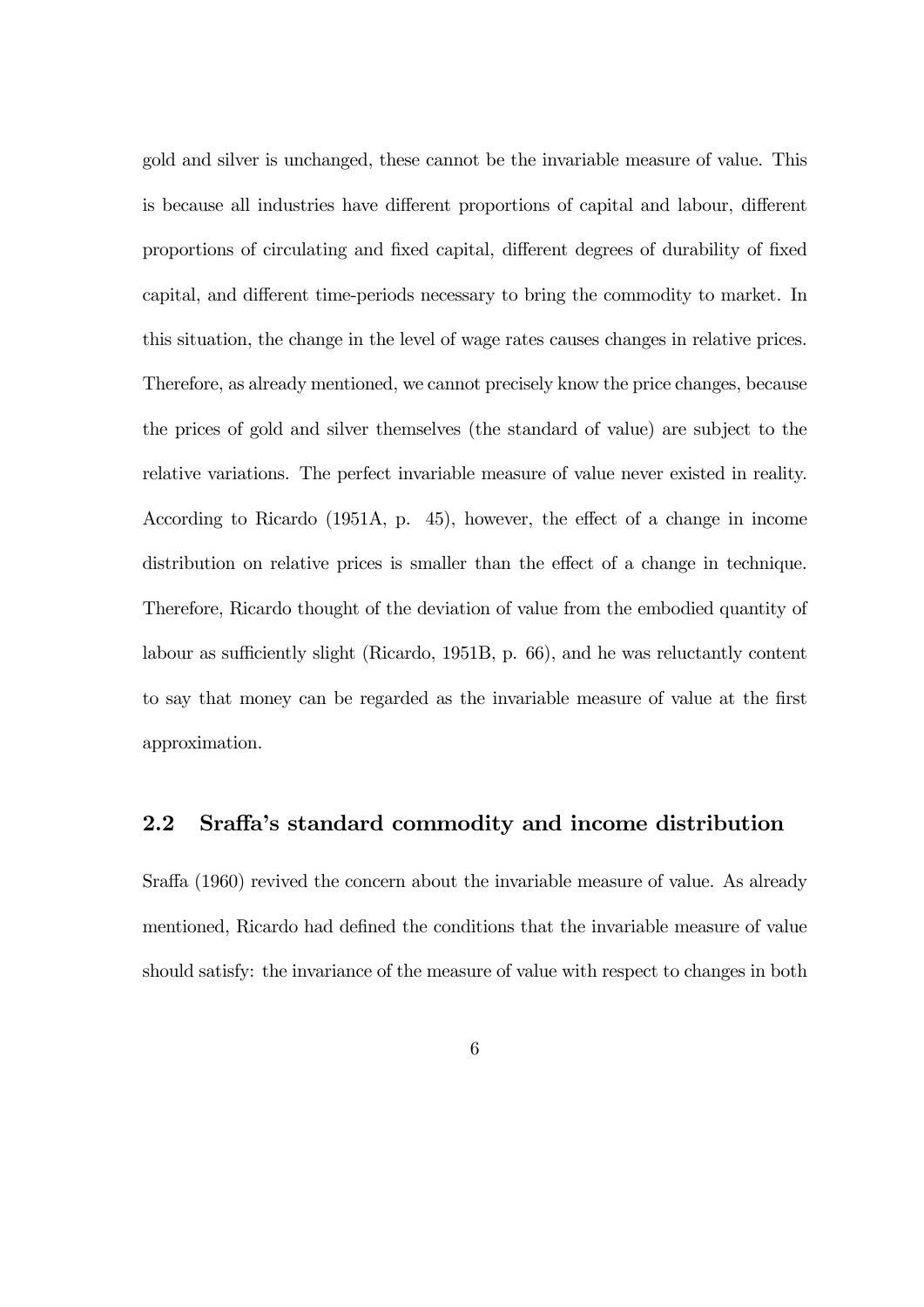income distribution and technique. Ricardo was perplexed by the conditions, because he attempted to solve the two simultaneously. In contrast, Sraffa concentrated on finding a measure of value that is invariable with respect to a change in income distribution, left aside the change in techniques. Furthermore, it is Sraffa's breakthrough idea to find a special, composite commodity, termed the standard commodity, which plays the role of the invariable measure of value; whereas Ricardo attempted to find a single commodity that plays the role.

Let us briefly review the concept of the standard commodity in a single product system. The price system is defined as follows:

$$
\mathbf{p} = (1 + \pi) \mathbf{p} \mathbf{A} + w \mathbf{L},\tag{1}
$$

where  $\mathbf{p}, \mathbf{L}, \text{ and } \mathbf{A}$  denote the price vector, the labour coefficient vector, and the physical input coefficient matrix, respectively. For the sake of simplicity,  $\bf{A}$  is assumed to be an indecomposable and productive matrix.  $\pi$  and w denote the rate of profit and the wage rate, respectively. In order to escape from the impasse that Ricardo faced, Sraffa attempted to find an (imaginary) industry that has a value-ratio of the net product to means of production such that the increase in profit is exactly offset by the decrease in wage when the wage rate is reduced. The value-ratio is the solution of the system that Sraffa (1960, p. 20) called the standard system: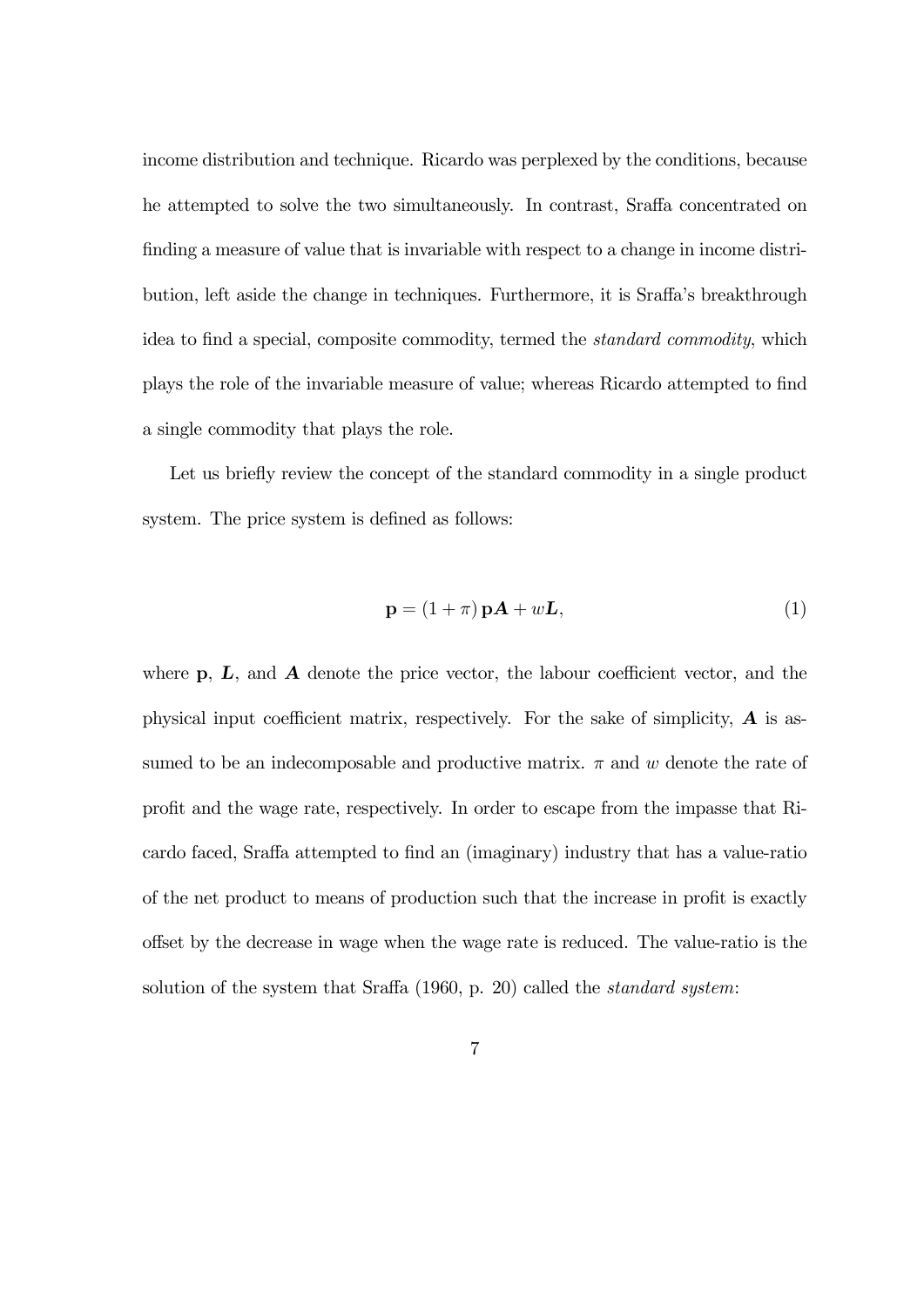$$
(1 + \Pi^*) \mathbf{A} \mathbf{q}^* = \mathbf{q}^*, \tag{2}
$$

$$
Lq^* = 1. \t\t(3)
$$

Π<sup>∗</sup> is the value-ratio, which is now termed the standard ratio. It is related to the Frobenius root  $\lambda_A$  as  $\lambda_A = \frac{1}{1+\Pi^*}$ . The standard ratio is equal to the maximum rate of profit. q<sup>∗</sup> is the corresponding eigenvector and is the vector denoting the output level of the industry that has the standard ratio. Now, it is termed the standard commodity. Since we assume the productiveness and indecomposability of  $A$ , the above system of equations has the solution of  $\Pi^* > 0$  and  ${\bf q}^* > 0$  from the Perron-Frobenius theorem (Pasinetti, 1977, pp. 95—7). From formula (2), we obtain:

$$
\frac{\mathbf{p}\left[\mathbf{I} - \mathbf{A}\right]\mathbf{q}^*}{\mathbf{p}\mathbf{A}\mathbf{q}^*} = \Pi^*,\tag{4}
$$

where  $\bf{I}$  denotes the identity matrix. Formula (4) means that the ratio of the net product to means of production, measured by the standard commodity, is always constant, irrespective of price variations. Therefore,  $\Pi^*$  is a real ratio that is independent of prices. Sraffa defined the standard net product and chose it as the numéraire as follows: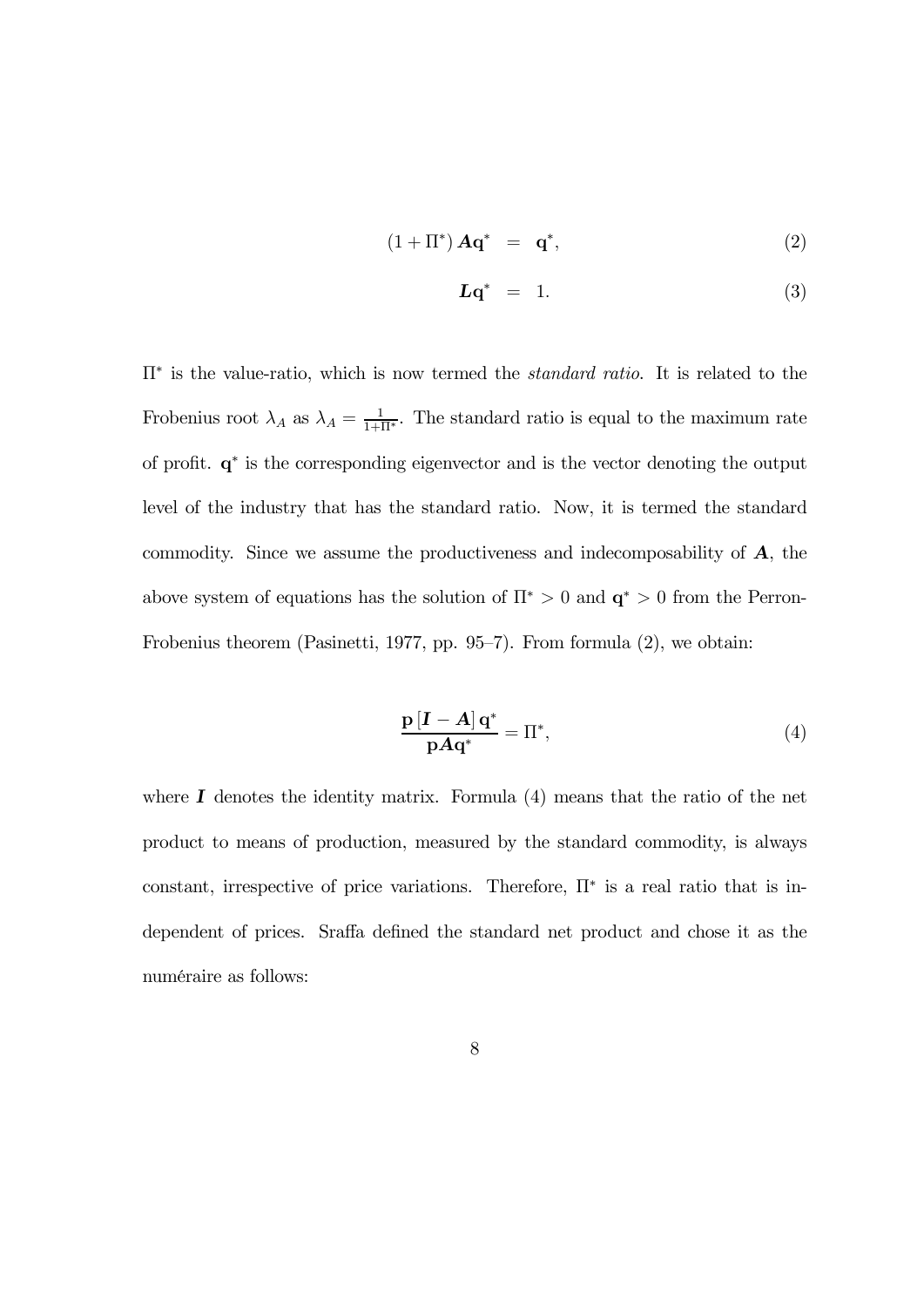$$
\mathbf{p}\left[\mathbf{I}-\mathbf{A}\right]\mathbf{q}^* = 1. \tag{5}
$$

Although the price of any numéraire is invariant by definition, the standard commodity is special in that the cause of price change as a result of the change in income distribution is absent in the industry producing it. It is only when the numéraire is the standard commodity that the absence of the price change caused by the change in income distribution in the industry producing the numéraire is ensured. Therefore, the standard commodity is eligible to become the invariable measure of value under the assumption of fixed technique.6 Note that the standard commodity does not need to be actually produced; it is a "purely auxiliary construction" (Sraffa, 1960, p. 31).

In Sraffa's model, nothing except income distribution ever changes; the technique in use, output level, and proportion of means of production to labour are all fixed. Therefore, no assumption on returns to scale needs to be made, as Sraffa (1960, p. v) said. Under such assumptions, he exclusively analysed the change in relative prices caused by the change in income distribution. Owing to formulae (4) and (5), there is no need for a variation in the price of q<sup>∗</sup> to restore the surplus or deficit in the industry which produces that commodity, when the wage rate is reduced. Therefore, the variation in relative prices caused by a change in income distribution is solely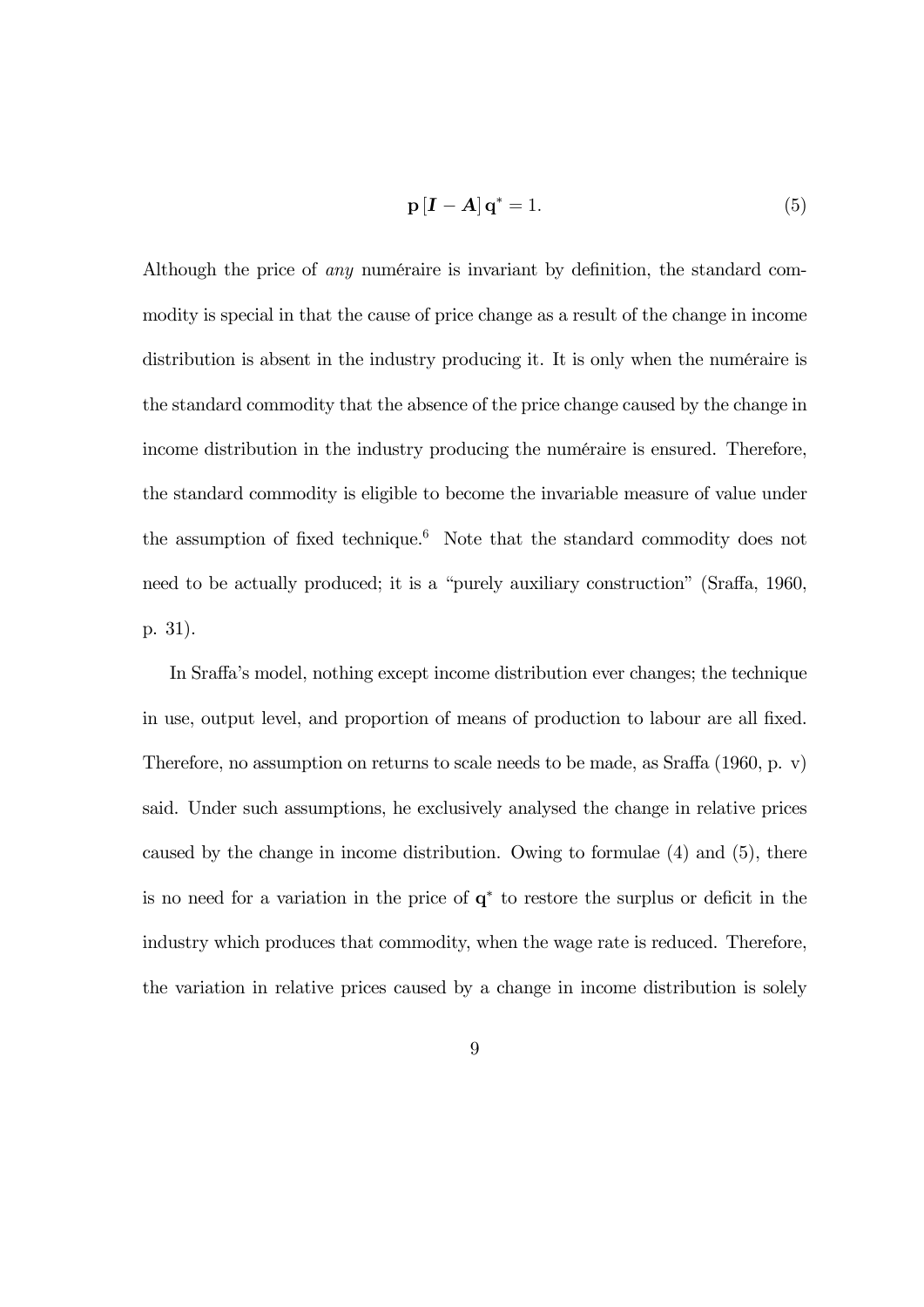attributed to the variation in prices of measured commodities on the basis of the invariance property of the numéraire defined by the standard commodity.

Furthermore, the adoption of the standard commodity as the numéraire shows us the useful relation of income distribution. From (1) and (5), we obtain:

$$
\pi = \Pi^* \left( 1 - w \right). \tag{6}
$$

Here,  $w$  denotes the wage rate or the wage share in terms of the standard commodity, whereas  $\pi$  is the actual rate of profit. The distributional relation is expressed by the straight line. The important implication of function (6) is that the rate of profit can be obtained without knowing prices, once we know the wage in terms of the standard commodity. In other words, the standard commodity enables us to treat income distribution independently of prices. As Pasinetti (2006, p. 154) pointed out, the relevance of function (6) does not lie in its linearity, but in the fact that it is independent of prices.

We conclude that Sraffa resolved the problem that Ricardo could not, but the resolution was partial, because Sraffa did not consider another problem. This is the problem of the measure of value invariable with respect to the change in technique.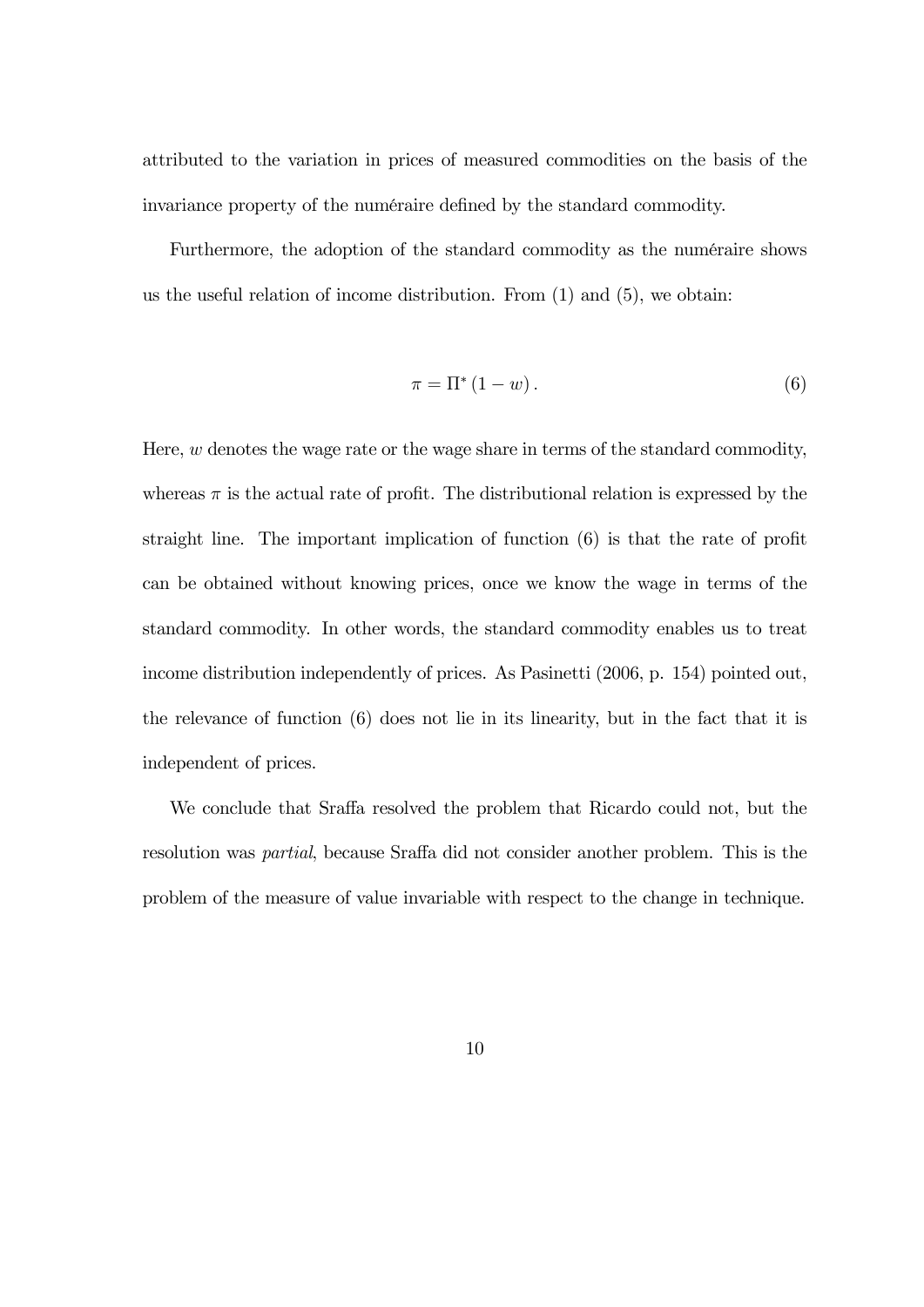### 2.3 After Sraffa (1960)

There have been many reactions to Sraffa (1960) since its publication. The debates focused not only on the invariable measure of value, but also on the usefulness of the standard commodity and function (6). Some arguments appreciate Sraffa's achievements, especially his contribution of constructing the standard commodity as the invariable measure of value (for example, Roncaglia, 2009). Other arguments are critical of Sraffa. First, some economists argued that the standard commodity does not play the role of the Ricardian invariable measure of value. Those arguments pointed out the flaw in Sraffa's analysis. Flaschel (1986) is a typical example. The second critical argument was that the standard commodity and function (6) are so restrictive that they are not too helpful for relevant analyses. Those arguments were mainly raised by neoclassical economists, who were interested in variations in output and proportions of means of production.

Let us examine Flaschel (1986) first. According to him, there is a specific and complete solution to the problem of determining the conditions for the invariable measure of value, but Sraffa's standard commodity does not fulfil those conditions. It seems to us that his definition of invariance is different from those of Ricardo and Sraffa. He defined that given  $e - Ae$  as the numéraire, where e is a vector, all the elements of which are units, an arbitrary composite commodity b has the invariance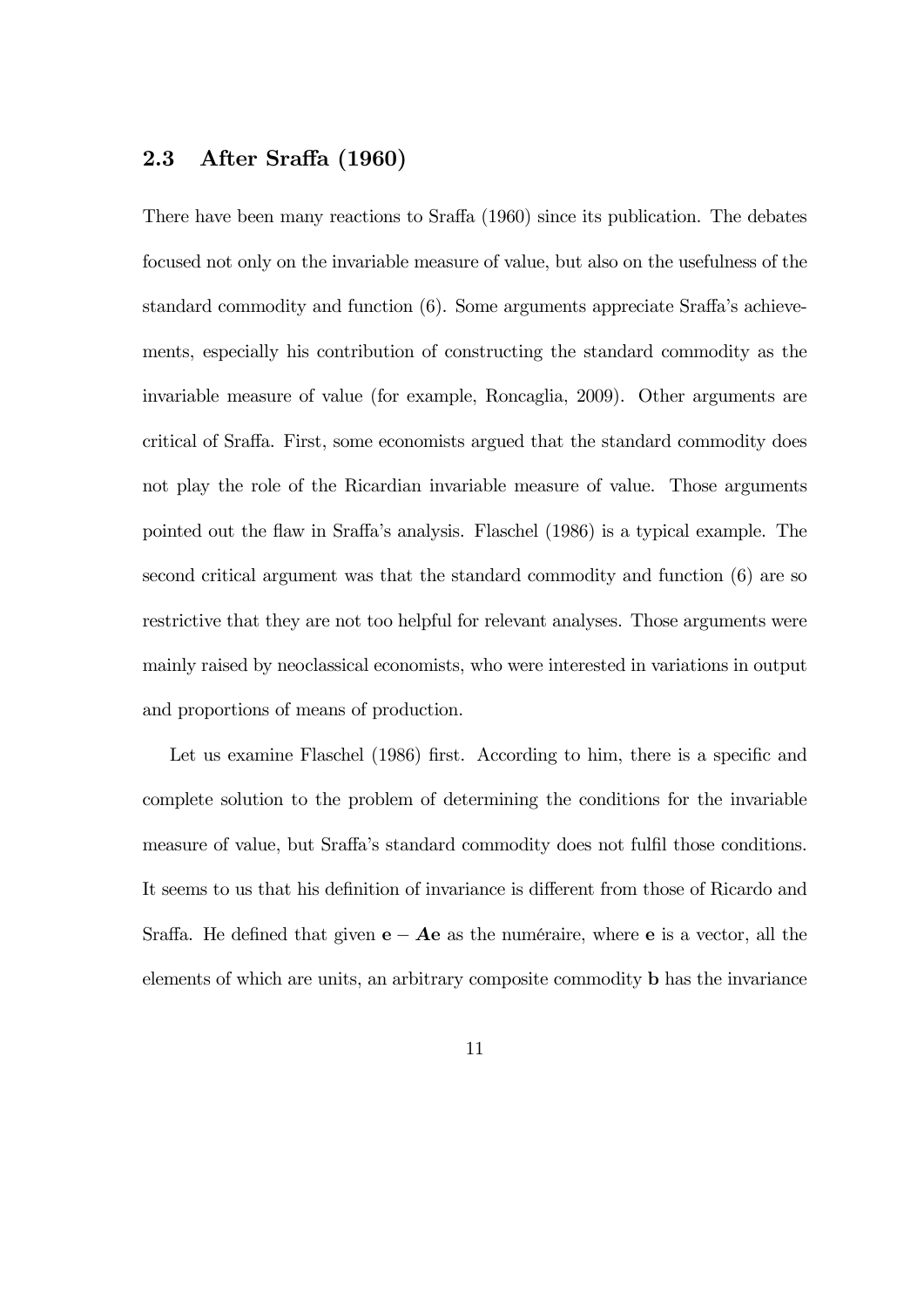property if and only if  $pb = 1$  holds for any non-negative and non-zero p, with **p** [**I** − **A**] **e**  $\equiv$  1 (Flaschel, 1986, pp. 597–8).<sup>7</sup> Certainly Sraffa (1960, p.11) adopted  $[I - A]$ e as the numéraire, but the numéraire adopted in the context is irrelevant to the issue of the invariable measure of value, and his arguments on the standard commodity have nothing to do with the numéraire of  $[I - A]$  e. Flaschel's critique of the standard commodity, therefore, seems pointless.8

As for the second argument critical of Sraffa, the typical example is Burmeister (1968). The conclusions he derived are summarised as follows:

1) It is dubious what economic significance can be attached to the standard commodity.

2) The linearity of the distributional relation does not hold if wages are paid at the beginning of the production period rather than at the end.

3) Without the assumption of constant returns to scale and a fixed coefficients matrix, Sraffa's analysis is meaningless if the quantity produced by an arbitrary industry changes.

After Burmeister (1968), he repeated conclusions similar to those above (Burmeister, 1975, 1977, 1980, 1984). However, he obviously misunderstood some aspects of Sraffa (1960).

The first conclusion made by him is a serious misunderstanding. Burmeister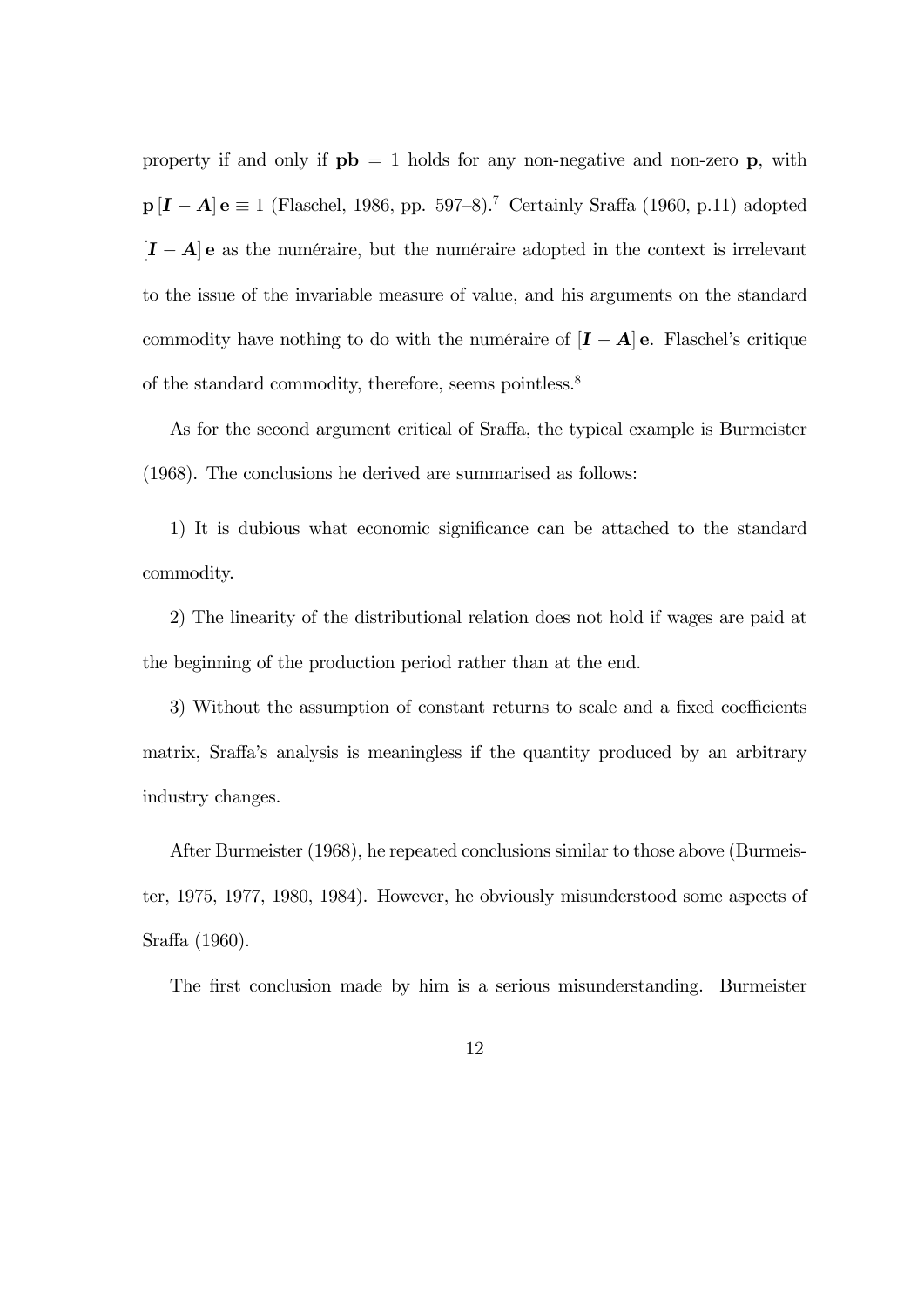regarded the standard commodity as the actual consumption basket by which the real wage rate w in function (6) is measured.<sup>9</sup> Therefore, he argued that the standard commodity has no economic significance; 'Sraffa's weights used to construct his basket of goods are seen to be determined completely from the technology without regard for consumption preferences' (Burmeister, 1984, p. 509). However, the adoption of the standard commodity as the numéraire does not imply that people must actually consume each commodity in the same proportion as that given by the standard commodity. Moreover, it does not imply that each commodity is actually produced in the same proportion as that given by the standard commodity (see Kurz and Salvadori, 1987, pp. 876—7).

The second conclusion is correct. However, though the linearity no longer holds in this case, as Pasinetti (1977, p. 131) showed, the distributional relation is independent of prices.

The third conclusion is controversial. Samuelson (2000) and Samuelson and Etula (2006) also argued that constant returns to scale is an indispensable assumption in order to retain the significance of Sraffa's analysis. Against these arguments, some proponents of Sraffa argued that the assumption on returns to scale is unnecessary in Sraffa's analysis. The characteristic of the analysis is that it is based on the classical surplus approach. In the approach, the analysis of the distribution of physical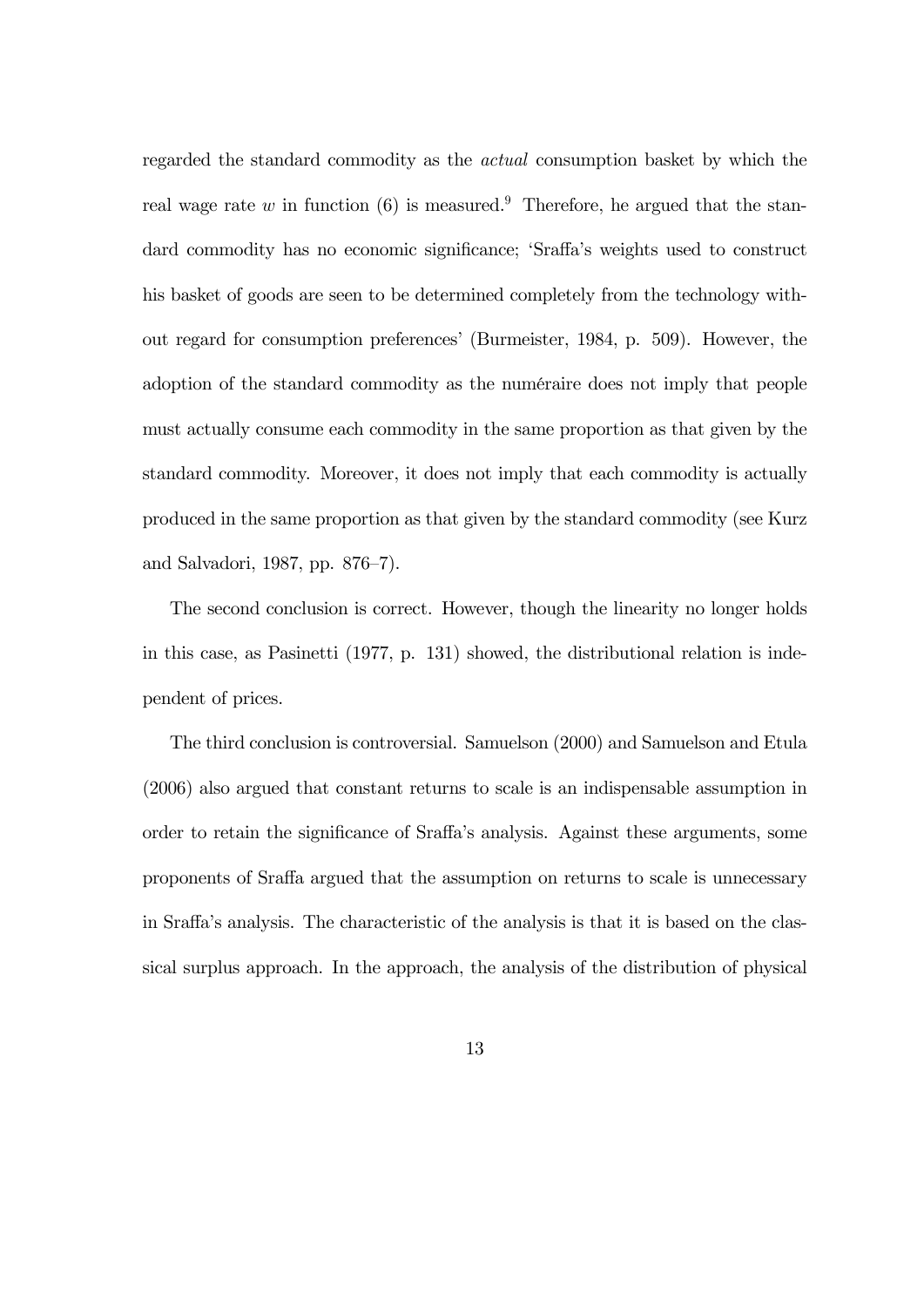surplus comes first. Eatwell (1977) emphasised the difference in the analytical basis between classical and neoclassical economics. In the former, the size and composition of output, technique in use, and real wage are the data, on the basis of which the distribution of surplus, price formulation, and quantities of input and labour employed are obtained. In the latter, on the contrary, the preferences of individuals, initial endowment of commodities and/or factors of production, distribution of the initial endowments among individuals, and technology are the data, and all variables are determined by the interaction between supply and demand. It is based on the marginal method, and thus the assumption on returns to scale is necessary in neoclassical economics. Eatwell (1977) thus argued that the assumption of constant returns to scale is irrelevant in Sraffa's analysis, because it is based on the classical surplus approach.

However, Burmeister and Samuelson considered what happens to the model when the output level changes. Unless constant returns to scale are assumed, the technique generally changes as the output level changes. Since each coefficient matrix has the specific standard ratio, the standard ratio also changes when the technique in use changes. Therefore, function (6) no longer gives us any useful information on income distribution when a change in the output level causes a change in technique in economies without constant returns to scale. Burmeister (1977, pp. 69—70) thus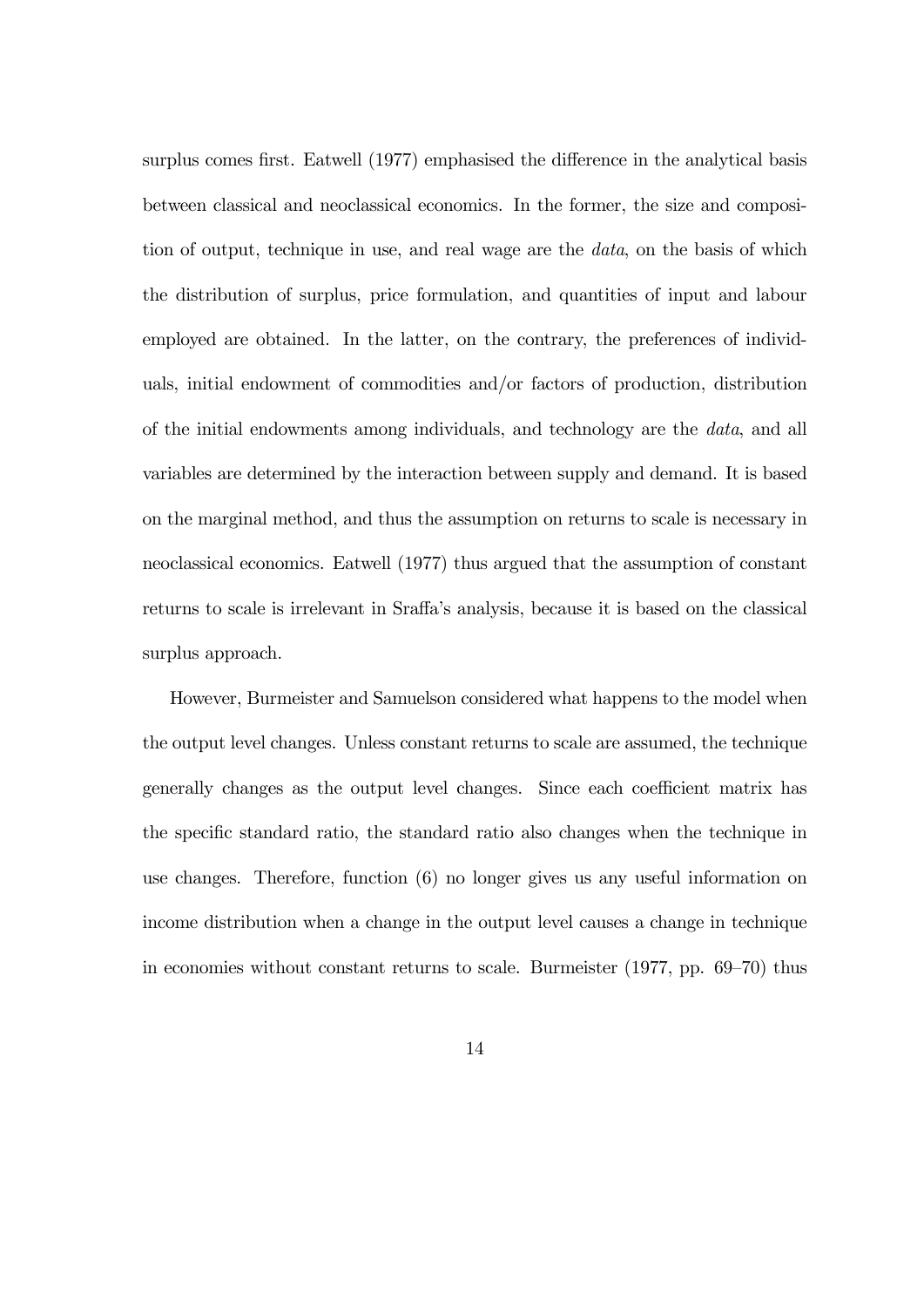replied to Eatwell: 'I conclude that constant returns to scale is irrelevant for Sraffa's analysis only if one is content to pose irrelevant questions.'

Although it is true that Burmeister's interpretation of Sraffa included the misunderstanding, it is also true that he raised important questions which Sraffa had not addressed. The questions are whether or not the invariable measure of value exists in economies where not only income distribution but also technical choice are available; and if it exists, what kind of relationship between the invariable measure of value and income distribution holds. We think it worthwhile to examine them. From the viewpoint of modern economic theories as well as Ricardo (1951A), these are natural questions, because nearly all economic theories allow for interdependence among changes in income distribution, output level, and techniques. In fact, Sraffa (1925, 1926) himself had considered the relationship between returns to scale and choice of techniques, although his consideration was related to the critique of Marshallian partial equilibrium analysis.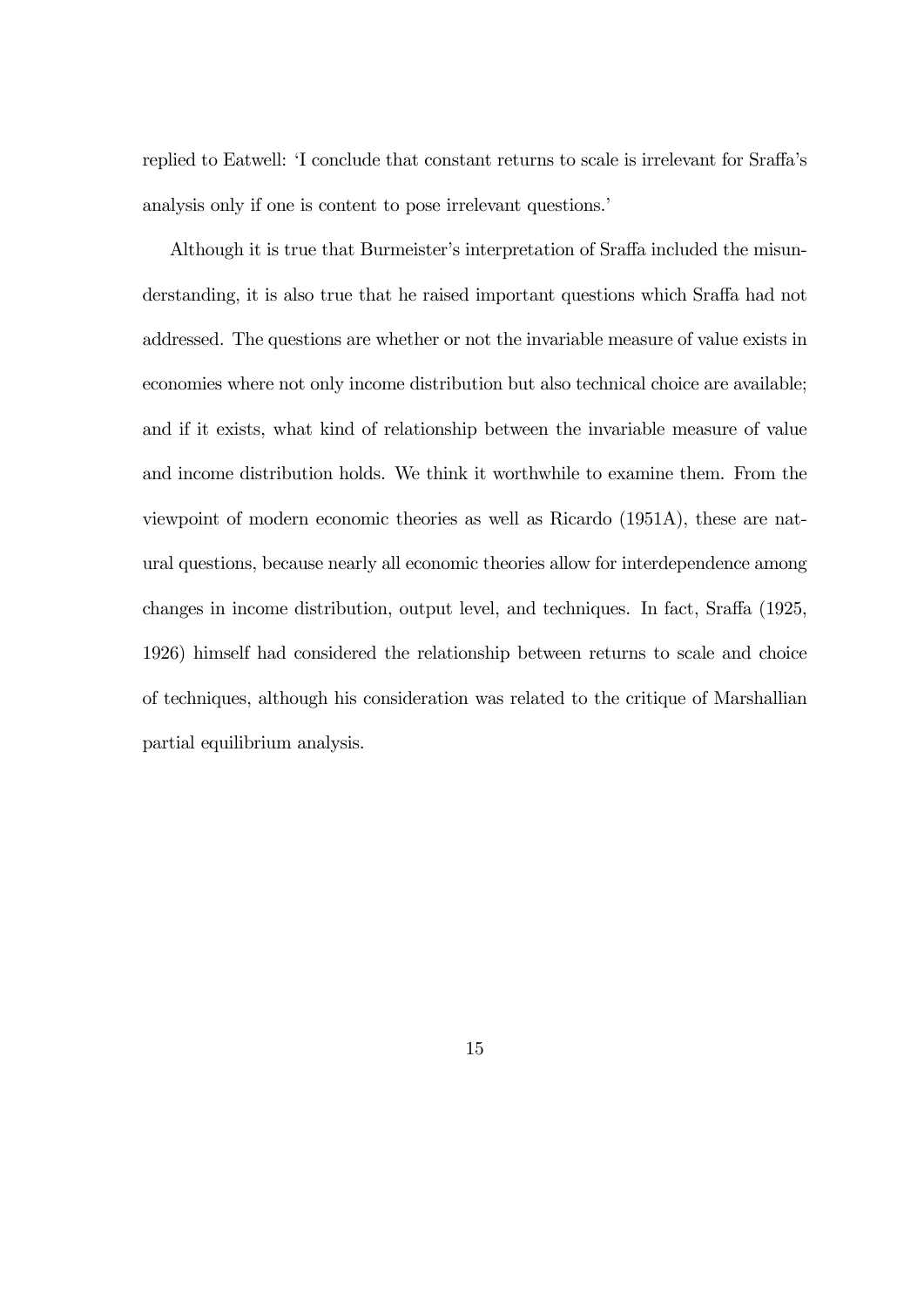# 3 The Standard Commodity and Income Distribution under Non-increasing Returns to Scale

In this section, we investigate the conditions for the invariable measure of value and the linearity of income distribution under a non-increasing returns to scale production technology.

## 3.1 Generalisation of the standard commodity

In order to analyse the invariable measure of value and income distribution in economies where the change in technique is allowed, let us introduce the production possibility set  $P$  with non-increasing returns to scale, which is the set of available production processes. A production process is defined as  $\alpha \equiv (-\alpha_l, -\underline{\alpha}, \overline{\alpha})$ , where  $\alpha_l$  is the non-negative *effective* labour input of the process,  $\underline{\alpha}$  is the non-negative vector of the inputs of the produced goods used in the process, and  $\bar{\alpha}$  is the nonnegative vector of the outputs of the n goods. There are small mild restrictions on the properties of  $P$ : not to activate any production process is available; to produce any non-negative vector of the n goods as a net output, there is at least one production process available in  $P$ ; to produce any non-negative and non-zero vector of commodities, the inputs of labour and at least one type of capital goods are indis-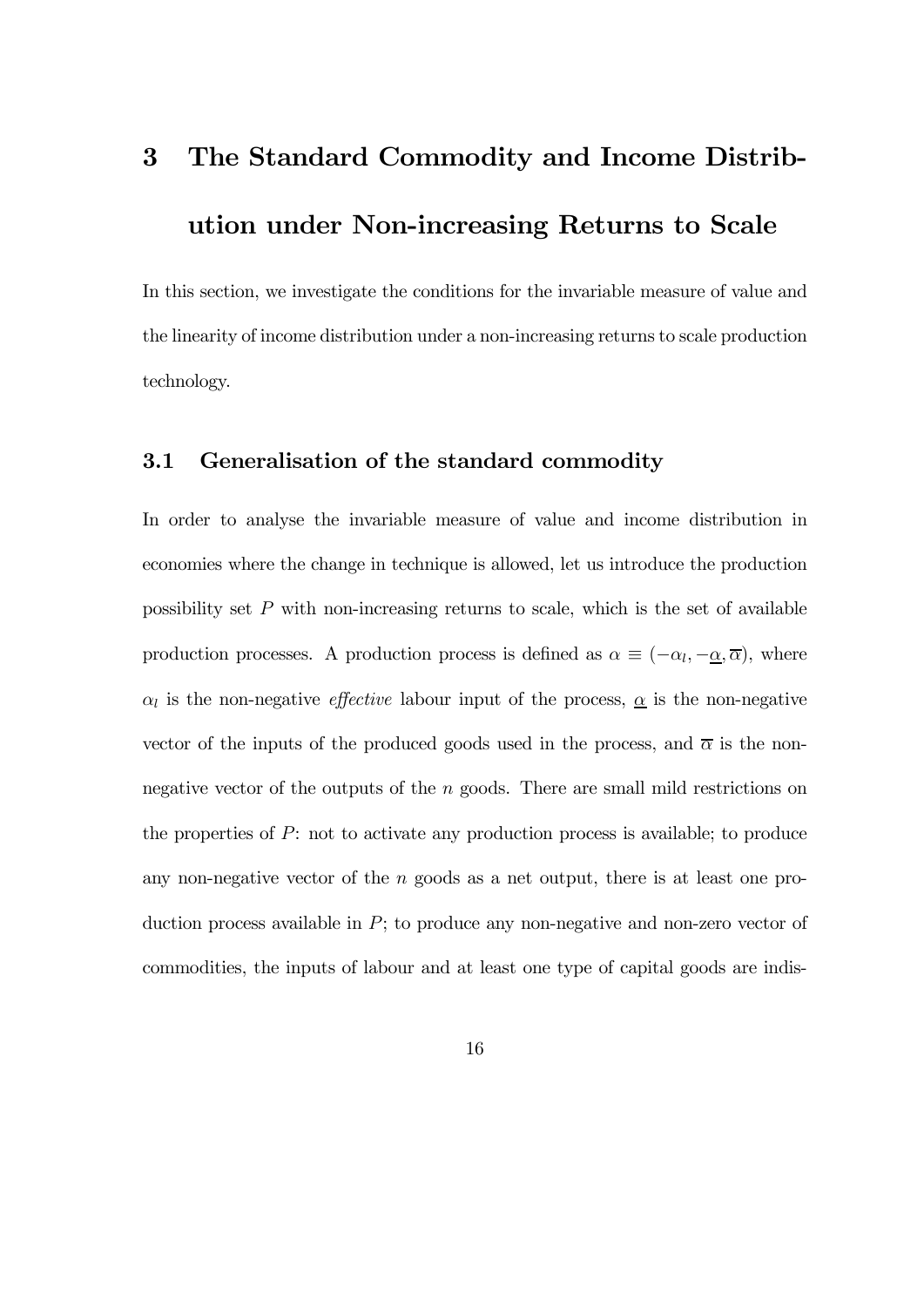pensable; if there are two production processes available in  $P$ , it is also available that any proportion, say  $t \in (0,1)$ , of one of the processes and the remaining proportion,  $1-t$ , of the other process are jointly activated. Production set P satisfying these restrictions is so general that various types of technologies, such as Leontief production models with or without technical choices, joint production models, and even neoclassical differentiable production functions, are subject to the analysis here.<sup>10</sup>

Let us assume that one *economy* is represented by a production set P. We can define the standard commodity in an economy P.

**Definition 1:** For any economy P, a standard commodity is a positive vector  $y > 0$ , such that there exists a vector  $\alpha = (-1, -x, x + y)$  on P satisfying the following properties; (i)  $\frac{y_i}{x_i} = \frac{y_j}{x_j}$  for any  $i, j = 1, \ldots, n$ ; (ii) there is no other  $\alpha' = (-1, -x', x' + y')$ with  $\frac{y_i'}{x_i'} = \frac{y_j'}{x_j'}$  for any  $i, j = 1, ..., n$ ,  $\frac{y_i'}{x_i'} > \frac{y_i}{x_i}$  for any  $i = 1, ..., n$ , and  $y' > y$ .

The standard commodity defined here is a generalisation of Sraffa's definition. Firstly, Definition 1 implies that the standard commodity is defined as the net product y that can be produced by a process  $\alpha = (-1, -x, x+y)$  with labour input  $\alpha_l = 1$ , capital inputs  $\underline{\alpha} = x$ , and gross outputs  $\overline{\alpha} = x + y$ . Moreover, condition (i) of Definition 1 implies that under this process the ratio of net product to means of production is uniform,  $\frac{y_i}{x_i} = \frac{y_j}{x_j}$  for any  $i, j = 1, \ldots, n$ . Secondly, condition (ii) of Definition 1 is a generalisation of the maximality condition of the uniform ratio of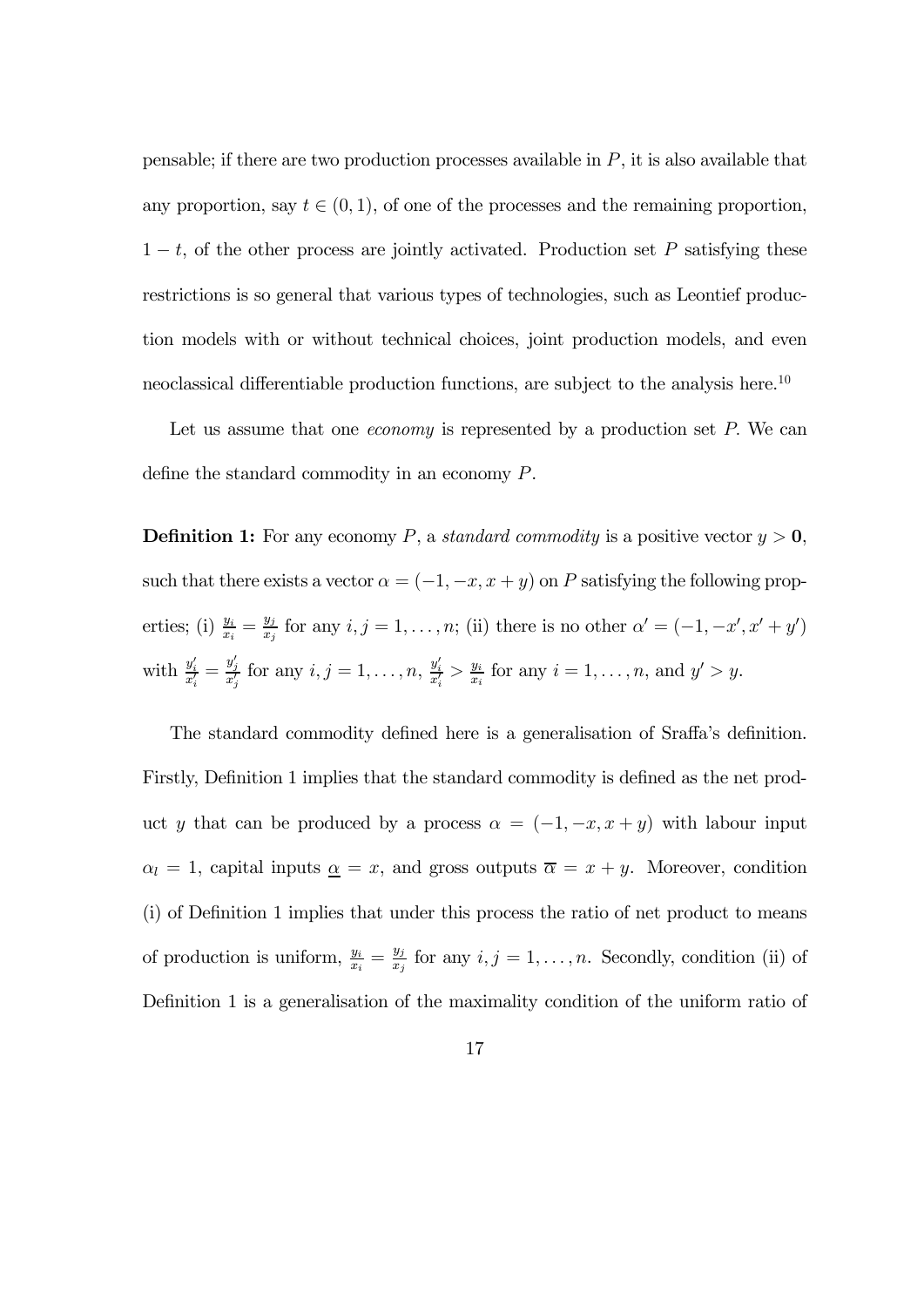net product to means of production. The ratio corresponds to the standard ratio Π<sup>∗</sup> of equation (2) in Section 2.2. Therefore, Definition 1 is regarded as an extension of the Sraffian definition of the standard commodity characterised by equations (2) and (3) to a more general economy P, and production process  $\alpha = (-1, -x, x+y)$ is regarded as the standard system in the economy P.

This definition is well-defined, in that the standard commodity given by Definition 1 uniquely exists.11

# 3.2 The invariable measure of value and the linear relation of income distribution

We examine whether or not the standard commodity defined above can function as the invariable measure of value in an economy P.

Consider a price system  $(p, w)$ , which is a non-negative and non-zero vector. Let there be the maximal rate of profit  $\pi \ge 0$  and a production process  $\alpha = (-\alpha_l, -\alpha, \overline{\alpha})$ on  $P$  associated with  $(p, w)$ , in that

> $p\overline{\alpha} = (1 + \pi) p\underline{\alpha} + w\alpha_l$  and  $p\overline{\alpha}' \le (1+\pi) p\underline{\alpha}' + w\alpha_0'$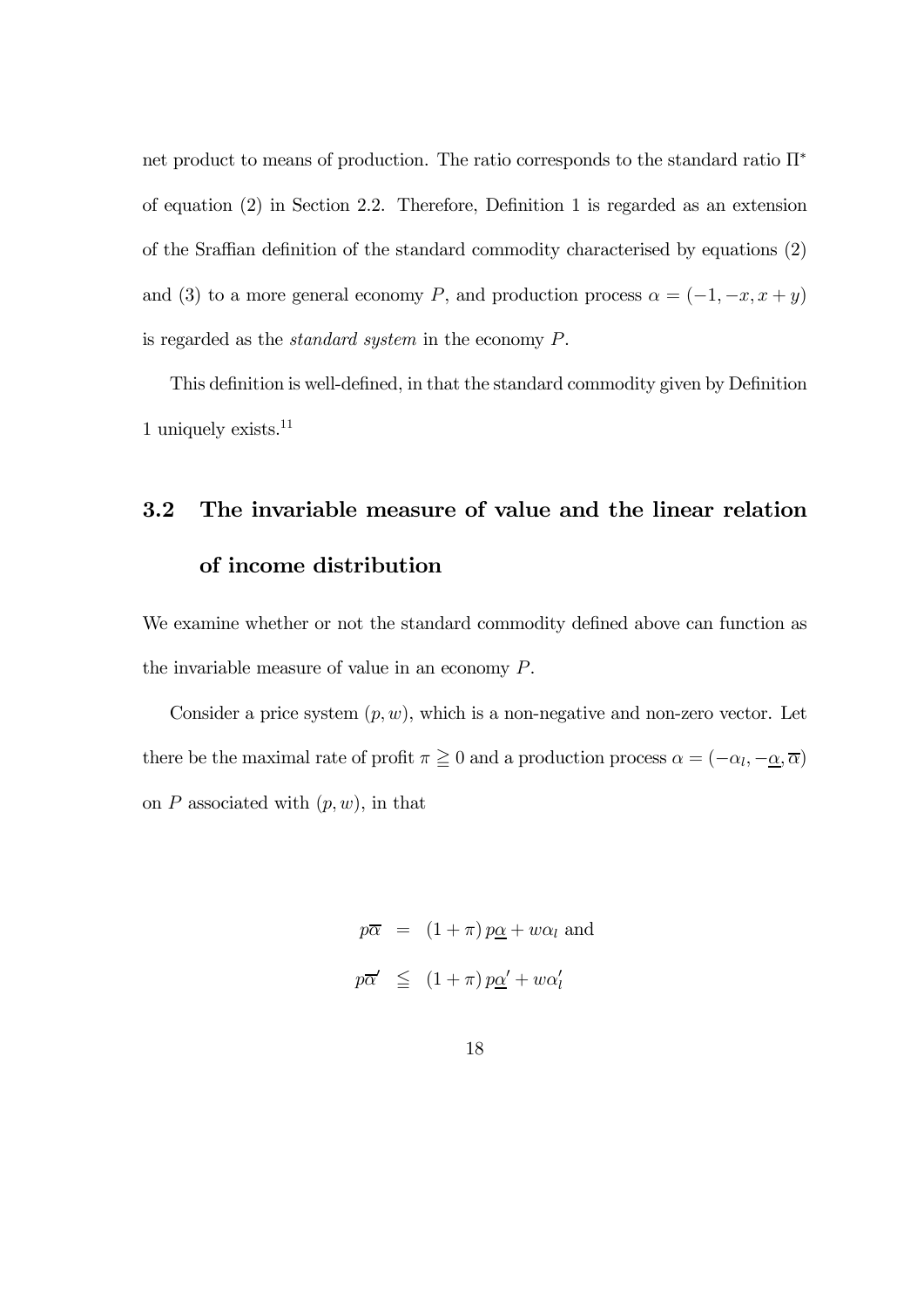hold for any  $\alpha' = (-\alpha'_l, -\underline{\alpha}', \overline{\alpha}')$  on P. Then, let us call such a price system an equilibrium price.<sup>12</sup> Consider a situation where an equilibrium price changes from  $(p, w)$  to  $(p', w')$ . Moreover, let  $\pi$  (resp.  $\pi'$ ) be the maximal rate of profit associated with the price system  $(p, w)$  (resp.  $(p', w')$ ). Then, let  $\Delta p \equiv p' - p$ ,  $\Delta w \equiv w' - w$ , and  $\Delta \pi \equiv \pi' - \pi$ . The following definitions are a generalisation of the invariable measure of value on the basis of Baldone (2006):

**Definition 2:** Given an economy P, let  $(p, w)$  and  $(p', w')$  be two different equilibrium prices, and  $\pi$  and  $\pi'$  the respectively associated maximal profit rates. Then, a commodity bundle  $y > 0$  serves as the *invariable measure of value with respect to change from*  $(p, w)$  to  $(p', w')$ , if and only if there exist a non-negative and non-zero vector x and a positive number  $k > 0$ , such that the process  $(-k, -x, x + y)$  is feasible under the economy  $P$ ,  $(-k, -x, x + y) \in P$ , and  $\triangle py = 0$  holds whenever this price change involves a *redistribution between profit and wage*, namely,  $\Delta \pi px + \Delta wk = 0$ .

**Definition 3:** Given an economy P, a commodity bundle  $y > 0$  serves as the invariable measure of value, if and only if for any different vectors of the equilibrium prices  $(p, w)$  and  $(p', w')$ , it serves as the invariable measure of value with respect to change from  $(p, w)$  to  $(p', w')$ .

That is, a commodity bundle serves as the invariable measure of value, if and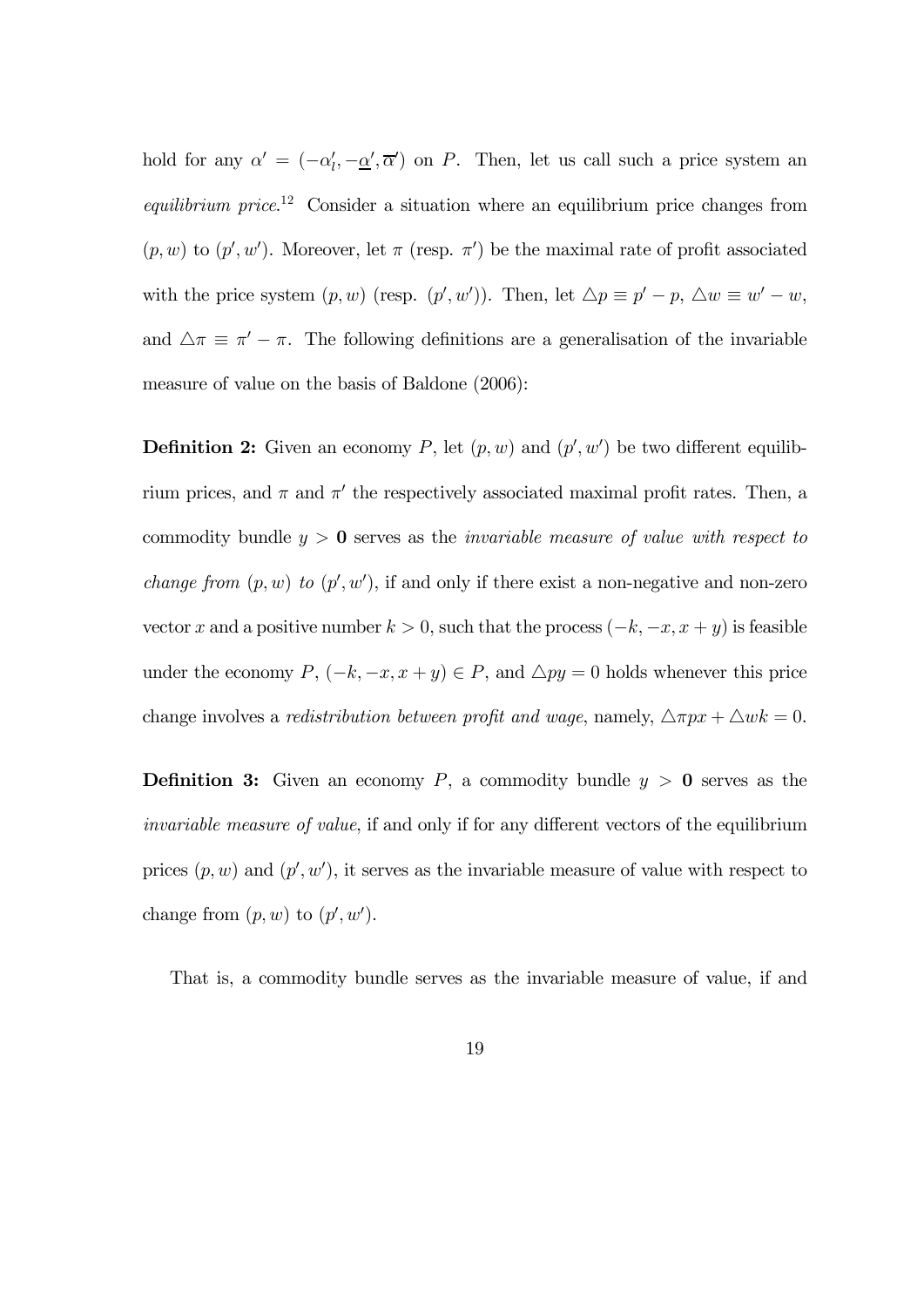only if for any change in the price system involving a redistribution of profit and wage, the price of this commodity bundle is invariable. The definitions faithfully follow Sraffa's one reviewed in Section 2. More precisely speaking, let us consider counterfactually a change in income distribution from  $(\pi, w)$  to  $(\pi', w')$ , while keeping the commodity price vector  $p$  constant, such that the increase (resp. decrease) in profit is exactly equal to the decrease (resp. increase) in wage in the production process  $(-k, -x, x + y)$  of the targeted commodity bundle y. Such a change may be derived from a purely political conflict on the income distribution between capital and labour, or it may involve a change in technique. In any case, however, it may result in a change in commodity prices from  $p$  to  $p'$ . Then, the commodity bundle y can serve as the invariable measure of value with respect to the change from  $(p, w)$  to  $(p', w')$  whenever  $py = p'y$ . Furthermore, if the commodity bundle satisfies such an invariable property for any change in price systems with its corresponding redistribution between wage and profit, it can serve as the invariable measure of value.

It is worth emphasising that in the above definitions, the invariable property must hold regardless of the causality of such a price change. For instance, even if the price change associated with the corresponding redistribution is generated owing to technical change so that the selected production process is changed in equilibrium,<sup>13</sup>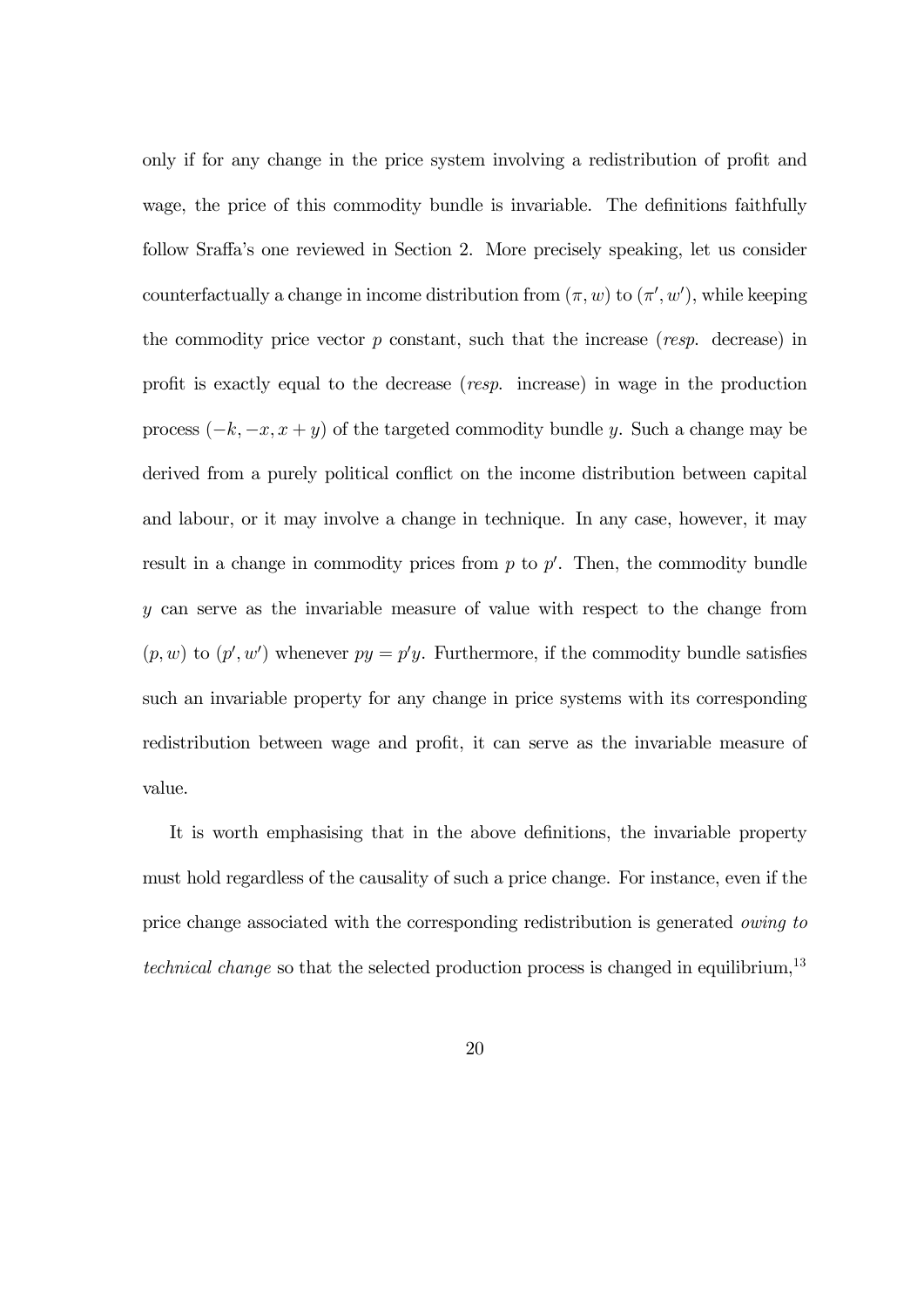the value of the commodity bundle is required to be invariable.

The following Theorem 1 provides the necessary and sufficient condition for the standard commodity to serve as the invariable measure of value.

**Theorem 1:** For any economy P, let us take any equilibrium prices  $(p, w)$  and  $(p', w')$ . Then, the standard commodity y<sup>\*</sup> associated with the standard system  $\alpha^* =$  $(-1, -x^*, x^* + y^*)$  serves as the invariable measure of value with respect to change from  $(p, w)$  to  $(p', w')$ , if and only if there exist non-negative numbers  $\delta, \delta'$  such that  $py^* = \pi px^* + w - \delta$ ,  $p'y^* = \pi'p'x^* + w' - \delta'$ , and  $\delta = \delta'$  hold.

#### **Proof:** See the Appendix.

In Theorem 1,  $\delta$  (resp.  $\delta'$ ) represents the shortfall of profits from the maximal level, when they are generated by operating the standard system  $\alpha^*$  at the equilibrium price  $(p, w)$  (resp.  $(p', w')$ ). The standard commodity can serve as the invariable measure of value with respect to a change from  $(p, w)$  to  $(p', w')$ , if and only if the shortfall of profits generated by operating the standard system is invariable with respect to such a change in prices. It then follows that the standard commodity can serve as the invariable measure of value, if and only if the shortfall of profits generated by operating the standard system is invariable with respect to any change in equilibrium prices.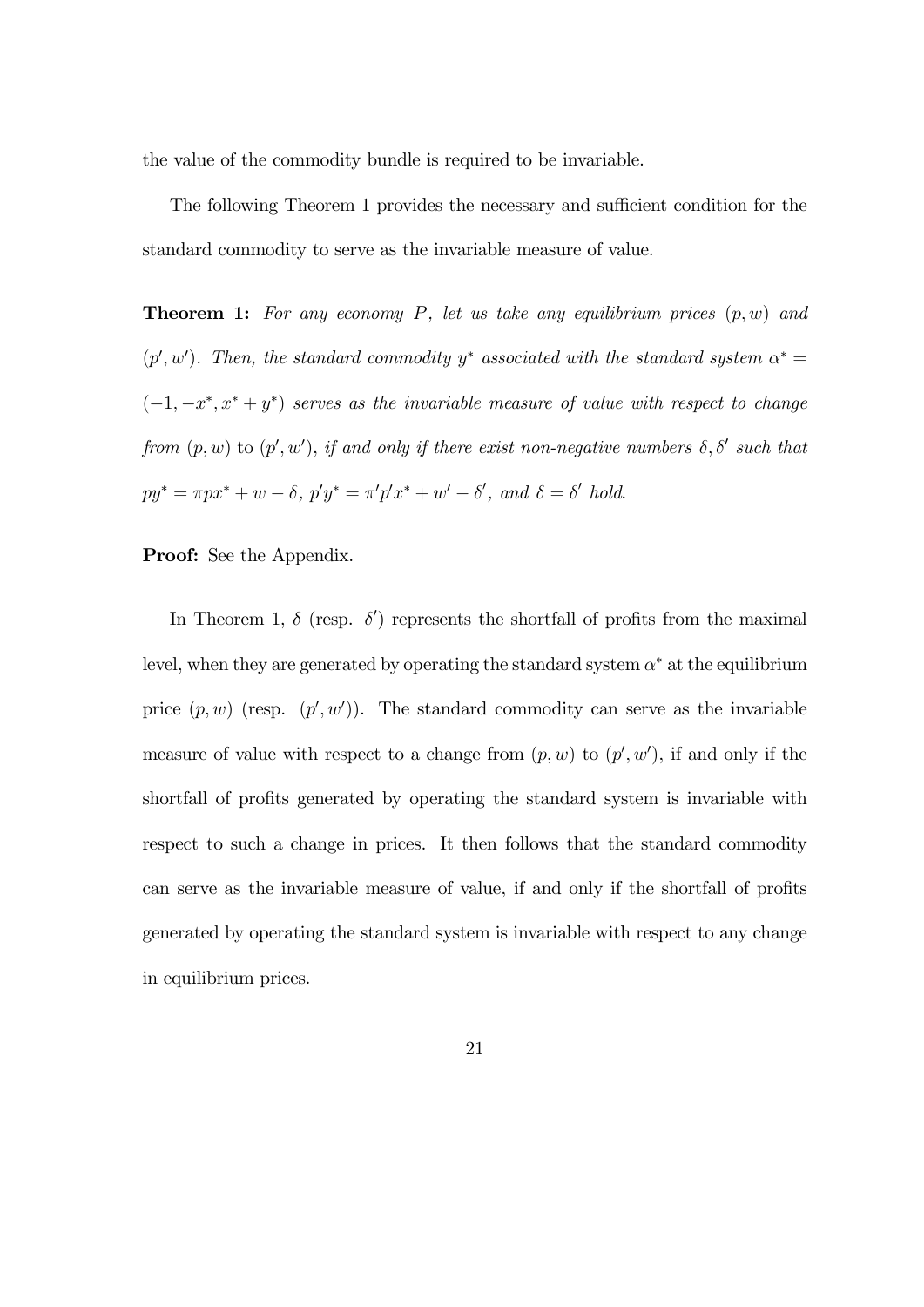Theorem 1 can be used to check for each given economy, whether the standard commodity can serve as the invariable measure of value. Such a test is particularly relevant in a general economy  $P$  where a change in prices could be associated interdependently with a change in technique and/or a change in produced outputs. For the standard system  $\alpha^*$  is not necessarily always a profit-rate maximiser in such a rather general economy, therefore a positive shortfall,  $\delta > 0$ , of profits from the maximal level is available, unlike in the case of single product system discussed in section 2. Even in the case of  $\delta > 0$ , as Theorem 1 suggests, the standard commodity can serve as the invariable measure of value whenever the amount of the shortfall is invariable.

The following corollary gives us a typical situation where the standard commodity serves as the invariable measure of value.

**Corollary 1:** For any economy P, let us take any equilibrium prices  $(p, w)$  and  $(p', w')$  at both of which the standard system  $\alpha^* = (-1, -x^*, x^* + y^*)$  is a profit rate maximiser. Then, the standard commodity  $y<sup>∗</sup>$  serves as the invariable measure of value with respect to a change from  $(p, w)$  to  $(p', w')$ .

#### **Proof:** See the Appendix.

Note that when the production set is represented by a simple Leontief technology (that is, a single product system as discussed in section 2), the standard system  $\alpha^*$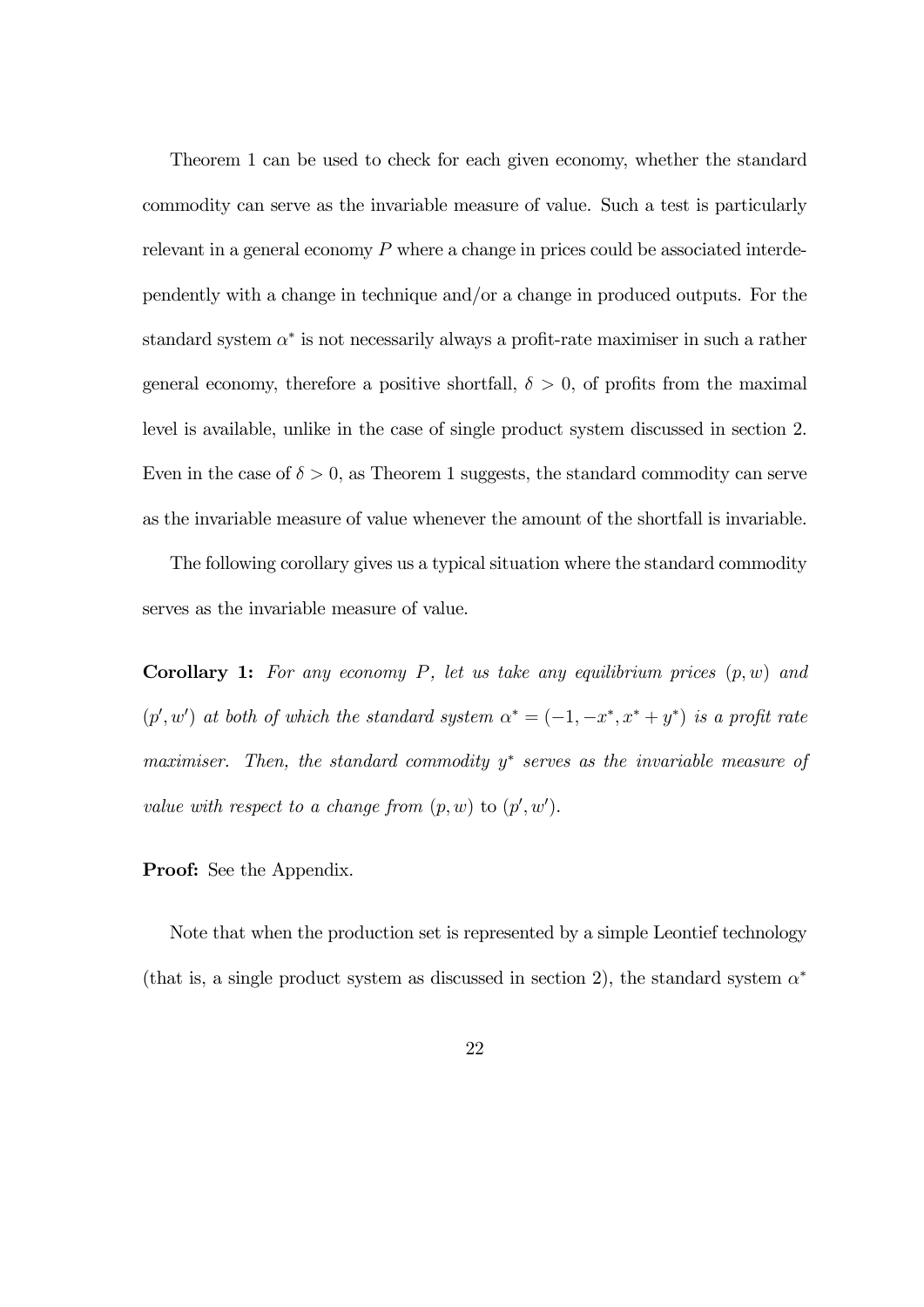is a profit rate maximiser for any equilibrium price vectors. This is because in an economy with a simple Leontief technology, an equilibrium price system is associated with an equal rate of profit available at every industry, which implies that any efficient production process, including the standard system, is a profit rate maximiser. Thus, as Corollary 1 shows, the standard commodity  $y^*$  can be the invariable measure of value with respect to any change in equilibrium prices.

Let us now assume that the standard commodity  $y^*$  is selected as the numéraire. Then, by definition, any non-negative and non-zero price vector  $p$  is normalised as  $py^* = 1$ . Given such a situation, our next subject is to examine whether and under what condition the linear distributional relationship between profit and wage is preserved in an economy P. The following theorem is our second main result.

**Theorem 2:** Given an economy P, the linear functional relation of income distribution,  $\pi' = \Pi(1 - w')$ , holds for any equilibrium price vector  $(p', w')$  associated with the maximal profit rate  $\pi'$  if and only if  $p'y^* = \pi'p'x^* + w'$  holds for any equilibrium price vector  $(p', w')$  associated with  $\pi'$ , where  $\alpha^* = (-1, -x^*, x^* + y^*)$  is the standard system and  $\Pi$  is the standard ratio.

**Proof:** See the Appendix.

The crucial point for the above analysis is whether or not the standard system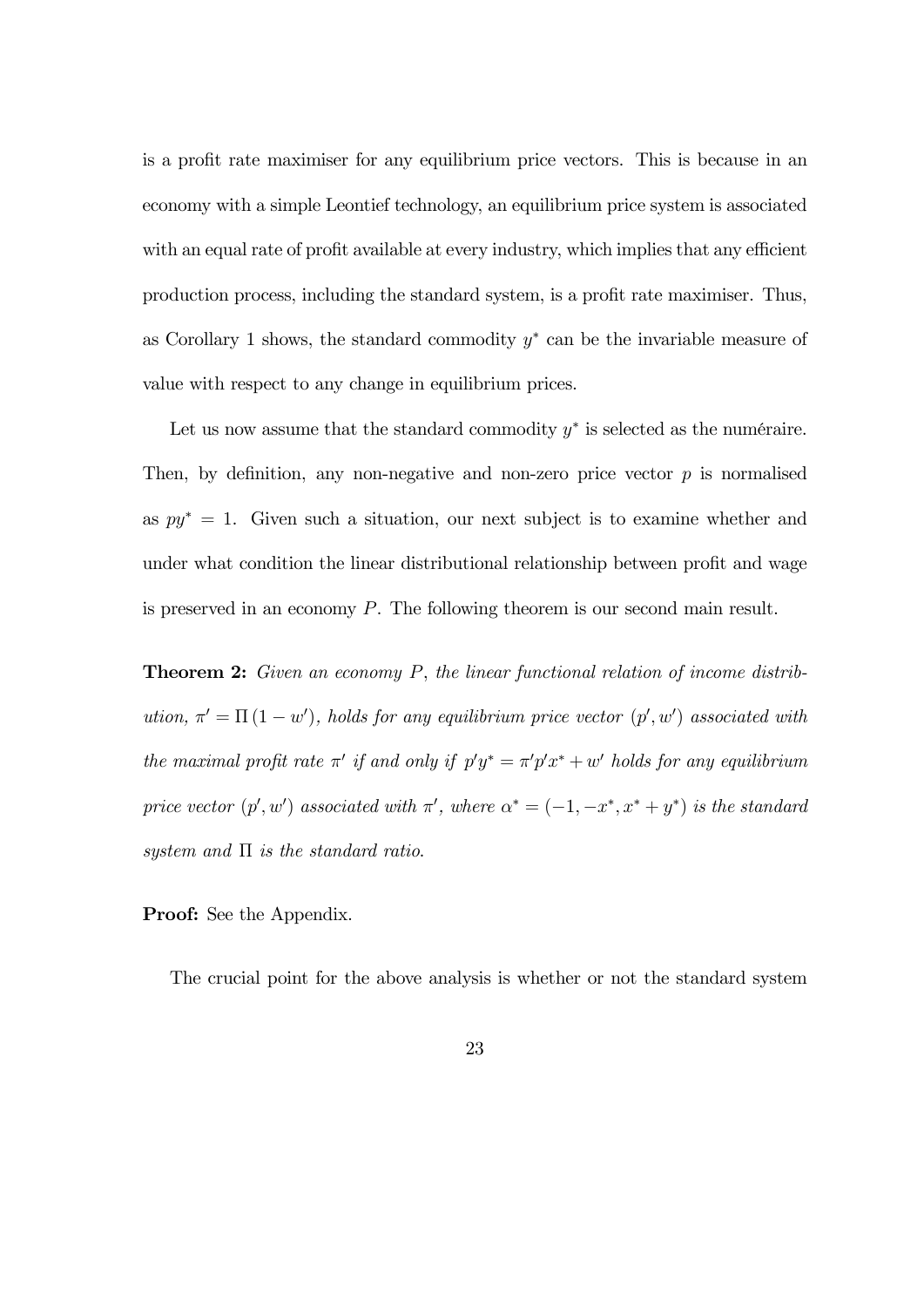$\alpha^* = (-1, -x^*, x^* + y^*)$  is a profit rate maximiser at all equilibrium prices available in P. This property is trivially satisfied in single product systems such as Leontief production economies and as in Sraffa (1960), as discussed above. In contrast, an economy P allows for the possibility of joint production as well as of technical choices, under which the standard system may not be a profit rate maximiser at some equilibrium price system. In such a case, Theorem 2 suggests that the linearity of income distribution no longer holds.

Though Theorem 2 per se suggests that the linear functional relation of income distribution does not hold in general, it is quite surprising that, as in the following theorem, the standard commodity serves as the invariable measure of value even in the general economy, which is derived from the joint application of Theorems 1 and 2 and Corollary 1.

**Theorem 3:** For any economy P, the standard commodity  $y^*$  associated with the standard system  $\alpha^* = (-1, -x^*, x^* + y^*)$  serves as the invariable measure of value.

Proof: See the Appendix.

In more detail, firstly, according to Corollary 1, the standard commodity y<sup>∗</sup> serves as the invariable measure of value with respect to a price change from  $(p, w)$  to  $(p', w')$  whenever the standard system  $\alpha^*$  is a profit rate maximiser at both equi-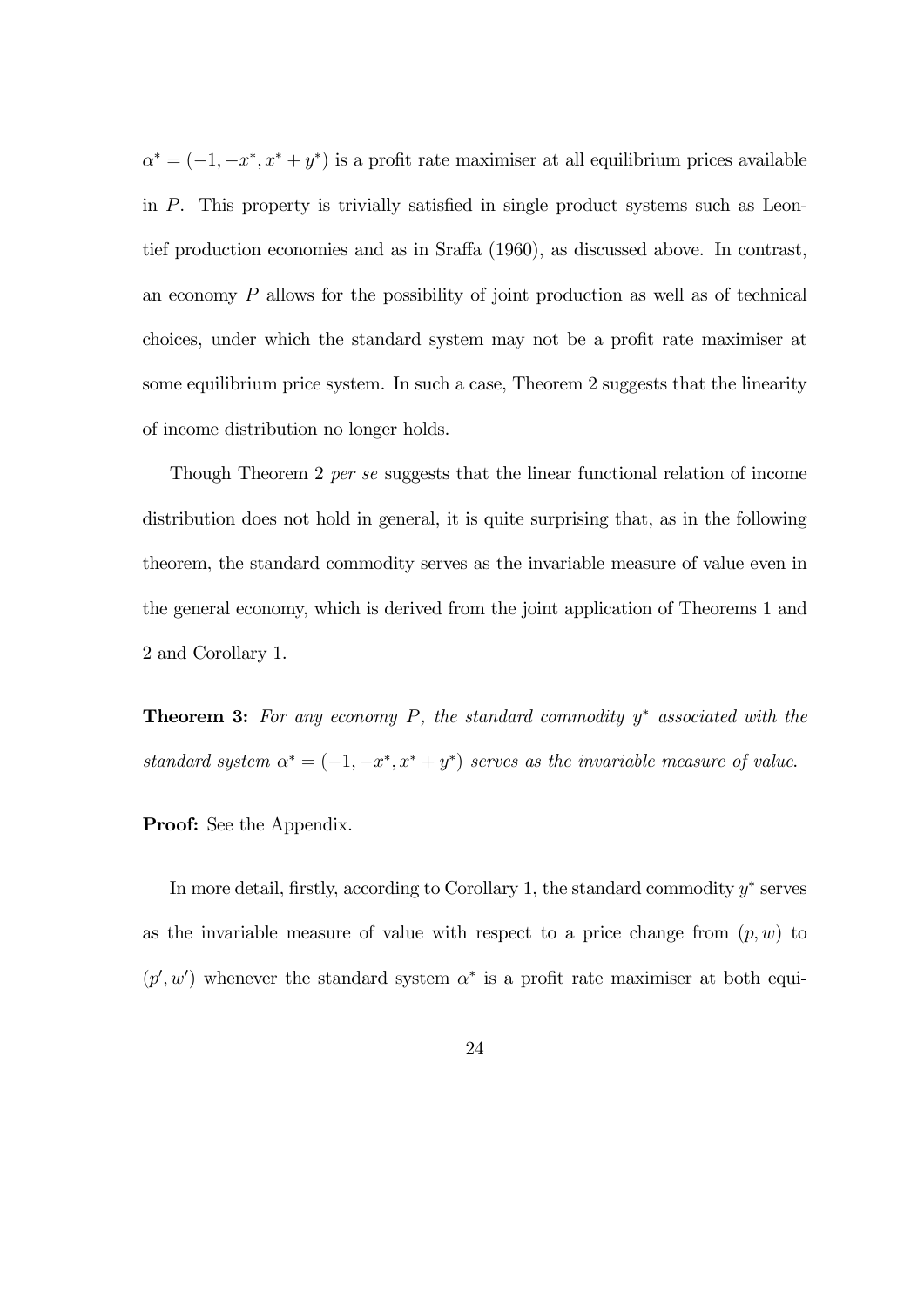librium prices. Secondly, it follows from a simple calculation with the application of Theorem 2 that any change of equilibrium prices from  $(p, w)$  to  $(p', w')$  involves the income redistribution,  $\triangle \pi px^* + \triangle w = 0$ , in terms of Definition 2 if and only if the corresponding profit shortfalls are identical,  $\delta = \delta'$ . Therefore, by Definition 2 and Theorem 1, it follows that the standard commodity  $y^*$  serves as the invariable measure of value with respect to even such a general case of price change.

As discussed above, Definition 1 in this paper is a faithful generalisation of Sraffa's (1960) own definition of the standard commodity formulated with a domain of the single product system. The standard commodity given in Definition 1 also satisfies both the watershed and recurrence conditions (Schefold, 1986, 1989). Moreover, Definitions 2 and 3 are also faithful to Sraffa's (1960) own analysis and are the generalisation of Baldone (2006). Therefore, Theorem 3 implies the general possibility theorem of the standard commodity as the invariable measure of value.

## 4 Concluding Remarks

In this paper, the necessary and sufficient condition for the standard commodity à la Sraffa (1960) to serve as the invariable measure of value is identified under a general domain of economies with non-increasing returns to scale technology, where interdependence among changes in income distribution, output levels, and technical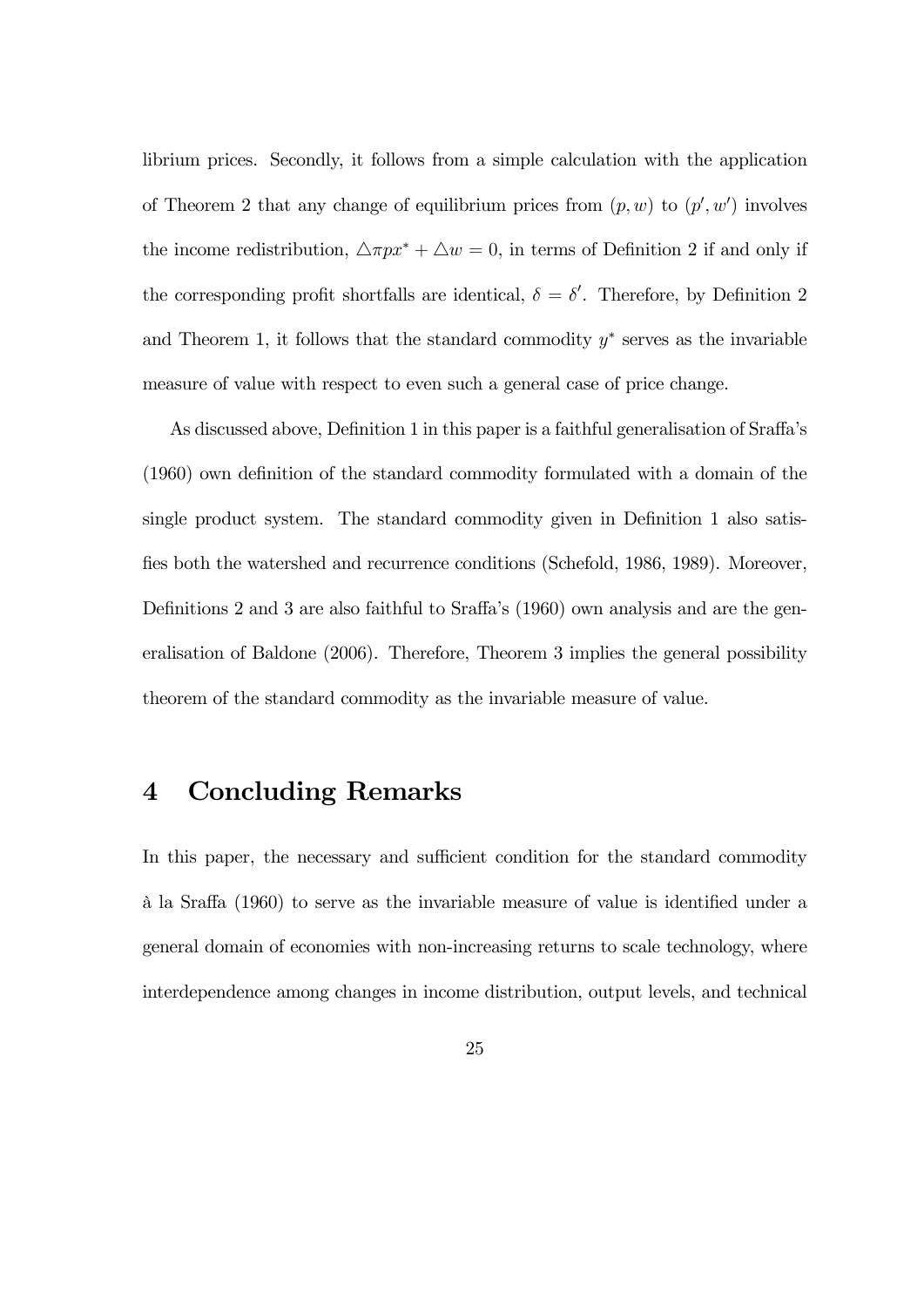choices is available. Based on the identified condition, the standard commodity is shown to serve as the invariable measure of value even under such general economies. Therefore, this paper significantly generalises the result of Baldone (2006) in which the change in price systems due to change in technique was not concerned.

Another main contribution is to identify the necessary and sufficient condition for the linear relationship of income distribution from applying the standard commodity as the numéraire to such a general domain of economies. According to the identified condition, the linearity is obtained if and only if the standard commodity is a profit rate maximiser regardless of whatever an equilibrium price system is. Most of economies, except economies with single product systems, within such a domain would not satisfy this condition. Ricardo (1952A, p. 194) conjectured, 'the great questions of Rent, Wages, and Profits must be explained by the proportions in which the whole produce is divided between landlords, capitalists, and labourers, and which are not essentially connected with the doctrine of value,' which suggests that the rate of profit can be obtained without knowing the structure of prices. However, our second result demonstrates that Ricardo's conjecture is not generally valid.

This sharp contrast between the performances of the two basic functions of the standard commodity is quite interesting, which cannot appear in the standard single product system, but is a distinctive feature in the more general economies.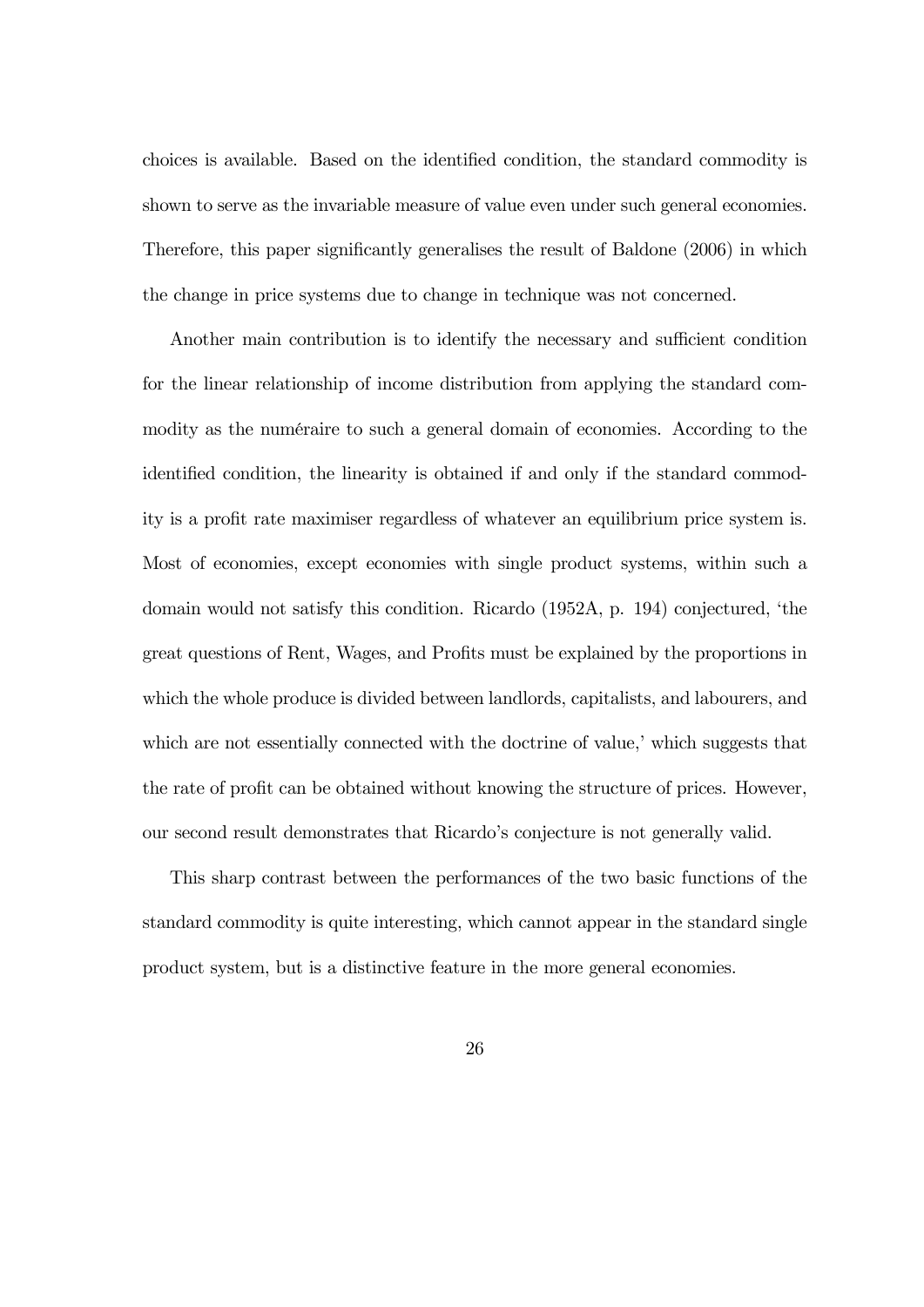# Appendix: Mathematical formulation of Production possibility set and Proofs of Theorems

In the Appendix, we rigorously formulate our model presenting in Section 3.

Let  $\mathbb{R}_+$  be the set of all non-negative real numbers, and  $\mathbb{R}_{++}$  be the set of all positive numbers. Let  $\mathbb{R}^n_+$  (resp.  $\mathbb{R}^n_{++}$ ) be the *n*-fold Cartesian product of  $\mathbb{R}_+$  (resp.  $\mathbb{R}_{++}$ ). For any  $x, y \in \mathbb{R}_+^n$ , we write  $x \geq y$  to mean  $[x_i \geq y_i \text{ for all } i = 1, \ldots, n], x \geq y$ to mean  $[x_i \geq y_i \text{ for all } i = 1, ..., n \text{ and } x \neq y]$ , and  $x > y$  to mean  $[x_i > y_i \text{ for all } i = 1, ..., n \text{ and } x \neq y]$  $i=1,\ldots,n].$ 

Let there be n commodities which are reproducible. Let  $\mathbf 0$  denote the null vector. Production technology is represented by a production set  $P$  which has elements of the form  $\alpha = (-\alpha_l, -\underline{\alpha}, \overline{\alpha})$ , where  $\alpha_l \in \mathbb{R}_+$  is the *effective* labour input of the process;  $\underline{\alpha} \in \mathbb{R}^n_+$  are the inputs of the produced goods used in the process; and  $\overline{\alpha} \in \mathbb{R}^n_+$  are the outputs of the n goods. Thus, elements of P are vectors in  $\mathbb{R}^{2n+1}$ . The following assumptions are imposed on a production set P.

**Assumption 0 (A0).** P is closed and convex in  $\mathbb{R}^{2n+1}$  and  $\mathbf{0} \in P$ .

**Assumption 1 (A1).** For all  $\alpha \in P$ , if  $\overline{\alpha} \ge 0$ , then  $\alpha_l > 0$  and  $\underline{\alpha} \ge 0$ .

**Assumption 2 (A2).** For all  $c \in \mathbb{R}^n_+$ , there is a  $\alpha \in P$  such that  $\widehat{\alpha} \equiv \overline{\alpha} - \underline{\alpha} \geq c$ .

For each production possibility set P, let us denote  $\partial P \equiv \{\alpha \in P \mid \nexists \alpha' \in P : \alpha' > \alpha\},\$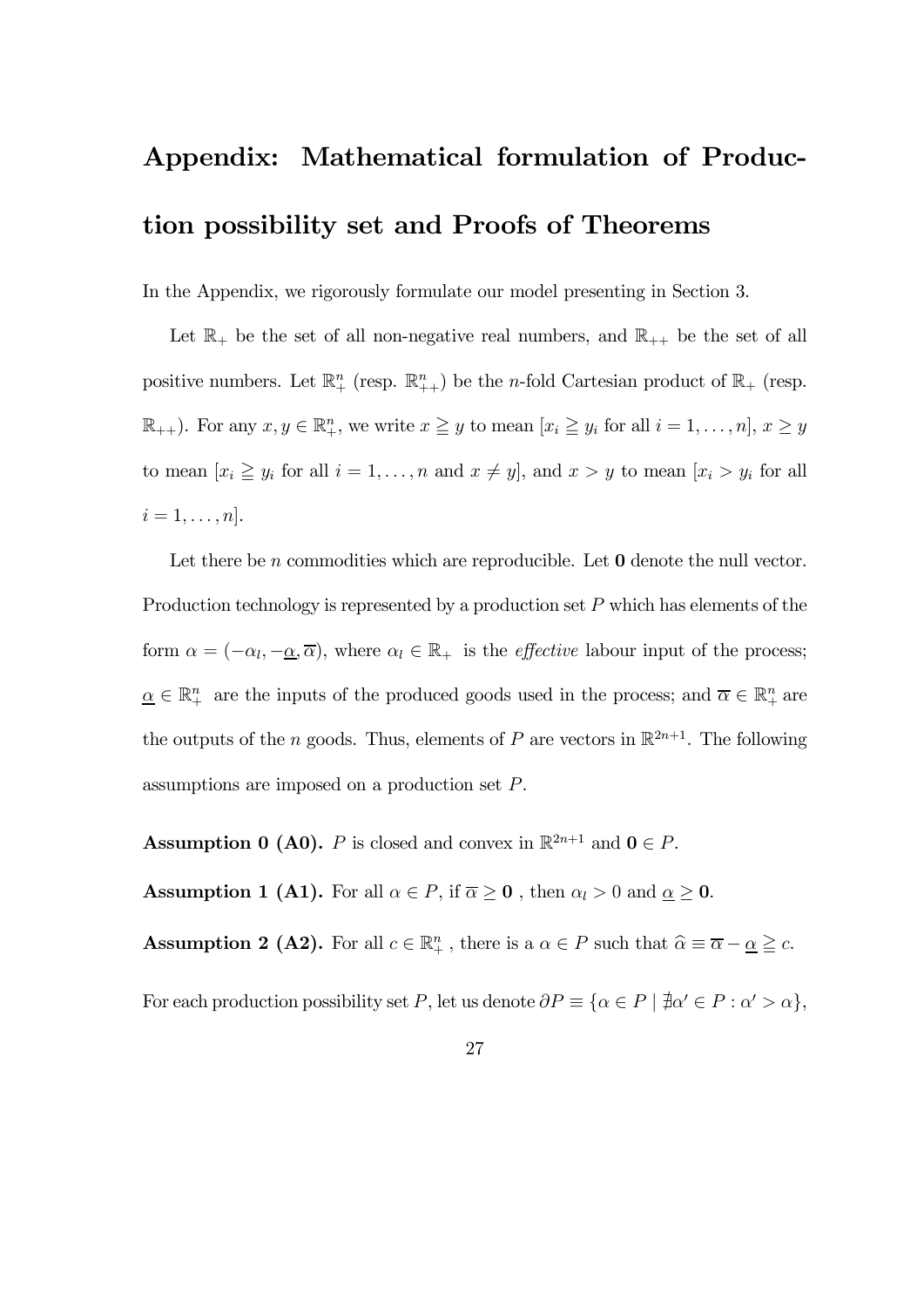which is the boundary of the production set P.

The model of production sets with  $A0^{\dagger}A2$  covers a broad class of production technologies. For instance, it contains the class of von Neumann production models as a subclass. It also contains a convex combination of multiple Leontief production models, which is an example of economy with the possibility of technical choices and without joint production.

Under  $\mathbf{A0}^{\sim} \mathbf{A2}$ , Theorem 1 presenting in Section 3 can be rigourously expressed and proven.

**Theorem 1:** For any economy P satisfying  $AO^{\dagger}A2$ , let us take any equilibrium prices  $(p, w)$  and  $(p', w')$ . Then, the standard commodity y<sup>\*</sup> associated with  $\alpha^* =$  $(-1, -x^*, x^* + y^*) \in \partial P$  serves as the invariable measure of value with respect to change from  $(p, w)$  to  $(p', w')$ , if and only if there exist non-negative numbers  $\delta, \delta' \geq 0$ such that  $py^* = \pi px^* + w - \delta$ ,  $p'y^* = \pi'px^* + w' - \delta'$ , and  $\delta = \delta'$  hold.

**Proof:** By Definition 1,  $y^* = \Pi x^*$  holds for some  $\Pi > 0$ . Since  $\alpha_l^* = 1$ ,  $py^* \leq$  $\pi px^* + w$  and  $p'y^* \leq \pi'p'x^* + w'$  generally hold. Therefore, there are non-negative numbers  $\delta, \delta' \geq 0$  such that  $py^* = \pi px^* + w - \delta$  and  $p'y^* = \pi'p'x^* + w' - \delta'$  hold. Then,

$$
\Delta p(x^* + y^*) = (1 + \pi + \Delta \pi) \Delta p x^* + (\Delta \pi p x^* + \Delta w) - (\delta' - \delta).
$$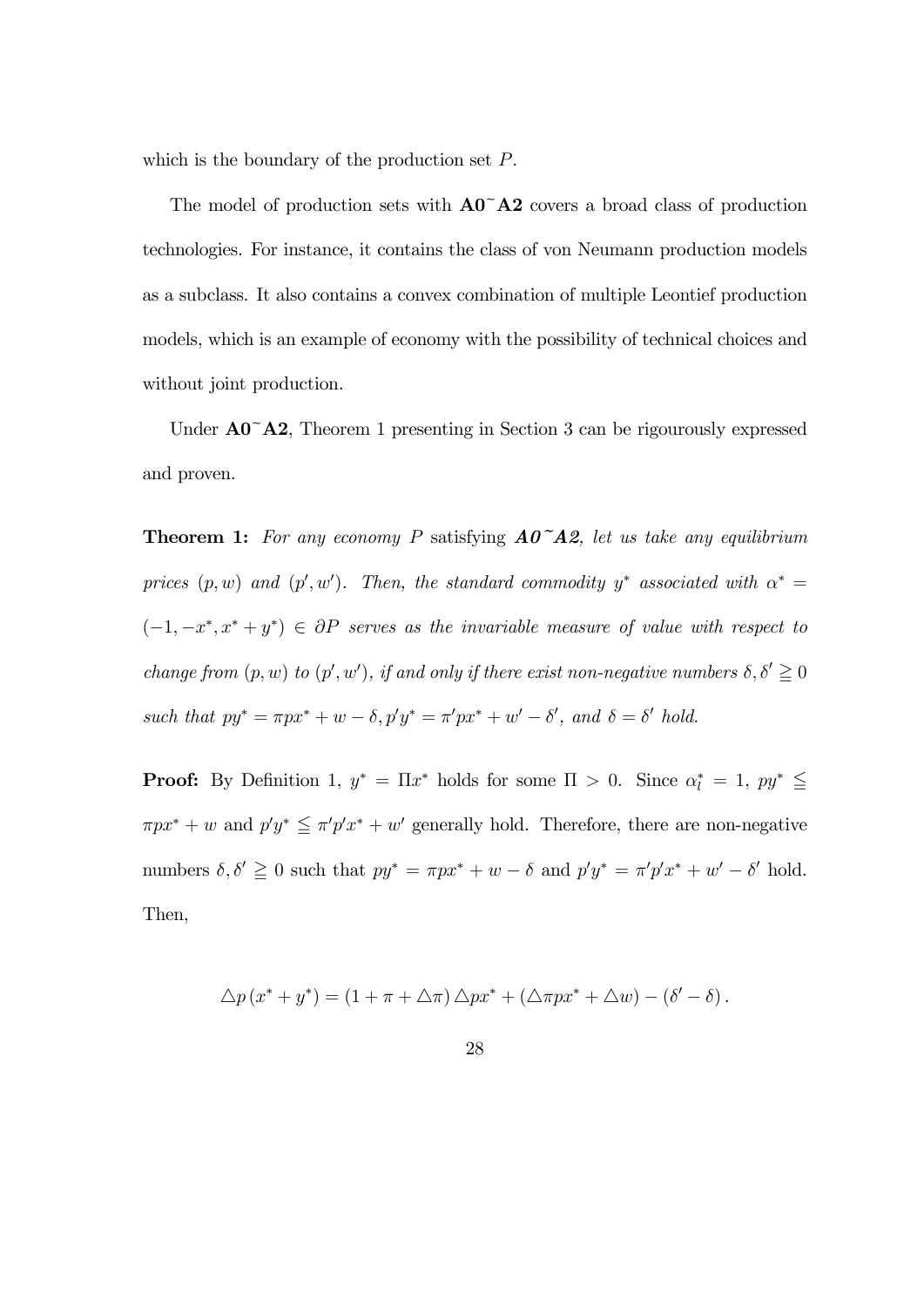Since  $y^* = \Pi x^*$ , the above equation can be reduced to

$$
\triangle py^* = \frac{1}{\Pi} (\pi + \triangle \pi) \triangle py^* + (\triangle \pi px^* + \triangle w) - (\delta' - \delta).
$$

Thus, we have

$$
\triangle py^* = \left[1 - \frac{1}{\Pi} \left(\pi + \triangle \pi\right)\right]^{-1} \left(\left(\triangle \pi p x^* + \triangle w\right) - \left(\delta' - \delta\right)\right).
$$

Suppose that  $y^*$  serves as the invariable measure of value with respect to a change from  $(p, w)$  to  $(p', w')$ . Then, by Definition 2,  $\triangle \pi p x^* + \triangle w = 0$  implies  $\triangle p y^* = 0$ . Then, by the above second equation,  $\delta' - \delta = 0$  must hold.

Conversely, let there be  $\delta, \delta' \in \mathbb{R}_+$  such that  $py^* = \pi px^* + w - \delta$ ,  $p'y^* = \pi'p'x^* +$  $w'-\delta'$ , and  $\delta = \delta'$  hold. Then, the above last equation implies that  $\Delta py^* = 0$  follows from  $\triangle \pi px^* + \triangle w = 0$ . Thus, by Definition 2,  $y^*$  serves as the invariable measure of value with respect to a change from  $(p, w)$  to  $(p', w')$ .

Letting  $P(p, w) \equiv \left\{ \alpha \in P \mid \alpha = \arg \max_{\alpha'} \frac{p\overline{\alpha}' - p\alpha' - w\alpha'_p}{p\alpha'} \right\}$  $\}$ , Corollary 1 in Section 3 can be rigourously expressed and proven.

**Corollary 1.** Under any economy P satisfying  $AO^{\sim}AA2$ , take any equilibrium prices  $(p, w)$  and  $(p', w')$ , such that  $\alpha^* \in P(p, w) \cap P(p', w')$  holds. Then, the standard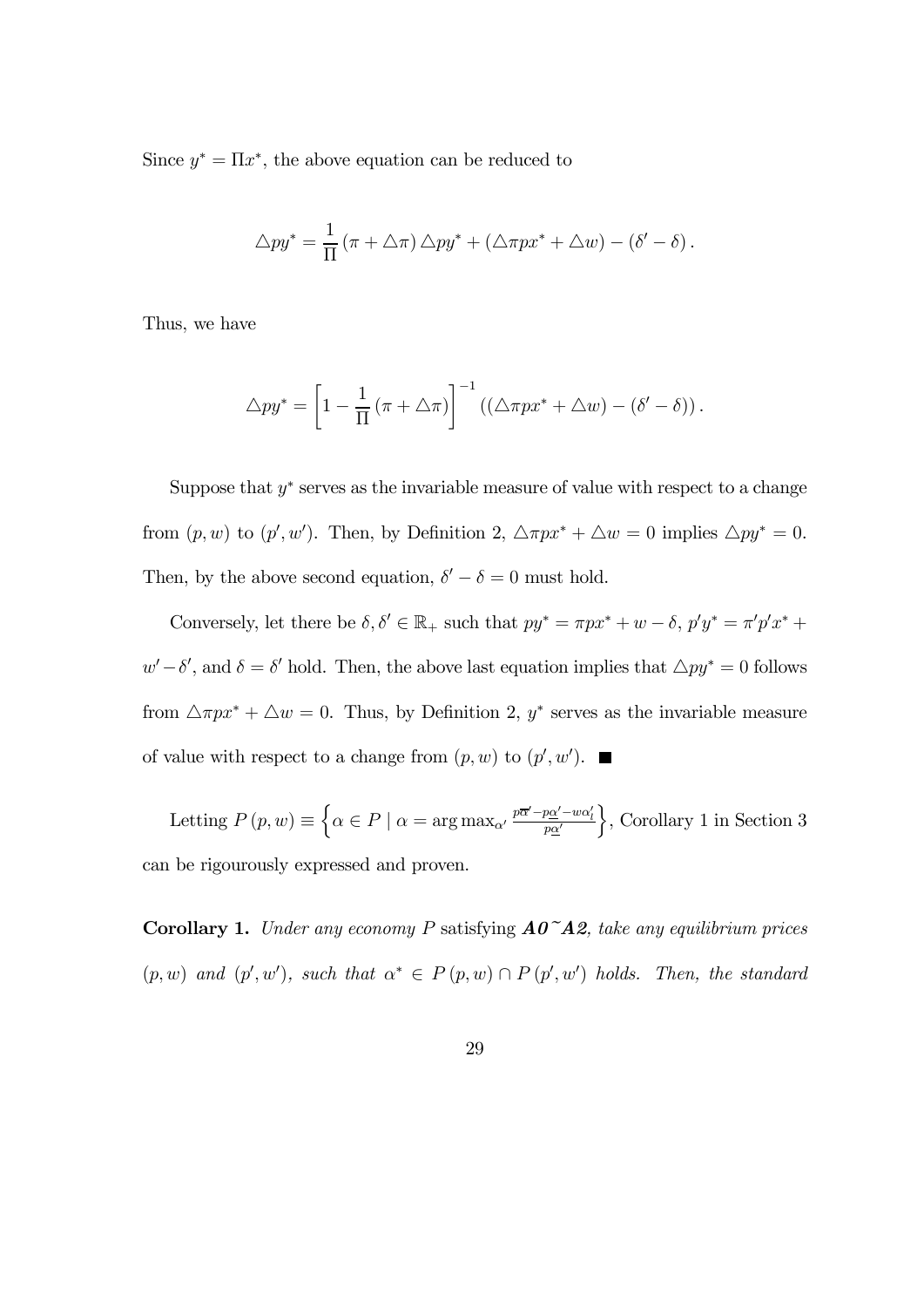commodity  $y^*$  serves as the invariable measure of value with respect to a change from  $(p, w)$  to  $(p', w')$ .

**Proof.** Note that  $\alpha^* = (-1, -x^*, x^* + y^*) \in P(p, w) \cap P(p', w')$  implies  $py^* =$  $\pi px^* + w - \delta$  and  $p'y^* = \pi'p'x^* + w' - \delta'$  hold for  $\delta = 0 = \delta'$ . Then, by Theorem 1, the desired result immediately follows.  $\blacksquare$ 

Let us define the set of price vectors measured by the standard commodity as  $\Delta^{y^*} \equiv \{(p, w) \in \mathbb{R}^{n+1}_+ \mid py^* = 1\}.$  Then, Theorem 2 can be rigourously expressed and proven under A0~A2.

**Theorem 2:** Given P with  $AO^{\sim}A2$ , the linear functional relation of income distribution,  $\pi' = \Pi(1 - w')$ , holds for any equilibrium price vector  $(p', w') \in \Delta^{y^*}$ associated with the maximal profit rate  $\pi'$  if and only if  $p'y^* = \pi'p'x^* + w'$  holds for any equilibrium price vector  $(p', w')$  associated with  $\pi'$ .

**Proof.** By definition of an equilibrium price  $(p', w') \in \Delta^{y^*}$  associated with the maximal profit rate  $\pi'$ , it is generally true that  $p'(x^* + y^*) \leq (1 + \pi')p'x^* + w'$ . If there exists an an equilibrium price  $(p', w')$  such that  $p'(x^* + y^*) < (1 + \pi')p'x^* + w'$ , then  $\pi' = \Pi(1 - w')$  does not hold. Indeed, from  $x^* + y^* = (1 + \Pi)x^*$ , it follows that  $p'y^* = \Pi p'x^* < \pi'p'x^* + w'$ . Since  $p'y^* = 1$ , then  $\pi' > \Pi(1 - w')$  holds. Conversely, let  $p'(x^* + y^*) = (1 + \pi')p'x^* + w'$  hold for any equilibrium price  $(p', w')$  associated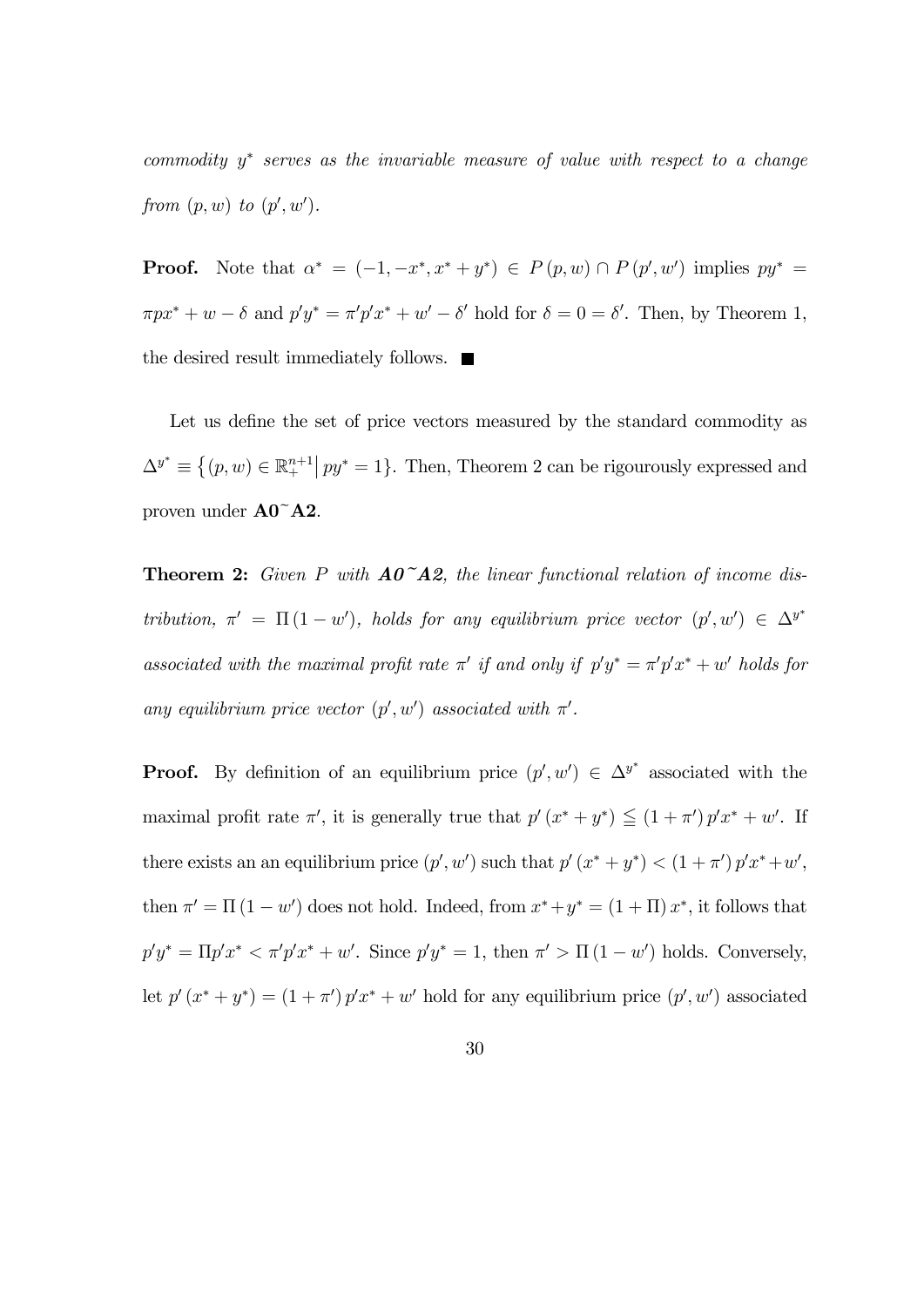with the maximal profit rate  $\pi'$ . Then, since  $p'y^* = 1$ ,  $p'y^* = 1 = \pi'p'x^* + w'$ . Thus, since  $\Pi p' x^* = 1$ ,  $\Pi - \frac{w'}{p' x^*} = \pi'$  holds, which is equivalent to  $\pi' = \Pi (1 - w')$ .

Given Theorem 1 and Theorem 2, it can be shown that the standard commodity can serve as the invariable measure of value in any economy P with  $\mathbf{A0}^{\dagger}\mathbf{A2}$ .

**Theorem 3:** For any economy P satisfying  $AO^{\dagger}A2$ , the standard commodity y<sup>\*</sup> associated with  $\alpha^* = (-1, -x^*, x^* + y^*) \in \partial P$  serves as the invariable measure of value.

**Proof.** Since  $\alpha^* = (-1, -x^*, x^* + y^*) \in \partial P$ , there exists an equilibrium price vector  $(p^*, w^*) \in \Delta^{y^*}$  associated with the maximal profit rate  $\pi^* \geq 0$  such that  $\alpha^* \in$  $P(p^*, w^*)$ , which is guaranteed by **A0**. Note that Theorem 2 suggest that  $\pi^* =$  $\Pi(1-w^*)$  holds, and for any equilirium price vector  $(p, w) \in \Delta^{y^*}$  associated with the maximal profit rate  $\pi \geq 0$ ,  $\pi = \Pi(1 - w)$  holds if and only if  $\alpha^* \in P(p, w)$ .

In contrast, for any equilirium price vector  $(p', w') \in \Delta^{y^*}$  associated with the maximal profit rate  $\pi' \geq 0$ , whenever  $\alpha^* \notin P(p, w)$  and  $p'y^* = \pi'p'x^* + w' - \delta'$  for some  $\delta' > 0$ , then  $\pi' = \Pi(1 - w') + \Pi \delta'$  holds. This is because, since  $(p', w') \in \Delta^{y^*}$ ,  $p'y^* = 1$  and so  $p'x^* = \frac{1}{\Pi}$  holds, which implies  $\pi' = \Pi(1 - w') + \Pi\delta'.$ 

Let us take any equilibrium prices  $(p, w), (p', w') \in \Delta^{y^*}$ . If  $\alpha^* \in P(p, w) \cap$  $P(p', w')$ , then  $y^*$  serves as the invariable measure of value with respect to a change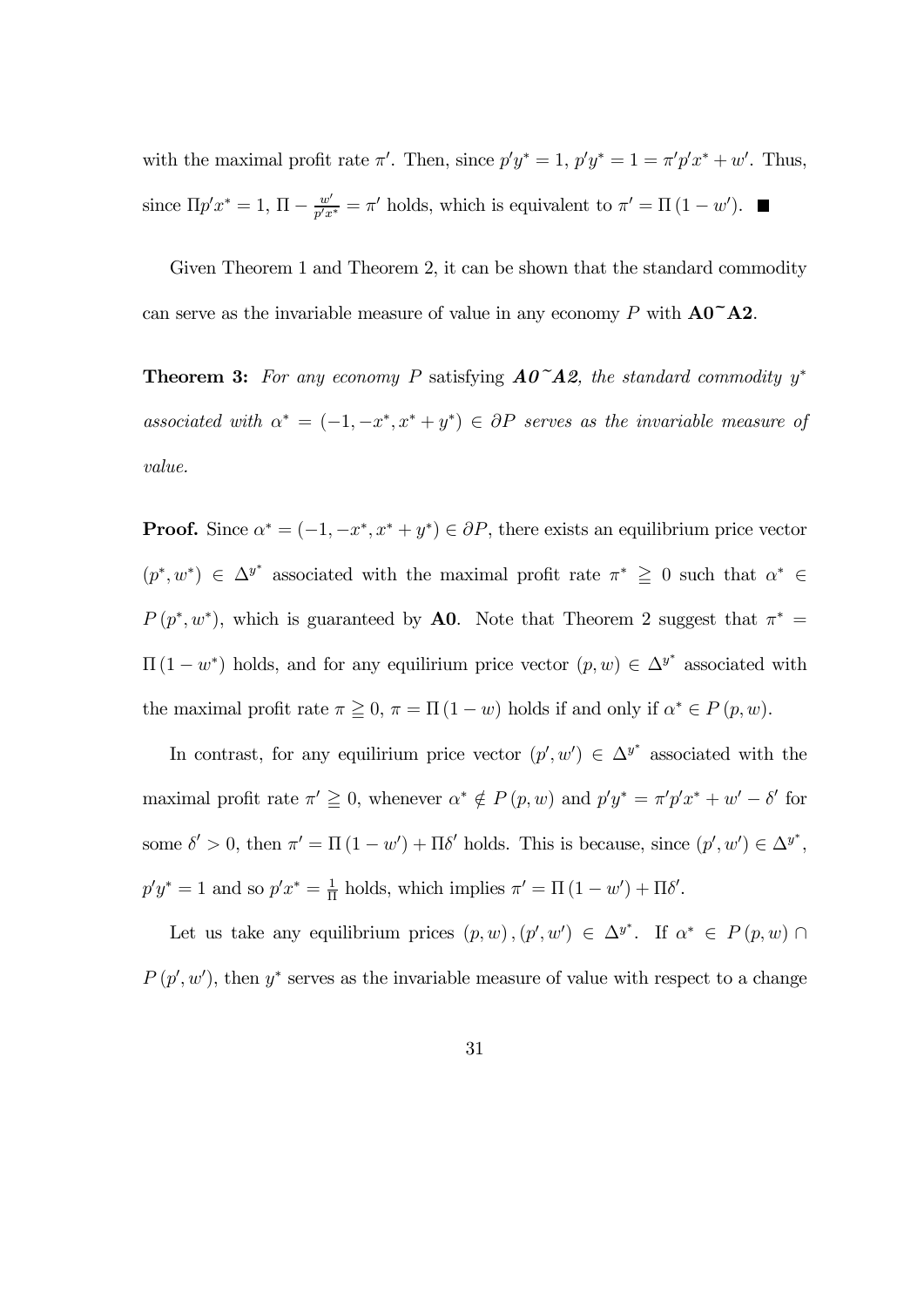from  $(p, w)$  to  $(p', w')$ , as Corollary 1 shows.

Suppose that  $\alpha^* \in P(p, w) \backslash P(p', w')$ . Then, by the above argument,  $\pi =$  $\Pi(1-w)$  and  $\pi' = \Pi(1-w') + \Pi\delta'$  for some  $\delta' > 0$ . Then, since  $\Delta \pi \equiv \pi' - \pi$ , it follows that:

$$
\Delta \pi = \pi' - \pi = \Pi (1 - w') - \Pi (1 - w) + \Pi \delta'
$$

$$
= -\Pi (w' - w) + \Pi \delta'
$$

$$
= -\Pi \Delta w + \Pi \delta',
$$

which implies that  $\Delta \pi \frac{1}{\Pi} + \Delta w = \Pi \delta'$ . Since  $px^* = \frac{1}{\Pi}$  by  $(p, w) \in \Delta^{y^*}$ , we have  $\triangle \pi px^* + \triangle w = \Pi \delta' > 0$ . Thus, the change of prices from  $(p, w)$  to  $(p', w')$  does not involve a redistribution between profit and wage, since  $\triangle \pi px^* + \triangle w > 0$ . Therefore, by Definition 2,  $y^*$  trivially serves as the invariable measure of value with respect to a change from  $(p, w)$  to  $(p', w')$ .

Suppose that  $\alpha^* \notin P(p, w) \cup P(p', w')$ . Then, by the above argument,  $\pi =$  $\Pi(1-w) + \Pi\delta$  and  $\pi' = \Pi(1 - w') + \Pi\delta'$  for some  $\delta, \delta' > 0$ . Then,

$$
\Delta \pi = \pi' - \pi = \Pi (1 - w') - \Pi (1 - w) + \Pi (\delta' - \delta)
$$

$$
= -\Pi \Delta w + \Pi (\delta' - \delta),
$$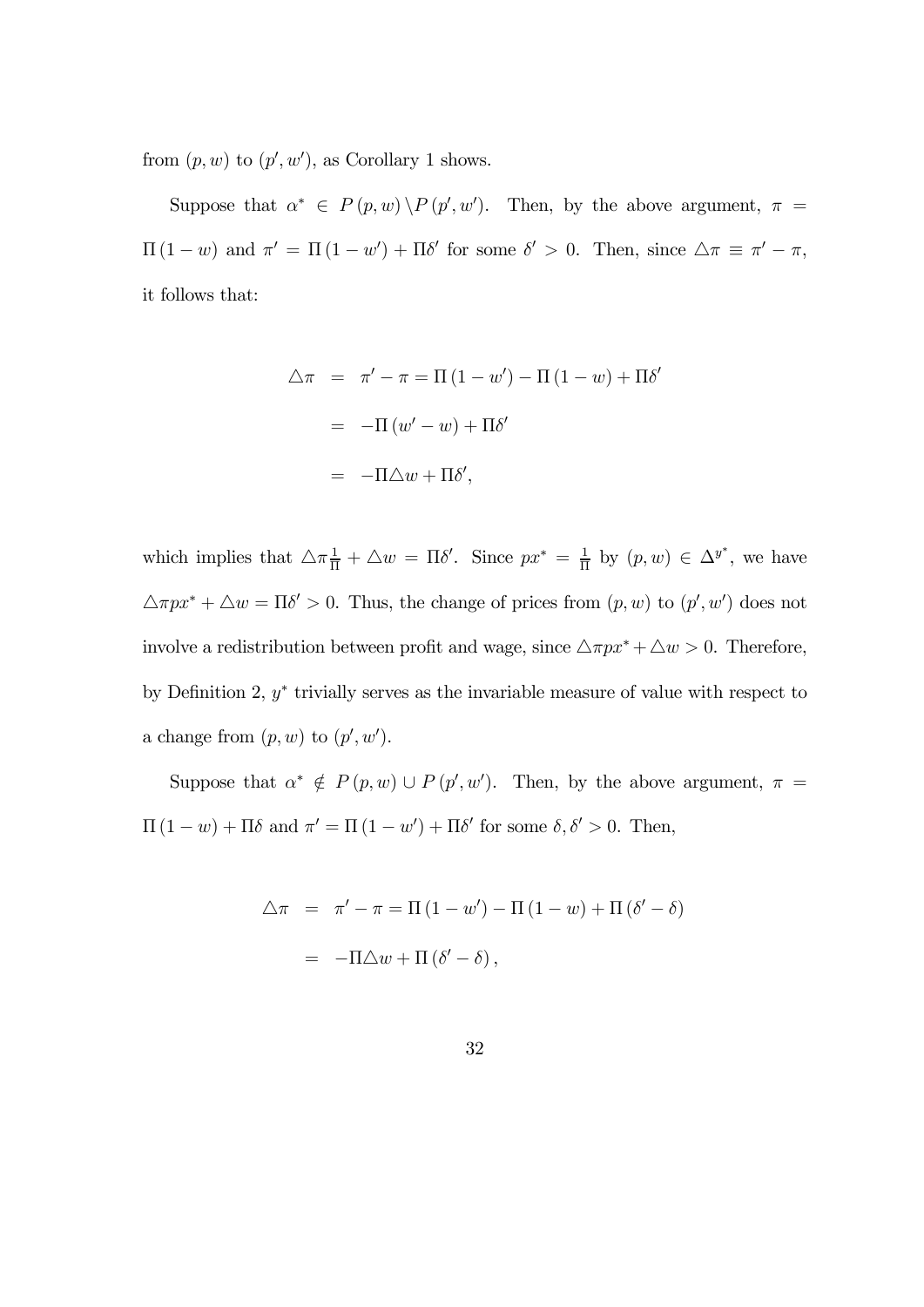which implies that  $\Delta \pi \frac{1}{\Pi} + \Delta w = \Pi (\delta' - \delta)$ . Therefore, since  $px^* = \frac{1}{\Pi}$  by  $(p, w) \in$  $\Delta^{y^*}$ , we have  $\Delta \pi p x^* + \Delta w = \Pi (\delta' - \delta)$ . If  $\delta' - \delta = 0$ , then  $\Delta \pi p x^* + \Delta w = 0$ , so that the change of prices from  $(p, w)$  to  $(p', w')$  involves a redistribution between profit and wage. Moreover, since  $\delta' = \delta$ , it follows from Theorem 1 that  $y^*$  serves as the invariable measure of value with respect to a change from  $(p, w)$  to  $(p', w')$ . If  $\delta' - \delta \neq 0$ , then  $\triangle \pi p x^* + \triangle w \neq 0$ , so that the change of prices from  $(p, w)$  to  $(p', w')$ does not involve a redistribution between profit and wage. Therefore, by Definition 2,  $y^*$  trivially serves as the invariable measure of value with respect to a change from  $(p, w)$  to  $(p', w')$ .

In summary, for any equilibrium prices  $(p, w)$ ,  $(p', w') \in \Delta^{y^*}$ ,  $y^*$  serves as the invariable measure of value with respect to a change from  $(p, w)$  to  $(p', w')$ . Thus, by Definition 3,  $y^*$  serves as the invariable measure of value. ■

## References

Baldone, S. 2006. On Sraffa's standard commodity: Is its price invariant with respect to changes in income distribution?, Cambridge Journal of Economics, vol. 30, 313—9. Bellino, E. 2004. On Sraffa's standard commodity, *Cambridge Journal of Economics*, vol. 28, 121—32.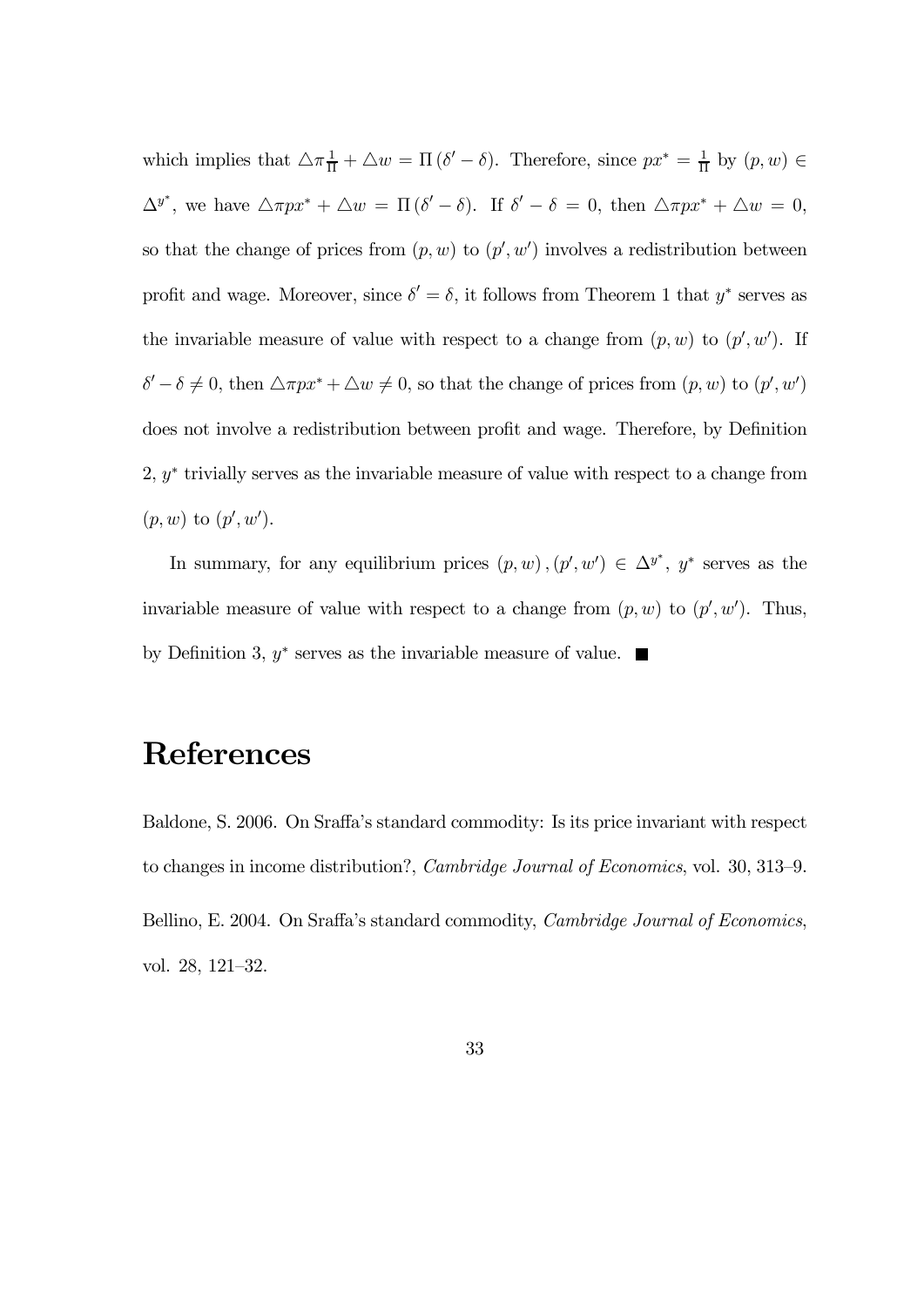Burmeister, E. 1968. On a theorem of Sraffa, Economica, vol. 35, 83—7.

Burmeister, E. 1975. A comment on 'This age of Leontief ... and who?', *Journal of* Economic Literature, vol. 13, 454—7.

Burmeister, E. 1977. The irrelevance of Sraffa's analysis without constant returns to scale, Journal of Economic Literature, vol. 15, 68—70.

Burmeister, E. 1980. Capital Theory and Dynamics, Cambridge, Cambridge University Press.

Burmeister, E. 1984. Sraffa, labor theories of value, and the economics of the real wage determination, Journal of Political Economy, vol. 92, 508—26.

Eatwell, J. 1977. The irrelevance of returns to scale in Sraffa's analysis, Journal of Economic Literature, vol. 15, 61—8.

Flaschel, P. 1986. Sraffa's standard commodity: No fulfillment of Ricardo's dream of an 'invariable measure of value', Journal of Institutional and Theoretical Economics, vol. 142, 588—602.

Fujimoto, T. 1979. Nonlinear generalization of the Frobenius theorem, Journal of Mathematical Economics, vol. 6, 17—21.

Fujimoto, T. 1980. Addendum to nonlinear generalization of the Frobenius theorem, Journal of Mathematical Economics, vol. 7, 213—4.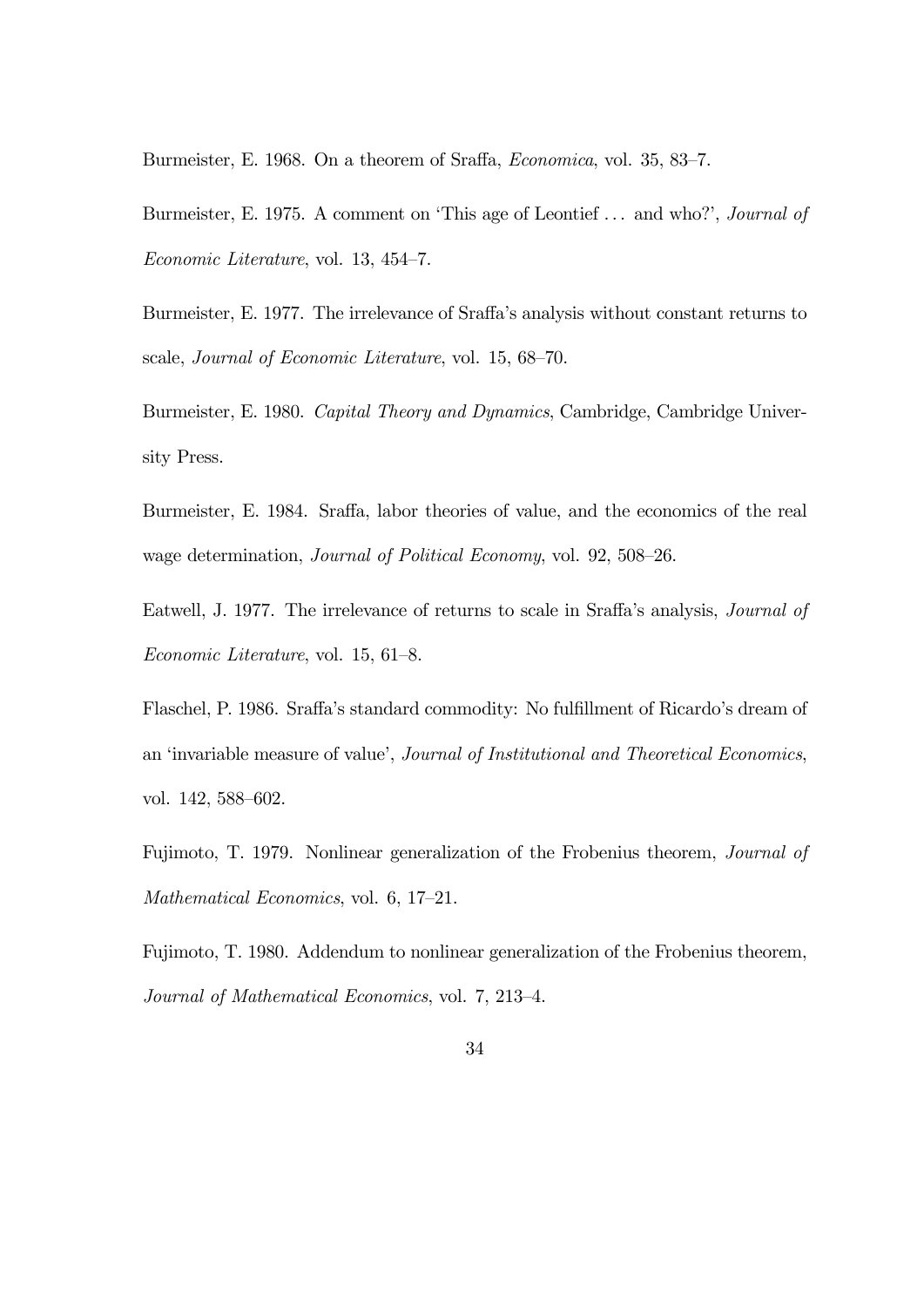Kurz, H. and Salvadori, N. 1987. Burmeister on Sraffa and the labor theory of value: a comment, Journal of Political Economy, vol. 95, 870—81.

Kurz, H. and Salvadori, N. 1993. The 'standard commodity' and Ricardo's search for an 'invariable measure of value', in Baranzini, M. and Harcourt, G. (eds), The Dynamics of the Wealth of Nations, New York, St. Martin's Press, 95—123.

Pasinetti, L. 1977. Lectures on the Theory of Production, New York, Columbia University Press.

Pasinetti, L. 1981. Structural Change and Economic Growth: A Theoretical Essay on the Dynamics of the Wealth of Nations, Cambridge, Cambridge University Press. Pasinetti, L. 1993. Structural Economic Dynamics: A Theory of the Economic Consequences of Human Learning, Cambridge, Cambridge University Press.

Pasinetti, L. 2006. Paul Samuelson and Piero Sraffa — Two prodigious minds at the opposite poles, in Szenberg, M., Ramrattan, L. and Gottesman, A. (eds), Samuelsonian Economics and the Twenty-First Century, Oxford, Oxford University Press, 146—64.

Porta, L. P. 1992. Introduction, in Porta, P. L. (ed), David Ricardo: Notes on Malthus's 'Measure of Value', Cambridge, Cambridge University Press, ix—xxi.

Ricardo, D. 1951A. On the Principles of Political Economy and Taxation, in Sraffa,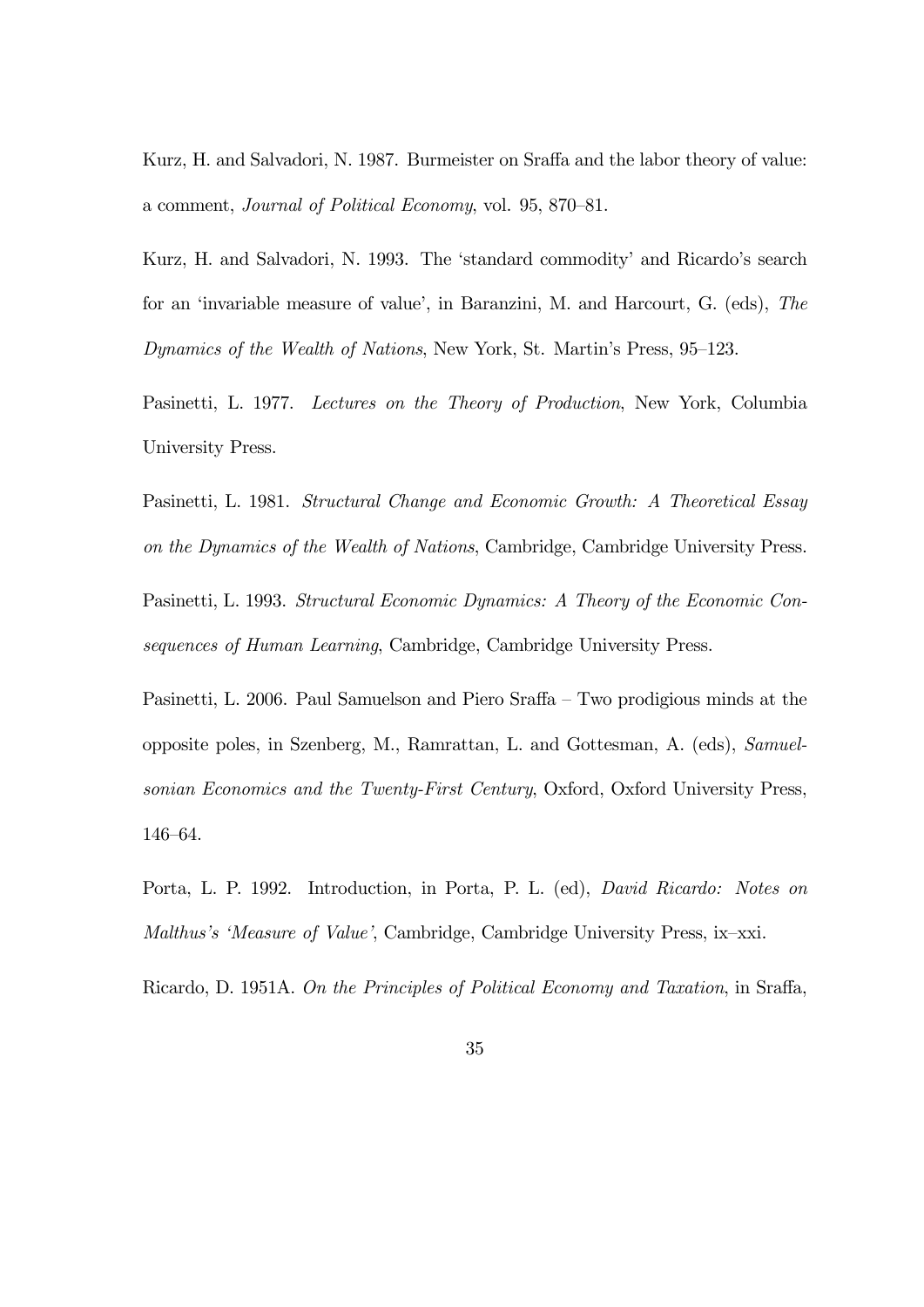P. (ed), The Works and Correspondence of David Ricardo, vol. I, Cambridge, Cambridge University Press.

Ricardo, D. 1951B. Notes on Malthus's Principles of Political Economy, in Sraffa, P. (ed), The Works and Correspondence of David Ricardo, Vol. II, Cambridge, Cambridge University Press.

Ricardo, D. 1951C. Pamphlets and Papers 1809—1811, in Sraffa, P. (ed), The Works and Correspondence of David Ricardo, vol. III, Cambridge, Cambridge University Press.

Ricardo, D. 1951D. Pamphlets and Papers 1815—1823, in Sraffa, P. (ed), The Works and Correspondence of David Ricardo, vol. IV, Cambridge, Cambridge University Press.

Ricardo, D. 1952A. Letters 1819—1821, in Sraffa, P. (ed), The Works and Correspondence of David Ricardo, vol. VIII, Cambridge, Cambridge University Press.

Ricardo, D. 1952B. Letters 1821—1823, in Sraffa, P. (ed), The Works and Correspondence of David Ricardo, vol. IX, Cambridge, Cambridge University Press.

Roncaglia, A. 2009. Piero Sraffa, Basingstoke, Palgrave Macmillan.

Samuelson, P. 1990. Revisionist findings on Sraffa, in Bharadwaj, K. and Schefold, B. (eds), Essays on Piero Sraffa, London, Unwin Hyman, 263—280.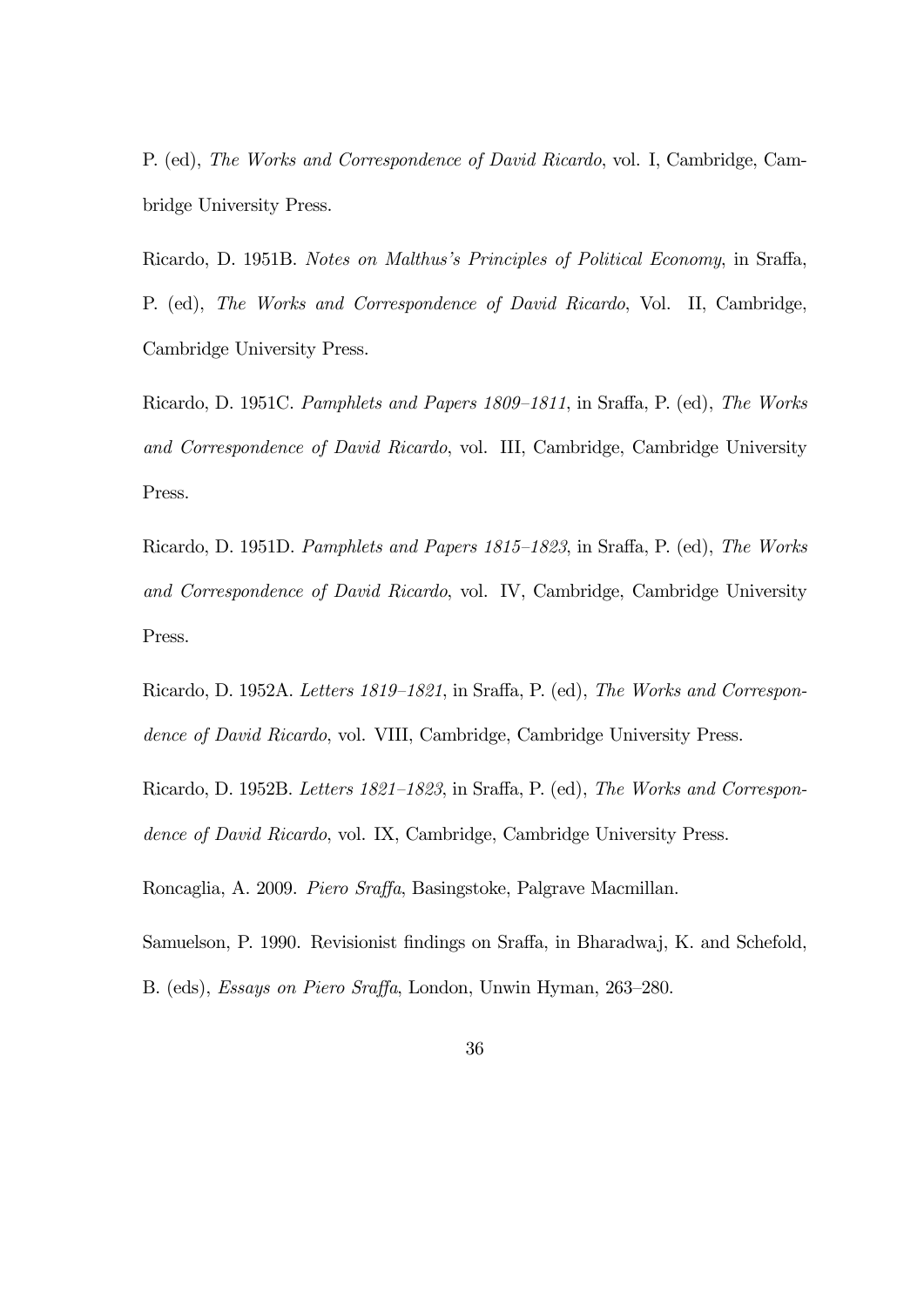Samuelson, P. 2000. Sraffa's hits and misses, in Kurz, H. (ed), Critical Essays on Piero Sraffa's Legacy in Economics, Cambridge, Cambridge University Press, 111— 52.

Samuelson, P. 2008. Sraffian economics, in Durlauf, S. and Blume, L. (eds), The New Palgrave Dictionary of Economics, 2nd edition, vol. 7, Basingstoke, Palgrave Macmillan, 792—803.

Samuelson, P. and Etula, E. 2006. Testing to confirm that Leontief-Sraffa matrix equations for input/output must obey constant returns to scale, Economics Letters, vol. 90, 183—8.

Schefold, B. 1986. The standard commodity as a tool of economic analysis: A comment on Flaschel, Journal of Institutional and Theoretical Economics, 142, 603— 22.

Schefold, B. 1989. Mr Sraffa on Joint Production and Other Essays, London, Routledge.

Sraffa, P. 1925. Sulle relazioni tra costo e quantità prodotta, Annali di economia, 2, 277—328 (English translation: On the relations between cost and quantity produced, in Pasinetti, L. (ed), Italian Economic Papers, vol. III, Oxford, Oxford University Press, 323—63, 1998).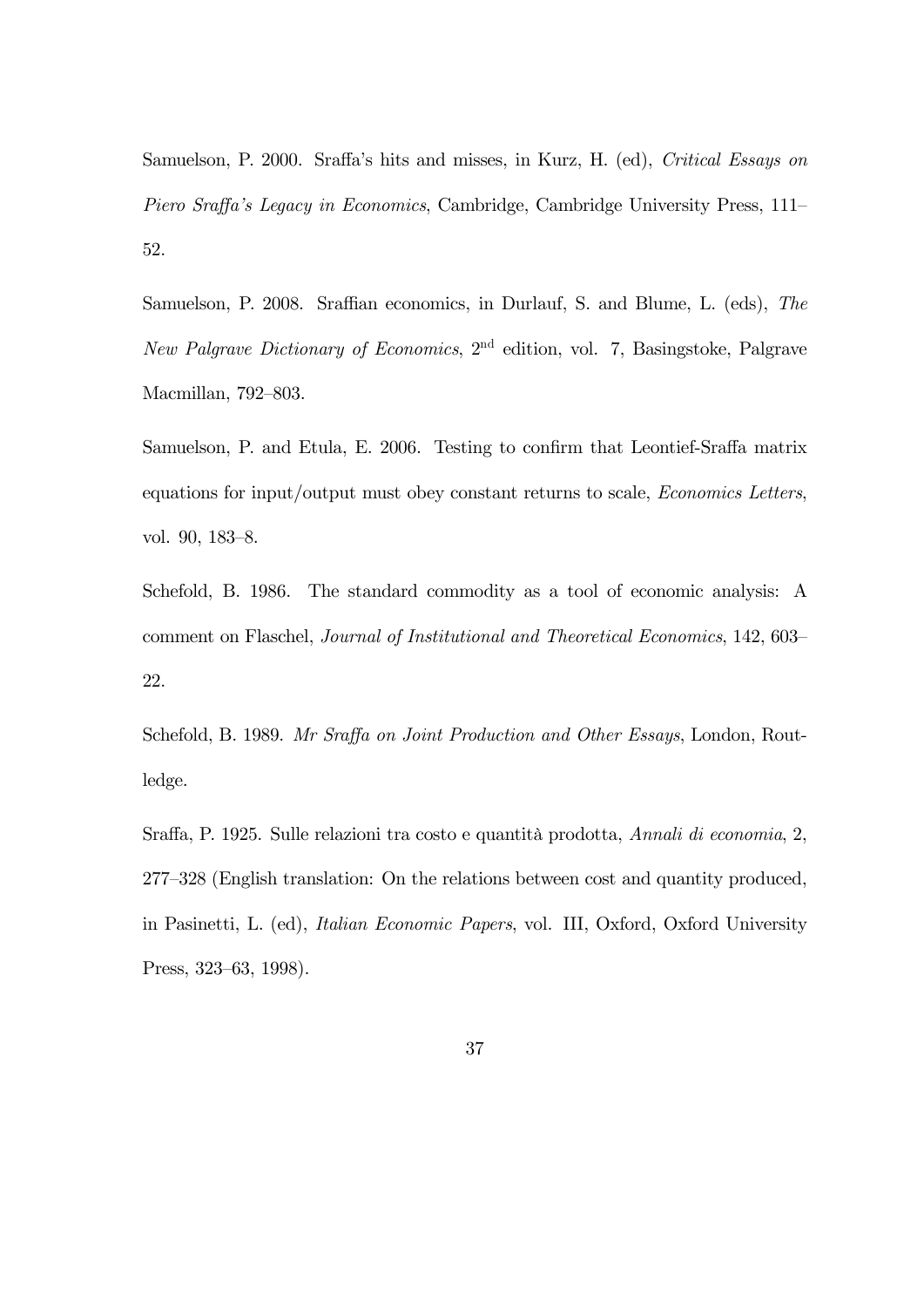Sraffa, P. 1926. The laws of returns under competitive conditions, Economic Journal, vol. 36, 535—50.

Sraffa, P. 1951. Introduction, in Sraffa, P. (ed), The Works and Correspondence of David Ricardo, vol. I, Cambridge, Cambridge University Press, xiii—lxii.

Sraffa, P. 1960. Production of Commodities by Means of Commodities: Prelude to a Critique of Economic Theory, Cambridge, Cambridge University Press.

Yagi, T. 2012. Structural change and invariable standards, in Arena, R. and Porta, P. (eds), Structural Dynamics and Economic Growth, Cambridge, Cambridge University

Press, 241—63.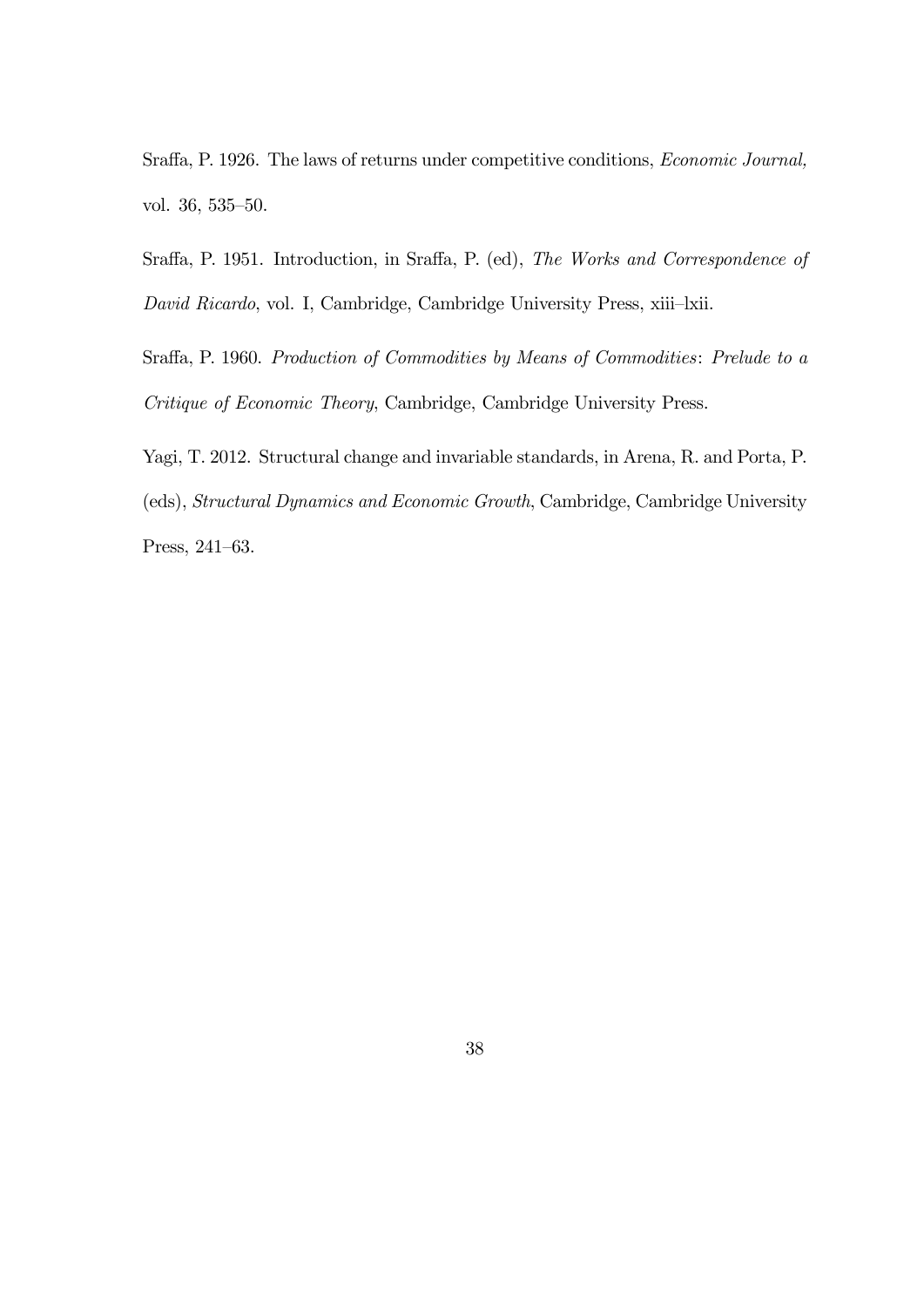## Notes

1Ricardo's concern about an invariable measure of value appeared as early as in his contributions to the 'bullionist' controversy. He had already pointed out the need for an invariable measure of value, which would enable an intertemporal comparison of values, and argued that such a measure did not exist in reality; however, money could be regarded as an invariable measure of value at least as the first approximation (Ricardo, 1951C, p. 65). However, his arguments at this stage were not based on the theory of value. See Kurz and Salvadori (1993) concerning the conceptual transition of Ricardo's invariable measure of value.

2Ricardo (1952C, p. 358) said, 'As soon as we are in possession of the knowledge of the circumstances which determine the value of commodities, we are enabled to say what is necessary to give us an invariable measure of value.' See also Sraffa (1951) for the transition of Ricardo's theory of value in detail.

3See Porta (1992) concerning the debates between Ricardo and Malthus.

<sup>4</sup>Pasinetti's (1981, 1993) *dynamic standard commodity* is one of the examples that pay attention to the former.

 $5$ One of the exceptions is Yagi (2012). Following Pasinetti (1981, 1993), he constructed a model in order to compare two different economic systems (called Period 1 economy and Period 2 economy) intertemporally. Moreover, he investigated the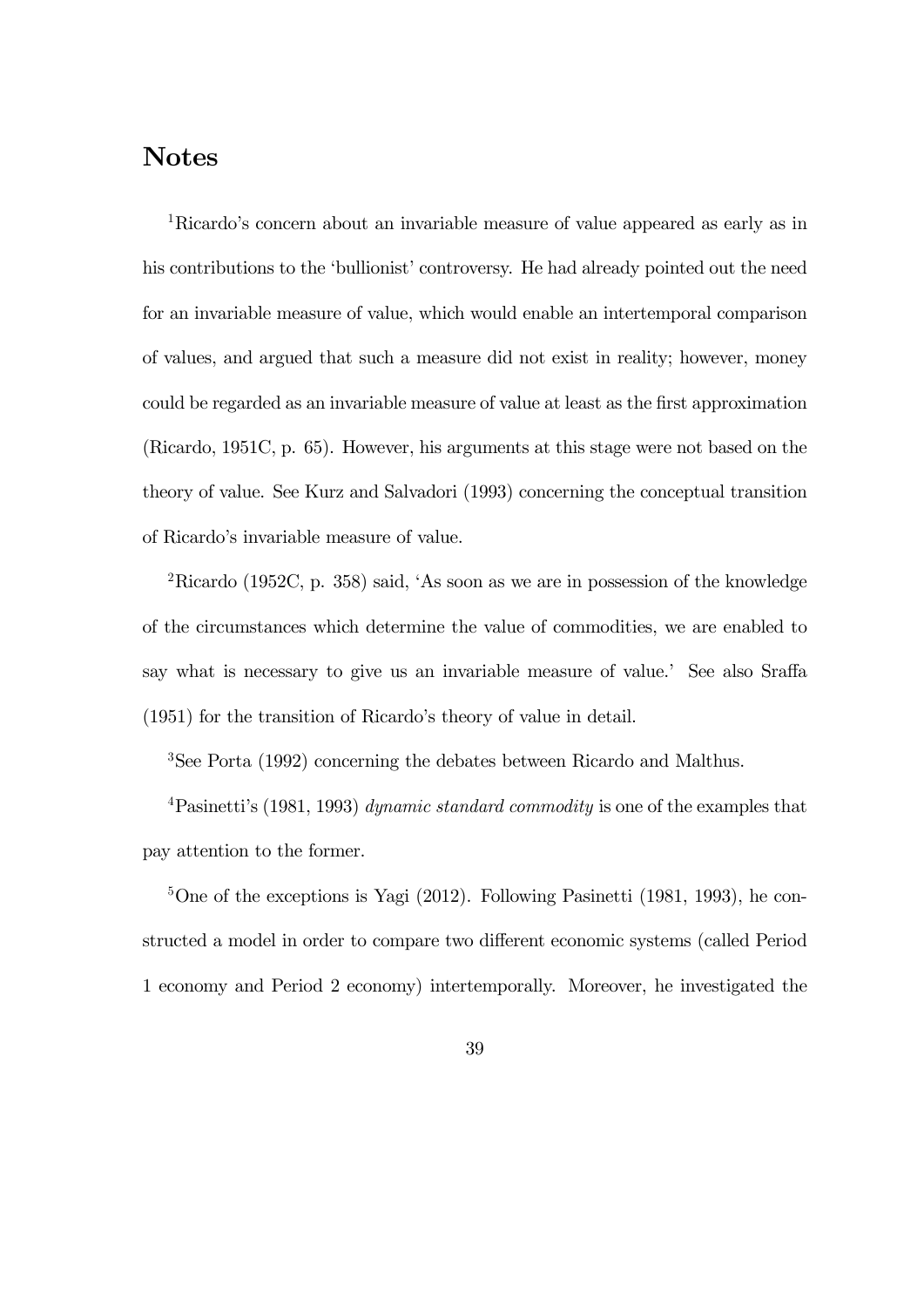invariable measure of value and linearity of income distribution

<sup>6</sup>Schefold (1986, 1989) emphasised that the watershed condition and the recurrence condition must hold in order for the standard commodity to serve as the invariable measure of value. The conditions imply that not only the industry producing the standard commodity, but also all the industries that produce the means of production necessary to produce the standard commodity, must adopt the 'watershed' proportion of means of production to labour (Sraffa, 1960, p. 16). In fact, only the watershed condition is sufficient for the existence of the standard commodity, insofar as the proof is based on the Perron-Frobenius theorem.

7In Flaschel (1986, p. 597), it is explicitly written as 'the problem of invariance cannot be described unless a measure of value has already been assumed. This fact is implicitly taken into account by Sraffa ([1960], Ch. 3) in his assumption  $\mathbf{p}(\mathbf{e} - \mathbf{A}\mathbf{e}) \equiv 1$ .  $\cdots$  the search for (conditions for) a "measure of value" relative to an already given measure of value! But what can be expected from the solution of such a problem?'

8See also Baldone (2006) and Bellino (2004) concerning Flaschel (1986).

<sup>9</sup>Samuelson (2008) also blundered into the same misinterpretation as Burmeister. Moreover, Samuelson (1990) mistakenly related the standard commodity to the amelioration of the fault of the labour theory of value.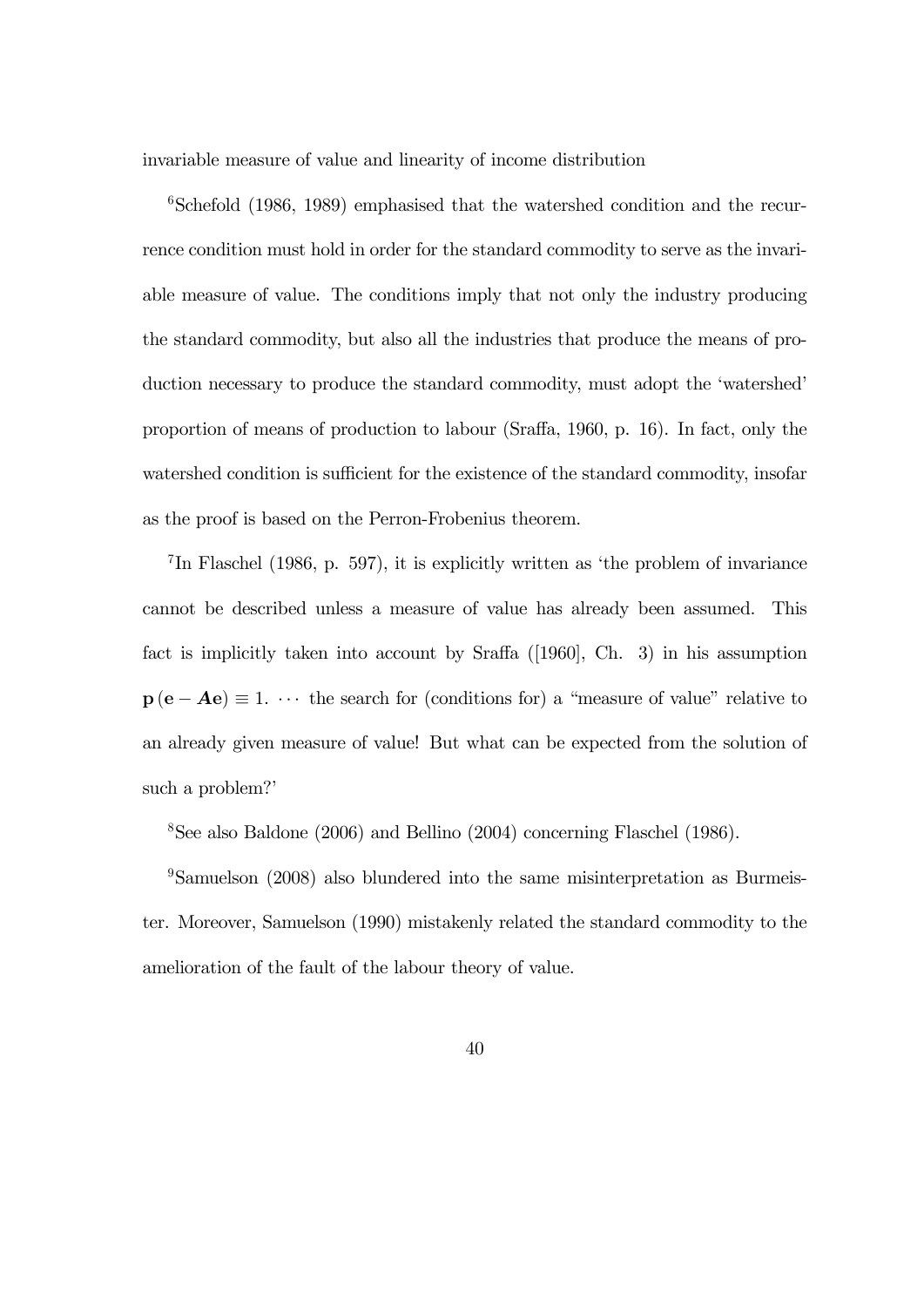<sup>10</sup>The rigourous formulation of production sets is given in the Appendix.

<sup>11</sup>The existence of the standard commodity is shown in Theorem A1 of the addendum. The unique existence of the standard commodity depends on free disposal of the production set  $P$ . If the production set  $P$  is more suitably specified, the unique existence of the standard commodity can be shown without the free disposal assumption by applying the non-linear Frobenius theorem (Fujimoto, 1979, 1980).

 $12$ Note that this concept is consistent with the 'price' in Sraffa (1960). Although it is true that Sraffa avoided using the term 'equilibrium', according to Roncaglia (2009, pp. 121—2), the equality of the rate of profit in Sraffa's system implies that the mobility of capital between sectors, in the search of maximum profitability, would ultimately bring out a tendency of the rates of profit to converge towards this benchmark position. Moreover, the uniform rate of profit in Sraffa's system does not require the equality of demand and supply, in contrast to the concept of 'equilibrium' used by 'marginalists'. He also asserted that it is only in this sense that one can speak of 'equilibrium' price within the Sraffa's system. Our concenpt of 'equilibrium price' also requires the only achievement of the maximam rate of profit in all activated 'sectors' under a production process  $\alpha$ .

<sup>13</sup>Such a situation does not have to be concerned when we assume only the single product system as in Baldone (2006).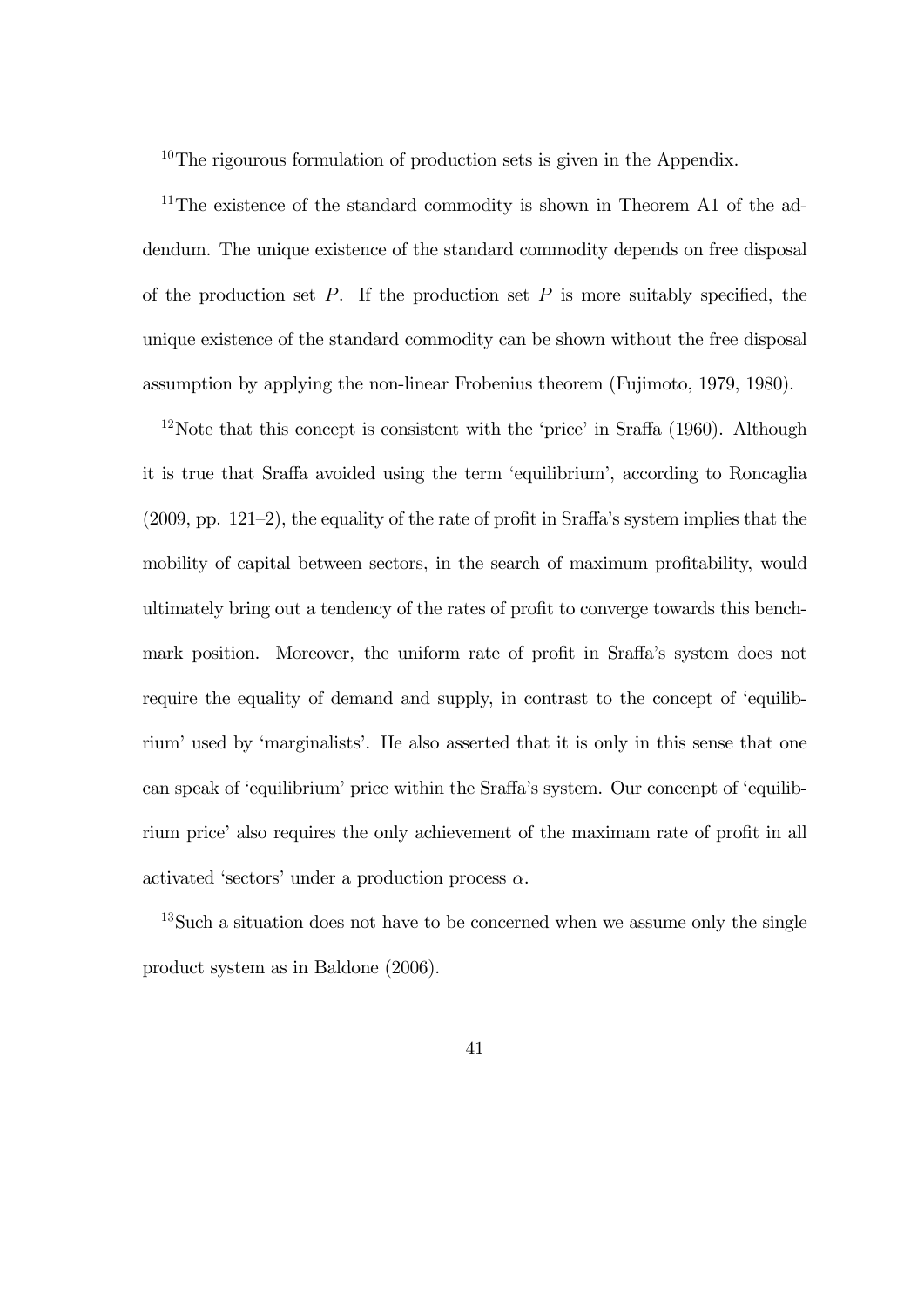## 5 Addendum

For each production possibility set P, let us denote  $SP \equiv {\alpha \in P \mid \nexists \alpha' \in P : \alpha' \geq \alpha}$ , which is the efficiency frontier of the production set  $P$ . Moreover, given  $k > 0$ , let  $P(\alpha_l = k) \equiv {\alpha \in P \mid \alpha_l = k}$  and

$$
\partial P(\alpha_l = k) \equiv \{ \alpha \in P(\alpha_l = k) \mid \nexists \alpha' \in P(\alpha_l = k) : (-\underline{\alpha}', \overline{\alpha}') > (-\underline{\alpha}, \overline{\alpha}) \}.
$$

### 5.1 Examples of production models satisfying  $A0^{\dagger}A2$

The following two examples are typical types of production models in the class of production sets satisfying A0~A2 presented in Appendix:

**Example 1:** Given a von Neumann technology  $(A, B, L)$ , where **A** and **B** are  $n \times m$ non-negative matrices and  $\bf{L}$  is a  $1 \times m$  positive vector. Suppose that for each sector  $j = 1, \ldots, m$ , there exists at least one commodity  $i = 1, \ldots, n$  such that  $a_{ij} > 0$ . we can define a production set  $P_{(A,B,L)}$  as

$$
P_{(\mathbf{A},\mathbf{B},\mathbf{L})} \equiv \left\{ \alpha \in \mathbb{R}_{-} \times \mathbb{R}_{-}^{n} \times \mathbb{R}_{+}^{n} \mid \exists x \in \mathbb{R}_{+}^{m} : \alpha \leq (-\mathbf{L}x, -\mathbf{A}x, \mathbf{B}x) \right\}.
$$

Note that for each  $\alpha \in SP_{(A,B,L)}$ , there exists  $x \in \mathbb{R}^m_+$  such that  $\alpha = (-\mathbf{L}x, -\mathbf{A}x, \mathbf{B}x)$ . The set  $P_{(A,B,L)}$  satisfies all of  $\mathbf{A0}^{\sim}\mathbf{A2}$ . As a special case of the von Neumann tech-

42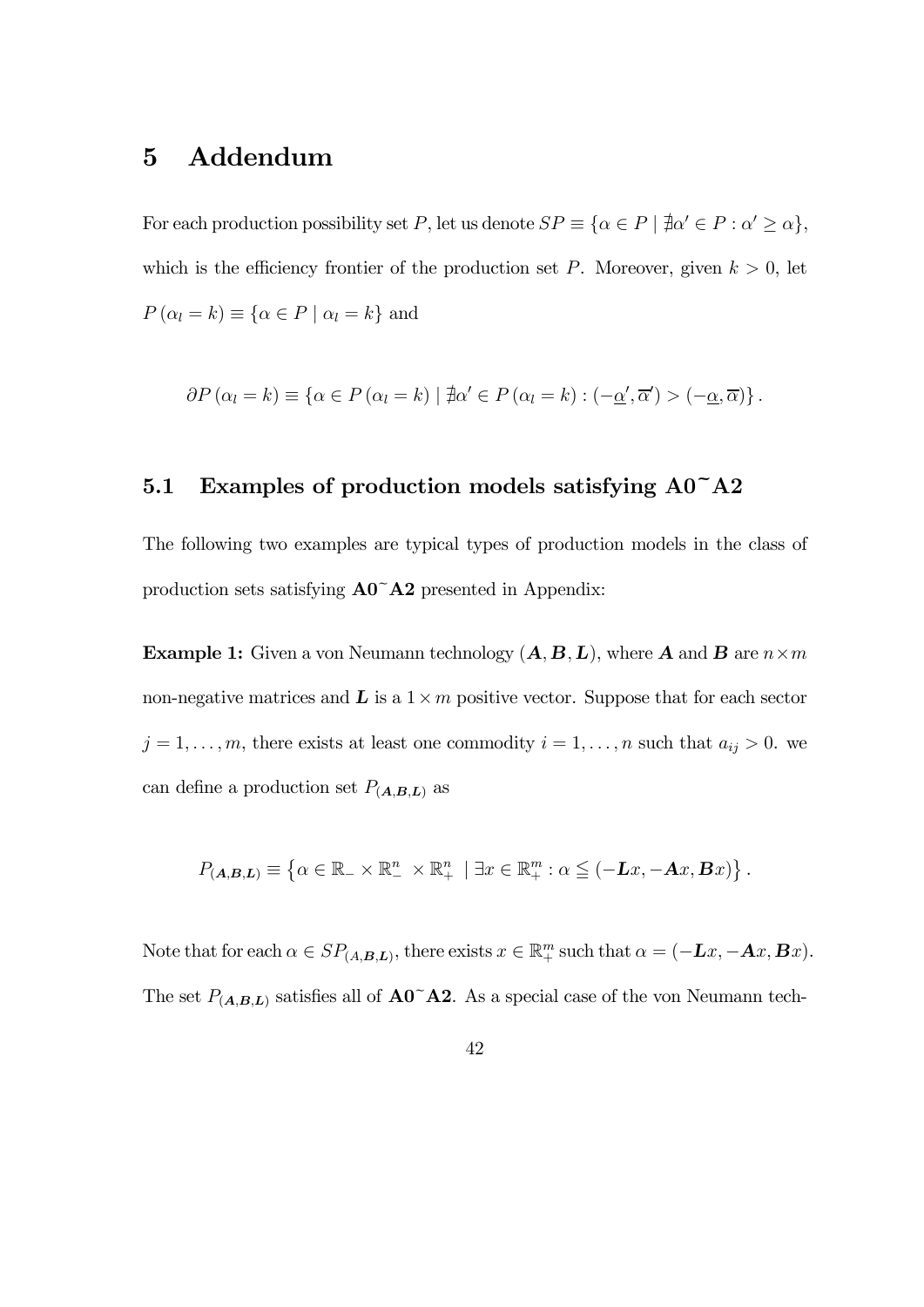nology, we can consider the case that  $m = n$  and  $\mathbf{B} = \mathbf{I}$ , which implies a Leontief technology  $(A, I, L)$ . Then, we can define  $P_{(A,L)} \equiv P_{(A,I,L)}$  as in the definition of  $P_{(\boldsymbol{A},\boldsymbol{B},\boldsymbol{L})}$ .

**Example 2:** Let us consider a class of Leontief technology  $\{(\mathbf{A}^k, \mathbf{L}^k)\}_{k=1,\dots,m}$ , where for each  $k = 1, ..., m$ ,  $\mathbf{A}^k$  is a  $n \times n$  non-negative, productive, and indecomposable matrix and  $\mathbf{L}^k$  is a  $1 \times n$  positive vector, such that for any  $k, k' = 1, \ldots, m$ , and for any non-negative  $n \times 1$  vectors  $x^k$  and  $x^{k'}$ ,  $\mathbf{A}^k x^k = \mathbf{A}^{k'} x^{k'}$  implies  $x^k = x^{k'}$  and  $\mathbf{L}^k x^k = \mathbf{L}^{k'} x^{k'}$ . Given this, we can define a production set  $P_{(\mathbf{A}^k, \mathbf{L}^k)}_{k=1,\dots,m}$  as

$$
P_{(\mathbf{A}^k, \mathbf{L}^k)_{k=1,\dots,m}} \equiv \left\{ \alpha \in \mathbb{R}_- \times \mathbb{R}^n_- \times \mathbb{R}^n_+ \mid \exists S \equiv \left\{ k^1, \dots, k^S \right\} \subseteq \left\{ 1, \dots, m \right\},
$$
  

$$
\exists \left\{ x^{k^s} \right\}_{k^s \in S} \subseteq \mathbb{R}^n_+ : \alpha \leq \left( - \sum_{k^s \in S} \mathbf{L}^{k^s} x^{k^s}, - \sum_{k^s \in S} \mathbf{A}^{k^s} x^{k^s}, \sum_{k^s \in S} x^{k^s} \right) \right\}.
$$

By the supposition of  $\{(\mathbf{A}^k, \mathbf{L}^k)\}_{k=1,\dots,m}$ , the production set  $P_{(\mathbf{A}^k, \mathbf{L}^k)}_{k=1,\dots,m}$  satisfies  $A0^{\sim}A2.$ 

### 5.2 The existence of the standard commodity

To provide a general existence of the standard commodity, let us introduce the following additional assumptions on the production set:

**Assumption 3 (A3).** For all  $\alpha \in P$ , and for all  $(-\alpha'_l, -\underline{\alpha}', \overline{\alpha}') \in \mathbb{R}_+ \times \mathbb{R}_+^n \times \mathbb{R}_+^n$ ,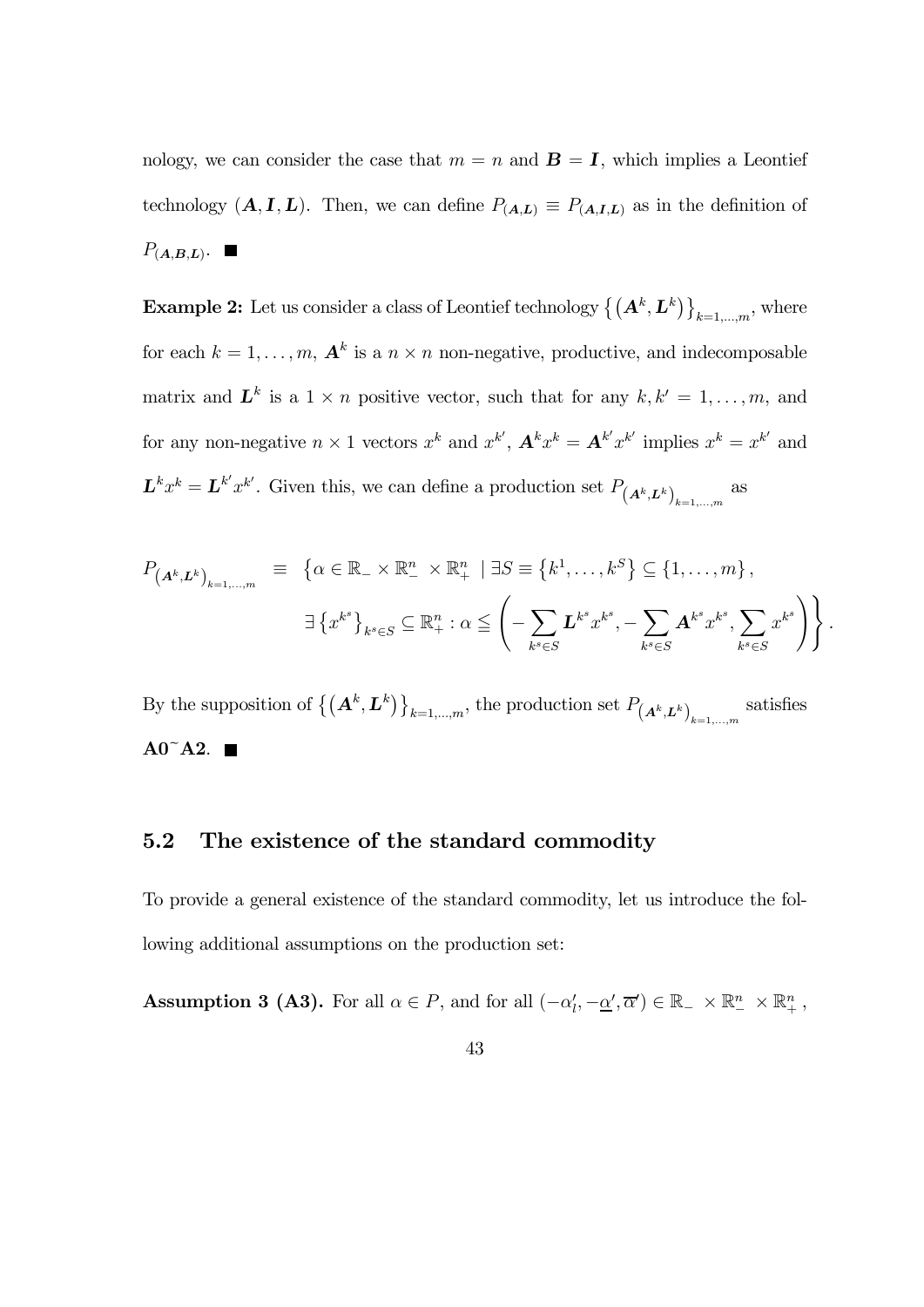if  $(-\alpha'_l, -\underline{\alpha}', \overline{\alpha}') \leq \alpha$ , then  $(-\alpha'_l, -\underline{\alpha}', \overline{\alpha}') \in P$ .

**Assumption 4 (A4).** There exists  $r \in \mathbb{R}_{++}$  with  $r \leq 1$  such that for all  $\alpha \in P$ , and for any  $k > 0$ ,  $(-k\alpha_l, -k\underline{\alpha}, k^r\overline{\alpha}) \in P$ .

The model of production sets with  $A0^{\dagger}A4$  still covers a broad class of production technologies. Indeed, it still contains the class of von Neumann production models and the class of Leontief production models with the possibility of technical choices such as **Example 1** and **Example 2** in Appendix.

Given the above setup of the model and the definition of the standard commodity presenting in Section 3, the general existence of the standard commodity is proven.

**Theorem A1:** Under  $A0^{\dagger}A$ , there uniquely exists the standard commodity  $y^* \in$  $\mathbb{R}^n_{++}$  associated with  $\alpha^{***} \in \partial P(\alpha_l = 1)$  and  $\widehat{\alpha}^{***} = y^*$ .

**Proof:** Given  $P(\alpha_l = 1)$  which is convex, let  $P_{\alpha_l=1}$  be the minimal closed convex cone containing  $P(\alpha_l = 1)$ . By definition,  $P_{\alpha_l=1}$  is a closed convex cone with  $P_{\alpha_l=1} (\alpha_l = 1) = P(\alpha_l = 1)$ . If  $r = 1$ ,  $P_{\alpha_l=1} = P$ . Given  $P_{\alpha_l=1}$ , let  $\overline{P}_{\alpha_l=1} \equiv$  $\Big\{\alpha \in P_{\alpha_l=1} \mid \sum_{i=1,\dots,n} \overline{\alpha}_i = 1 \Big\}$ . Let  $F: P_{\alpha_l=1} \to \mathbb{R}_+$  be such that for each  $\alpha \in P_{\alpha_l=1}$ ,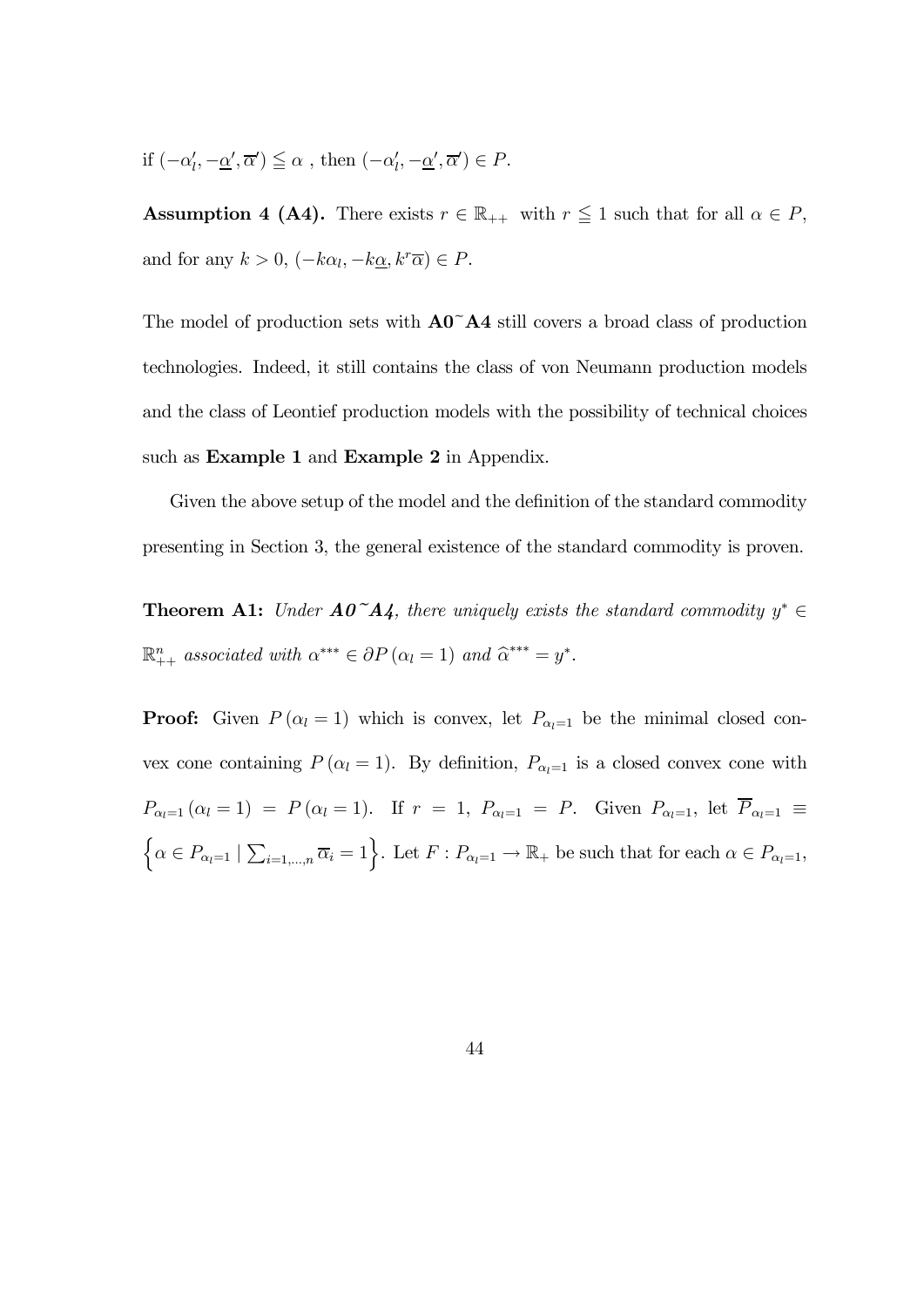$F(\alpha) = \min_{i=1,\dots,n} \frac{\overline{\alpha}_i}{\underline{\alpha}_i}$  where

$$
\frac{\overline{\alpha}_i}{\underline{\alpha}_i} \equiv \begin{cases} 0 & \text{if } \overline{\alpha}_i = 0 \\ +\infty & \text{if } \underline{\alpha}_i = 0 \text{ and } \overline{\alpha}_i > 0. \end{cases}
$$

This mapping is continuous and well-defined by  $A1$ . Note that, by  $A2$  and  $A4$ , there exists  $\alpha' \in \partial P(\alpha_i = 1)$  such that  $\widehat{\alpha}' > 0$ . Hence, for  $\frac{\alpha'}{\sum_{i=1,\dots,n} \overline{\alpha'_i}} \in \partial \overline{P}_{\alpha_i=1}$ ,  $F\left(\frac{\alpha'}{\sum_{i=1,...,n}\overline{\alpha}'_i}\right)$ ) > 0. This implies  $\sup_{\alpha \in \overline{P}_{\alpha_l=1}} F(\alpha) > 0$ . Suppose that  $\sup_{\alpha \in \overline{P}_{\alpha_l=1}} F(\alpha) =$  $+\infty$ . Then, there exists a sequence  $\{\alpha^k\}\subseteq \overline{P}_{\alpha_l=1}$  such that  $\alpha^k\to \alpha^*$  with  $\lim_{k\to+\infty}F(\alpha^k)=$  $F(\alpha^*) = \sup_{\alpha \in \overline{P}_{\alpha_i=1}} F(\alpha)$ . By definition of  $F, F(\alpha^*) = +\infty$  implies that  $\alpha^* =$  $(-l, 0, \overline{\alpha}^*)$  for some  $l \geq 0$  and some  $\overline{\alpha}^* > 0$ . Since  $\overline{P}_{\alpha_l=1}$  is closed,  $\alpha^* \in \overline{P}_{\alpha_l=1}$ . By construction,  $\overline{P}_{\alpha_l=1}$  satisfies **A1**, which is a contradiction of  $\alpha^* \in \overline{P}_{\alpha_l=1}$ . Thus,  $\sup_{\alpha \in \overline{P}_{\alpha_{l}=1}} F(\alpha) \leq +\infty$ . Then,  $\sup_{\alpha \in \overline{P}_{\alpha_{l}=1}} F(\alpha) = \max_{\alpha \in \overline{P}_{\alpha_{l}=1}} F(\alpha)$ . Let  $\alpha^* \in$  $\arg \max_{\alpha \in \overline{P}_{\alpha_l=1}} F(\alpha)$ . Then, by the cone property,  $\frac{\alpha^*}{\alpha_l^*} \in P(\alpha_l=1)$  and  $\frac{\alpha^*}{\alpha_l^*} \in$  $\arg \max_{\alpha \in P(\alpha_l=1)} F(\alpha)$ . Hence, without loss of generality, let  $\alpha^* \in \arg \max_{\alpha \in P(\alpha_l=1)} F(\alpha)$ . Then,  $\alpha^* \in \partial P(\alpha_l = 1)$ . Since there exists  $\alpha' \in \partial P(\alpha_l = 1)$  such that  $F(\alpha') > 0$ ,  $\max_{\alpha \in P(\alpha_l=1)} F(\alpha) > 0$  holds, which implies that  $\overline{\alpha}^* > 0$ .

Define  $V \equiv {\overline{\alpha} - F(\alpha^*) \underline{\alpha} \mid (-1, -\underline{\alpha}, \overline{\alpha}) \in P(\alpha_l = 1)}$ . Then, V is a closed convex set with  $V \cap \mathbb{R}_{++}^n = \emptyset$ . Then, there exists  $p^* \in \mathbb{R}_+^n \setminus \{0\}$  such that  $p^* [\overline{\alpha} - F(\alpha^*) \underline{\alpha}] \le$ 0 for all  $\alpha \in P(\alpha_i = 1)$  and  $p^*z > 0$  for all  $z \in \mathbb{R}_{++}^n$ . This implies that if there ex-